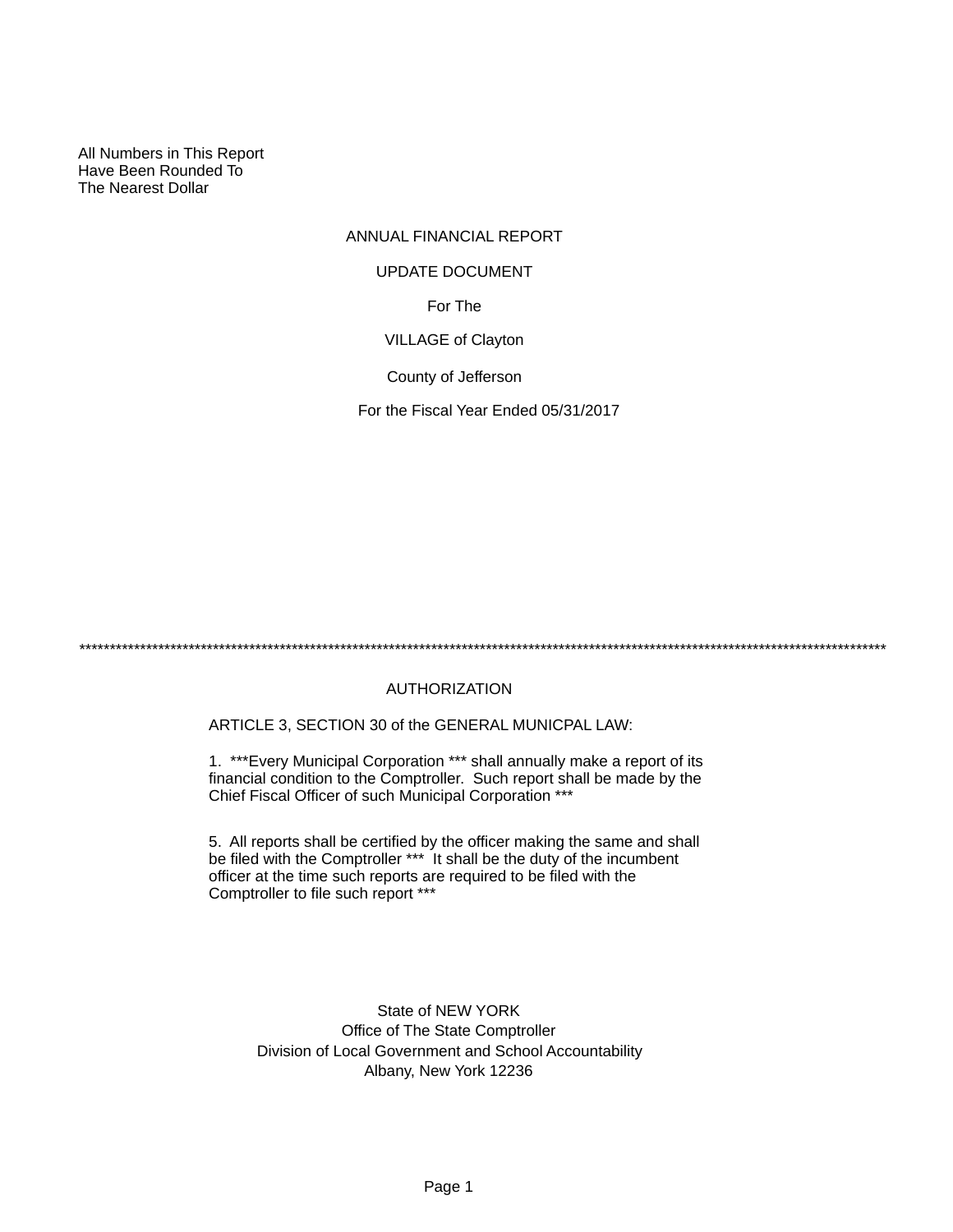#### VILLAGE OF Clayton

## \*\*\* FINANCIAL SECTION \*\*\*

Financial Information for the following funds and account groups are included in the Annual Financial Report filed by your government for the fiscal year ended 2016 and has been used by the OSC as the basis for preparing this update document for the fiscal year ended 2017:

> (A) GENERAL (FX) WATER (G) SEWER (H) CAPITAL PROJECTS (K) GENERAL FIXED ASSETS (L) LIBRARY (TA) AGENCY (W) GENERAL LONG-TERM DEBT

All amounts included in this update document for 2016 represent data filed by your government with OSC as reviewed and adjusted where necessary.

#### \*\*\* SUPPLEMENTAL SECTION \*\*\*

The Supplemental Section includes the following sections:

- 1) Statement of Indebtedness
- 2) Schedule of Time Deposits and Investments
- 3) Bank Reconciliation
- 4) Local Government Questionnaire
- 5) Schedule of Employee and Retiree Benefits
- 6) Schedule of Energy Costs and Consumption
- 7) Schedule of Other Post Employment Benefits (OPEB)

All numbers in this report will be rounded to the nearest dollar.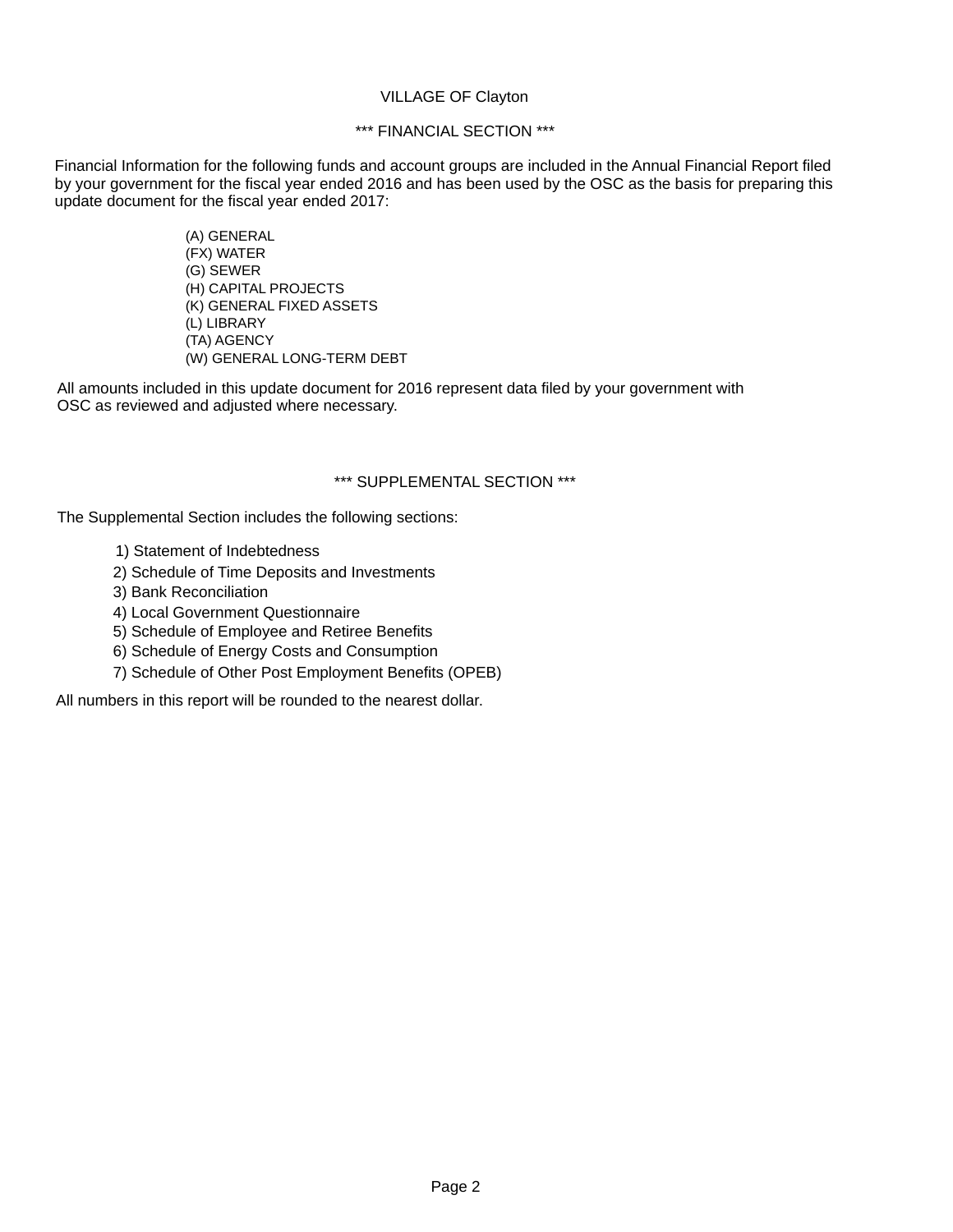(A) GENERAL

| <b>Code Description</b>                 | 2016      | EdpCode | 2017    |
|-----------------------------------------|-----------|---------|---------|
| <b>Assets</b>                           |           |         |         |
| Cash                                    | 131,465   | A200    |         |
| Cash In Time Deposits                   | 2,371     | A201    | 28,326  |
| Petty Cash                              | 100       | A210    | 100     |
| <b>TOTAL Cash</b>                       | 133,936   |         | 28,426  |
| Accounts Receivable                     | 8,960     | A380    | 55,413  |
| <b>TOTAL Other Receivables (net)</b>    | 8,960     |         | 55,413  |
| Due From Other Funds                    | 747,842   | A391    | 696,920 |
| <b>TOTAL Due From Other Funds</b>       | 747,842   |         | 696,920 |
| Due From Other Governments              | 22,628    | A440    | 11,551  |
| <b>TOTAL Due From Other Governments</b> | 22,628    |         | 11,551  |
| Cash In Time Deposits Special Reserves  | 114,637   | A231    | 114,806 |
| <b>TOTAL Restricted Assets</b>          | 114,637   |         | 114,806 |
| <b>TOTAL Assets</b>                     | 1,028,003 |         | 907,116 |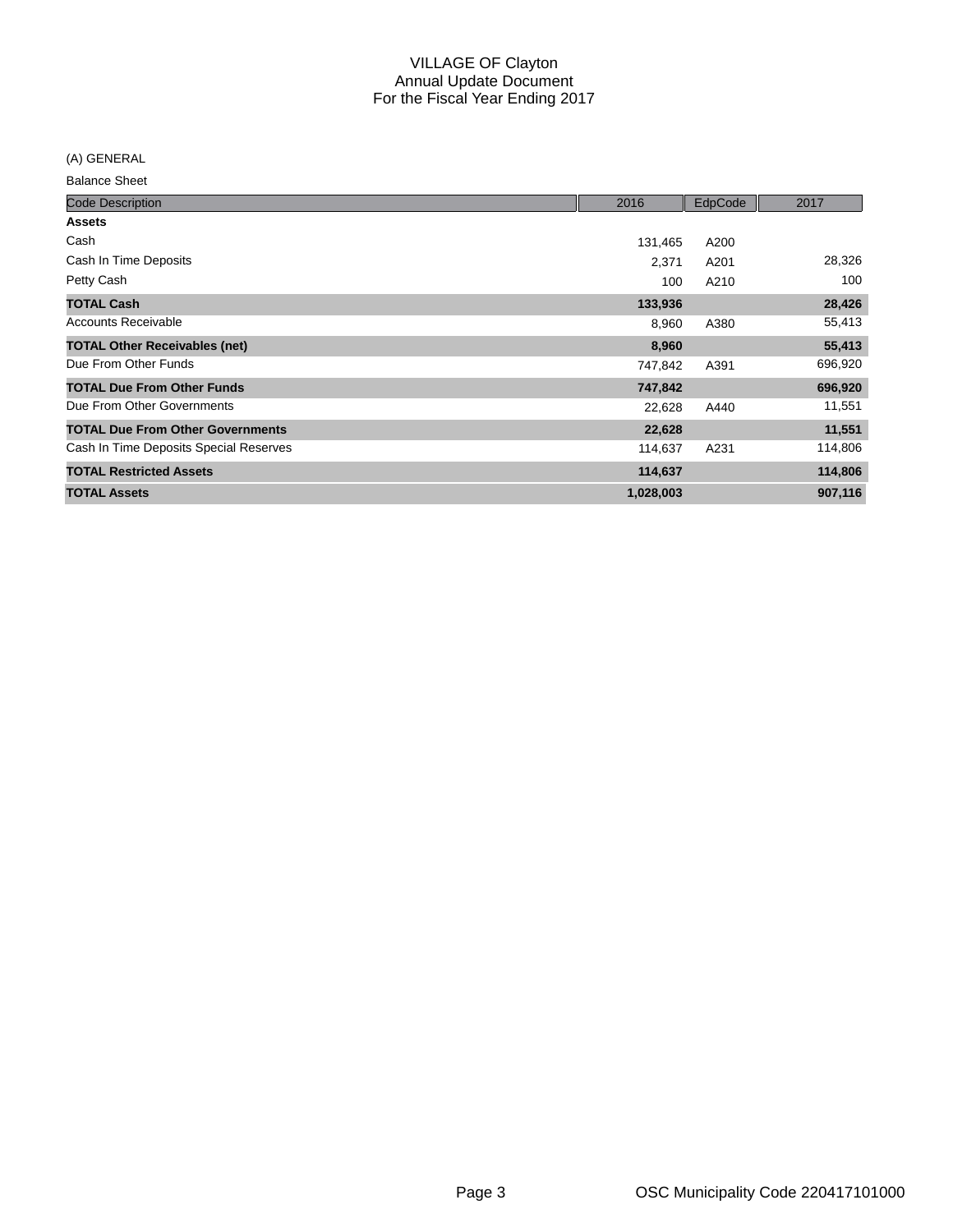## (A) GENERAL

| <b>Code Description</b>                                     | 2016      | EdpCode | 2017      |
|-------------------------------------------------------------|-----------|---------|-----------|
| <b>Accounts Payable</b>                                     | 44,278    | A600    | 20,336    |
| <b>TOTAL Accounts Payable</b>                               | 44,278    |         | 20,336    |
| <b>Accrued Liabilities</b>                                  |           | A601    | 21,959    |
| <b>TOTAL Accrued Liabilities</b>                            | $\bf{0}$  |         | 21,959    |
| Overpayments & Clearing Account                             | 313       | A690    | 3,380     |
| <b>TOTAL Other Liabilities</b>                              | 313       |         | 3,380     |
| Due To Other Funds                                          | 652,022   | A630    | 698,232   |
| <b>TOTAL Due To Other Funds</b>                             | 652,022   |         | 698,232   |
| <b>TOTAL Liabilities</b>                                    | 696,613   |         | 743,907   |
| <b>Fund Balance</b>                                         |           |         |           |
| <b>Capital Reserve</b>                                      | 114,637   | A878    | 114,806   |
| <b>TOTAL Restricted Fund Balance</b>                        | 114,637   |         | 114,806   |
| Assigned Unappropriated Fund Balance                        | 24,760    | A915    |           |
| <b>TOTAL Assigned Fund Balance</b>                          | 24,760    |         | $\pmb{0}$ |
| Unassigned Fund Balance                                     | 191,993   | A917    | 48,403    |
| <b>TOTAL Unassigned Fund Balance</b>                        | 191,993   |         | 48,403    |
| <b>TOTAL Fund Balance</b>                                   | 331,390   |         | 163,209   |
| <b>TOTAL Liabilities, Deferred Inflows And Fund Balance</b> | 1,028,003 |         | 907,116   |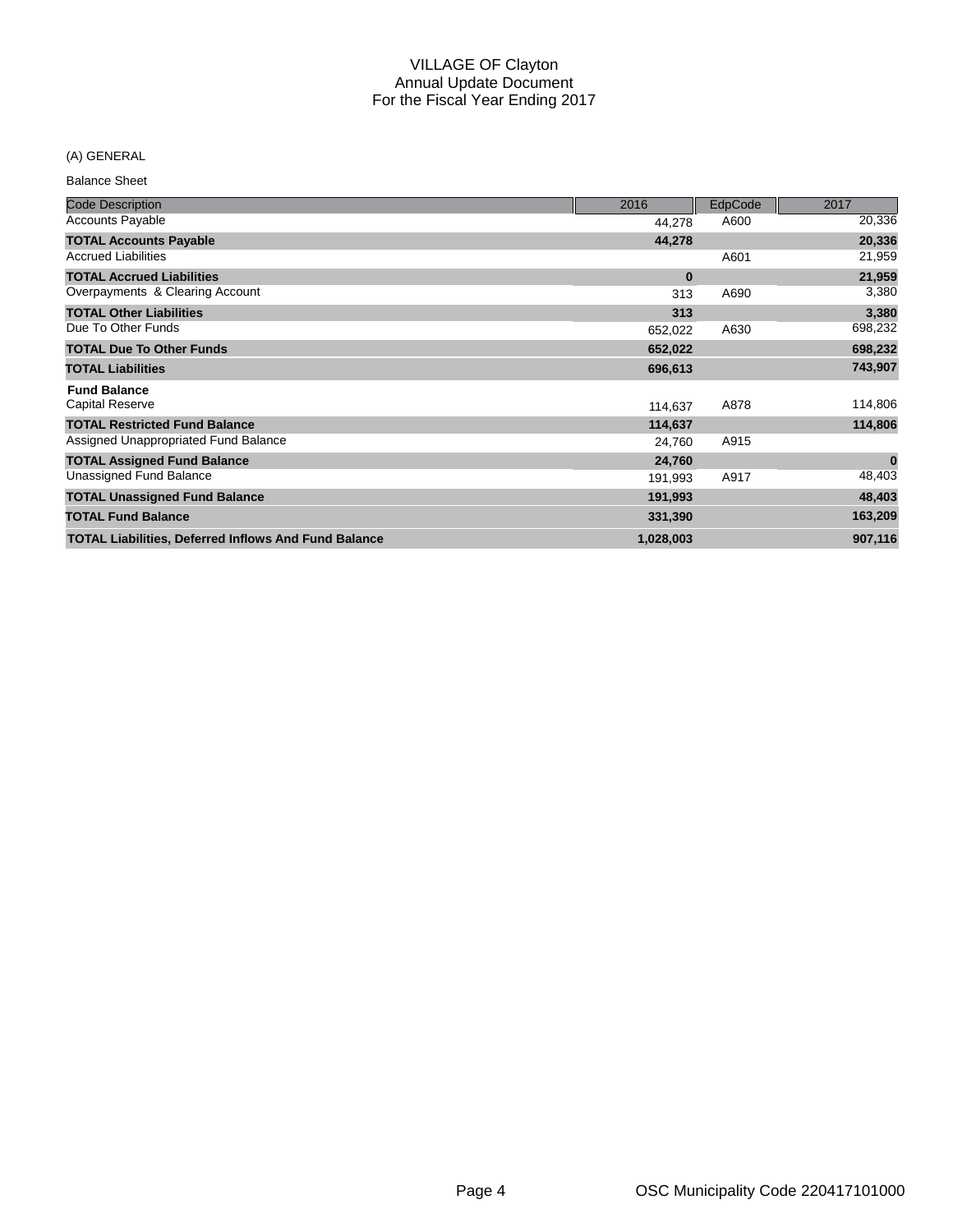(A) GENERAL

| <b>Code Description</b>                                 | 2016      | EdpCode | 2017      |
|---------------------------------------------------------|-----------|---------|-----------|
| <b>Revenues</b>                                         |           |         |           |
| <b>Real Property Taxes</b>                              | 1,144,270 | A1001   | 1,176,976 |
| <b>TOTAL Real Property Taxes</b>                        | 1,144,270 |         | 1,176,976 |
| Other Payments In Lieu of Taxes                         | 7,325     | A1081   | 22,818    |
| Interest & Penalties On Real Prop Taxes                 | 5,677     | A1090   | 6,980     |
| <b>TOTAL Real Property Tax Items</b>                    | 13,002    |         | 29,798    |
| Non Prop Tax Dist By County                             | 540,695   | A1120   | 565,672   |
| Utilities Gross Receipts Tax                            | 18,348    | A1130   | 17,844    |
| Franchises                                              | 29,851    | A1170   | 30,670    |
| <b>TOTAL Non Property Tax Items</b>                     | 588,894   |         | 614,186   |
| <b>Clerk Fees</b>                                       | 751       | A1255   | 1,029     |
| Police Fees                                             | 29        | A1520   | 41        |
| Parking Meter Fees Non-Taxable                          | 45,960    | A1741   | 51,411    |
| Other Culture & Recreation Income                       | 42,292    | A2089   | 39,964    |
| <b>Zoning Fees</b>                                      | 4,953     | A2110   | 8,018     |
| <b>Planning Board Fees</b>                              | 1,610     | A2115   | 2,970     |
| <b>TOTAL Departmental Income</b>                        | 95,595    |         | 103,433   |
| General Services, Inter Government                      | 8,921     | A2210   | 2,722     |
| Transportation Services, Other Govts                    |           | A2300   |           |
| Snow Removal Services, Other Govts                      | 19,334    | A2302   | 19,334    |
| <b>TOTAL Intergovernmental Charges</b>                  | 28,255    |         | 22,056    |
| Interest And Earnings                                   | 447       | A2401   | 272       |
| Rental of Real Property                                 |           | A2410   | 1,200     |
| Rental of Equipment                                     | 500       | A2414   |           |
| <b>TOTAL Use of Money And Property</b>                  | 947       |         | 1,472     |
| Games of Chance                                         | 25        | A2530   | 75        |
| Licenses, Other                                         | 450       | A2545   | 450       |
| <b>Street Opening Permits</b>                           | 100       | A2560   | 50        |
| <b>TOTAL Licenses And Permits</b>                       | 575       |         | 575       |
| <b>Fines And Forfeited Bail</b>                         | 6,905     | A2610   | 8,095     |
| <b>TOTAL Fines And Forfeitures</b>                      | 6,905     |         | 8,095     |
| Sales of Scrap & Excess Materials                       |           | A2650   | 1,520     |
| Sales of Equipment                                      |           | A2665   | 500       |
| <b>TOTAL Sale of Property And Compensation For Loss</b> | $\bf{0}$  |         | 2,020     |
| Refunds of Prior Year's Expenditures                    | 49        | A2701   | 524       |
| <b>Gifts And Donations</b>                              | 2,267     | A2705   | 1,995     |
| Unclassified (specify)                                  | 1,880     | A2770   | 1,232     |
| <b>TOTAL Miscellaneous Local Sources</b>                | 4,196     |         | 3,751     |
| St Aid, Revenue Sharing                                 | 14,193    | A3001   | 14,199    |
| St Aid, Mortgage Tax                                    | 14,257    | A3005   | 13,053    |
| St Aid, Consolidated Highway Aid                        | 23,605    | A3501   | 31,808    |
| <b>TOTAL State Aid</b>                                  | 52,055    |         | 59,060    |
| Fed Aid, Crime Control                                  |           | A4320   | 1,102     |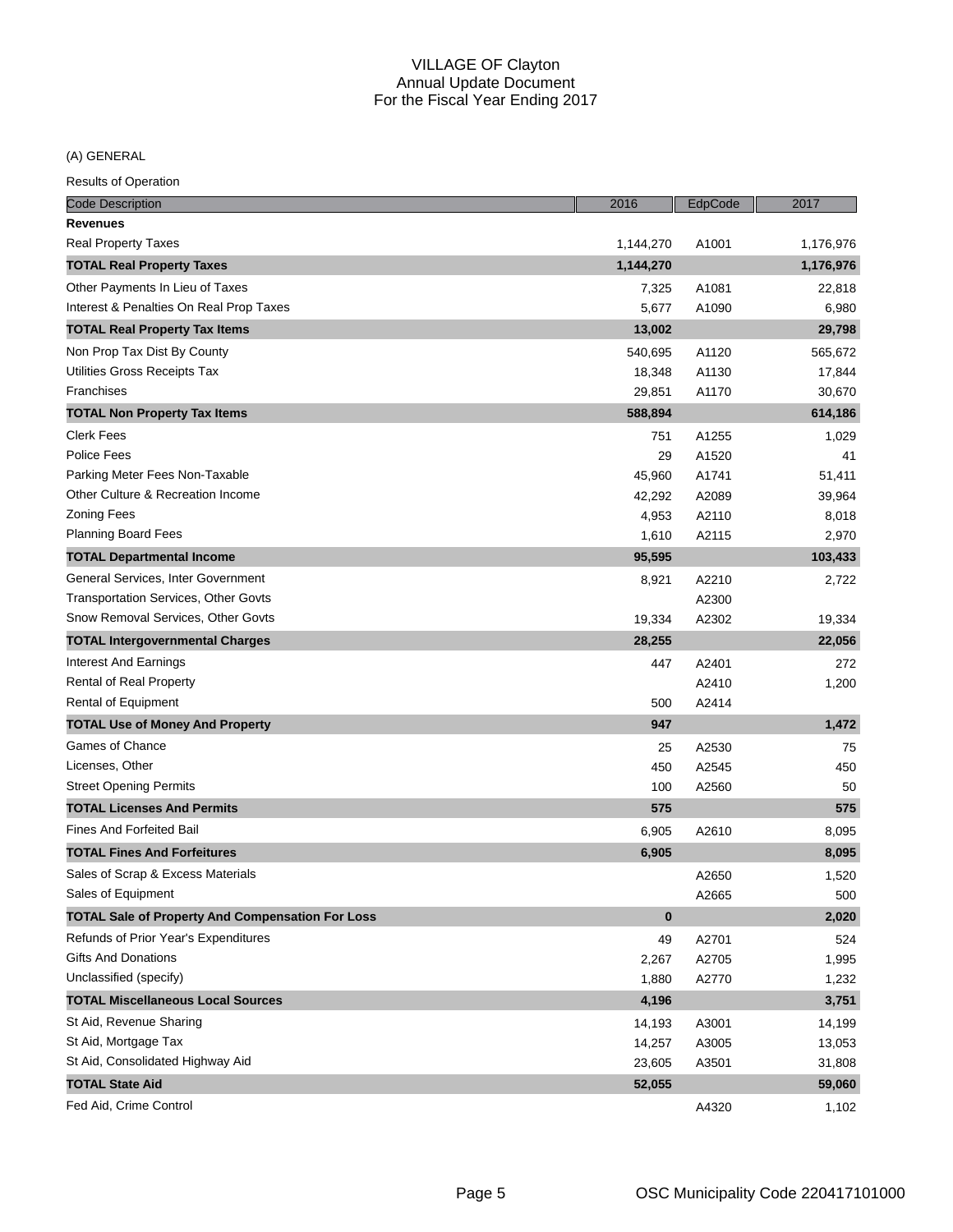## (A) GENERAL

| <b>Code Description</b>          | 2016      | EdpCode | 2017      |
|----------------------------------|-----------|---------|-----------|
| <b>Revenues</b>                  |           |         |           |
| Fed Aid Other Public Safety      | 4,329     | A4389   |           |
| <b>TOTAL Federal Aid</b>         | 4,329     |         | 1,102     |
| <b>TOTAL Revenues</b>            | 1,939,023 |         | 2,022,524 |
| Interfund Transfers              | 95,139    | A5031   |           |
| <b>TOTAL Interfund Transfers</b> | 95,139    |         | $\bf{0}$  |
| <b>TOTAL Other Sources</b>       | 95,139    |         | $\bf{0}$  |
| <b>TOTAL Revenues</b>            | 2,034,162 |         | 2,022,524 |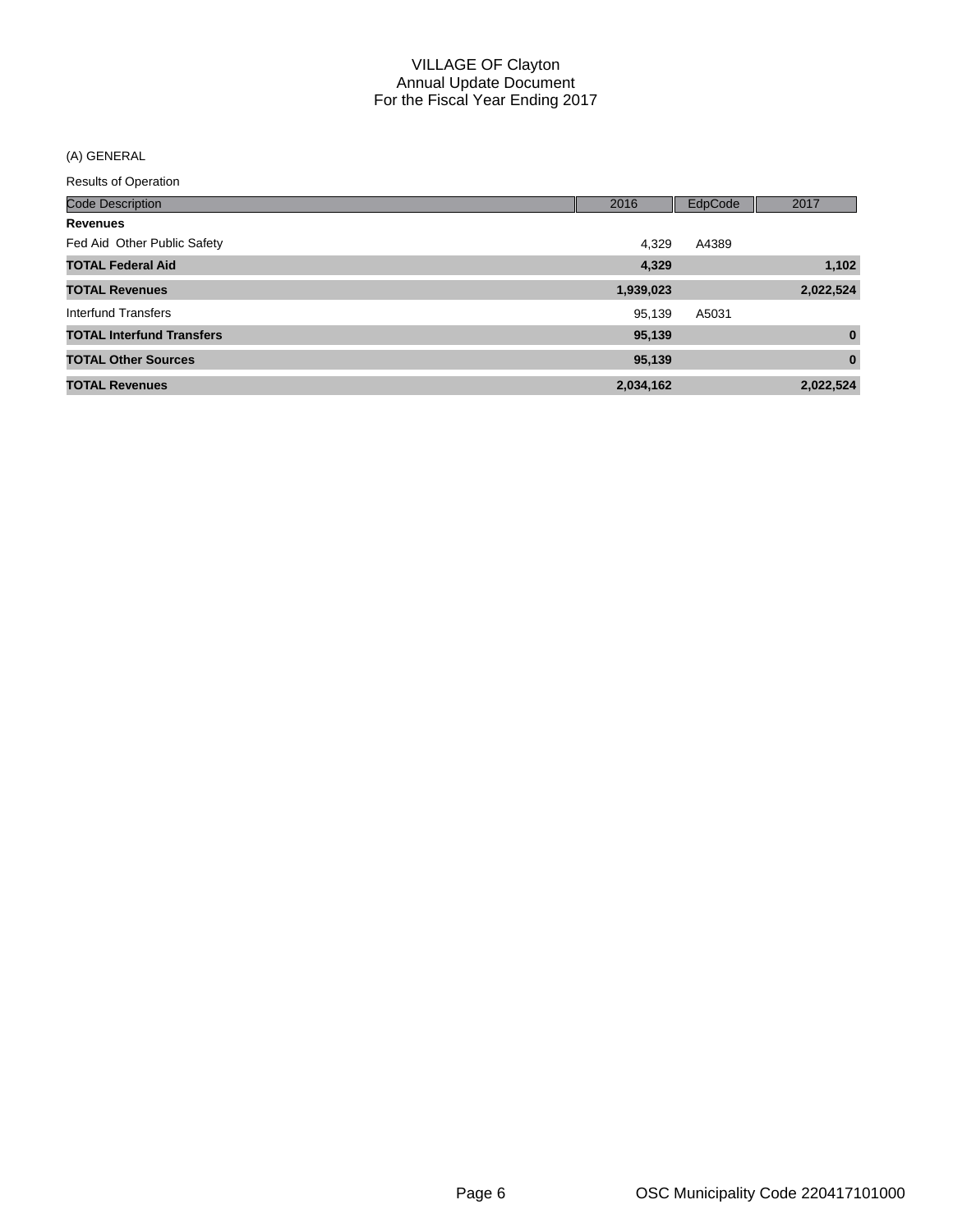## (A) GENERAL

| 11,000<br>A10101<br>11,000<br>Legislative Board, Contr Expend<br>313<br>A10104<br>1,251<br><b>TOTAL Legislative Board</b><br>11,313<br>12,251<br>A11101<br>7,477<br>7,477<br>12,007<br>A11104<br>12,030<br>19,484<br>19,507<br>A12101<br>5,575<br>5,575<br>204<br>A12104<br>508<br>6,083<br>5,779<br>A13251<br>118,702<br>96,516<br>A13252<br>285<br>2,849<br>37,692<br>30,396<br>A13254<br><b>TOTAL Treasurer</b><br>129,761<br>156,679<br>Law, Contr Expend<br>11,292<br>A14204<br>8,881<br>11,292<br>8,881<br>Elections, Contr Expend<br>428<br>A14504<br>$\bf{0}$<br><b>TOTAL Elections</b><br>428<br>Records Mgmt, Contr Expend<br>340<br>A14604<br>1,049<br>340<br>1,049<br>9,252<br>A16201<br>9,840<br>39,199<br>A16204<br>38,679<br><b>TOTAL Buildings</b><br>48,451<br>48,519<br>Unallocated Insurance, Contr Expend<br>A19104<br>16,898<br>21,132<br>16,898<br>21,132<br>1,225<br>A19204<br>1,225<br><b>TOTAL Municipal Assn Dues</b><br>1,225<br>1,225<br>24,823<br>A19894<br>15,022<br>15,022<br><b>TOTAL Other Gen Govt Support</b><br>24,823<br>286,542<br><b>TOTAL General Government Support</b><br>273,600<br>Police, Pers Serv<br>226,041<br>221,301<br>A31201<br>Police, Contr Expend<br>17,123<br>A31204<br>16,582<br><b>TOTAL Police</b><br>238,424<br>242,623<br>On-Street Parking, Pers Serv<br>10,800<br>A33201<br>13,861<br>On-Street Parking, Contr Expend<br>A33204<br>18,917<br>1,683<br><b>TOTAL On-Street Parking</b><br>29,717<br>15,544<br>Control of Animals, Pers Serv<br>3,000<br>A35101<br>3,013<br>236<br>A35104<br>207<br><b>TOTAL Control of Animals</b><br>3,236<br>3,220<br>261,387<br><b>TOTAL Public Safety</b><br>271,377<br>Street Admin, Pers Serv<br>A50101<br>55,631<br>58,782<br>A50104<br>2,904<br>68<br><b>TOTAL Street Admin</b><br>55,699<br>61,686<br>Maint of Streets, Pers Serv<br>A51101<br>258,097<br>242,057<br>39,333 | <b>Code Description</b>              | 2016 | EdpCode | 2017   |
|-----------------------------------------------------------------------------------------------------------------------------------------------------------------------------------------------------------------------------------------------------------------------------------------------------------------------------------------------------------------------------------------------------------------------------------------------------------------------------------------------------------------------------------------------------------------------------------------------------------------------------------------------------------------------------------------------------------------------------------------------------------------------------------------------------------------------------------------------------------------------------------------------------------------------------------------------------------------------------------------------------------------------------------------------------------------------------------------------------------------------------------------------------------------------------------------------------------------------------------------------------------------------------------------------------------------------------------------------------------------------------------------------------------------------------------------------------------------------------------------------------------------------------------------------------------------------------------------------------------------------------------------------------------------------------------------------------------------------------------------------------------------------------------------------------------------------------------------------------------------------------------|--------------------------------------|------|---------|--------|
|                                                                                                                                                                                                                                                                                                                                                                                                                                                                                                                                                                                                                                                                                                                                                                                                                                                                                                                                                                                                                                                                                                                                                                                                                                                                                                                                                                                                                                                                                                                                                                                                                                                                                                                                                                                                                                                                                   | <b>Expenditures</b>                  |      |         |        |
|                                                                                                                                                                                                                                                                                                                                                                                                                                                                                                                                                                                                                                                                                                                                                                                                                                                                                                                                                                                                                                                                                                                                                                                                                                                                                                                                                                                                                                                                                                                                                                                                                                                                                                                                                                                                                                                                                   | Legislative Board, Pers Serv         |      |         |        |
|                                                                                                                                                                                                                                                                                                                                                                                                                                                                                                                                                                                                                                                                                                                                                                                                                                                                                                                                                                                                                                                                                                                                                                                                                                                                                                                                                                                                                                                                                                                                                                                                                                                                                                                                                                                                                                                                                   |                                      |      |         |        |
|                                                                                                                                                                                                                                                                                                                                                                                                                                                                                                                                                                                                                                                                                                                                                                                                                                                                                                                                                                                                                                                                                                                                                                                                                                                                                                                                                                                                                                                                                                                                                                                                                                                                                                                                                                                                                                                                                   |                                      |      |         |        |
|                                                                                                                                                                                                                                                                                                                                                                                                                                                                                                                                                                                                                                                                                                                                                                                                                                                                                                                                                                                                                                                                                                                                                                                                                                                                                                                                                                                                                                                                                                                                                                                                                                                                                                                                                                                                                                                                                   | Municipal Court, Pers Serv           |      |         |        |
|                                                                                                                                                                                                                                                                                                                                                                                                                                                                                                                                                                                                                                                                                                                                                                                                                                                                                                                                                                                                                                                                                                                                                                                                                                                                                                                                                                                                                                                                                                                                                                                                                                                                                                                                                                                                                                                                                   | Municipal Court, Contr Expend        |      |         |        |
|                                                                                                                                                                                                                                                                                                                                                                                                                                                                                                                                                                                                                                                                                                                                                                                                                                                                                                                                                                                                                                                                                                                                                                                                                                                                                                                                                                                                                                                                                                                                                                                                                                                                                                                                                                                                                                                                                   | <b>TOTAL Municipal Court</b>         |      |         |        |
|                                                                                                                                                                                                                                                                                                                                                                                                                                                                                                                                                                                                                                                                                                                                                                                                                                                                                                                                                                                                                                                                                                                                                                                                                                                                                                                                                                                                                                                                                                                                                                                                                                                                                                                                                                                                                                                                                   | Mayor, Pers Serv                     |      |         |        |
|                                                                                                                                                                                                                                                                                                                                                                                                                                                                                                                                                                                                                                                                                                                                                                                                                                                                                                                                                                                                                                                                                                                                                                                                                                                                                                                                                                                                                                                                                                                                                                                                                                                                                                                                                                                                                                                                                   | Mayor, Contr Expend                  |      |         |        |
|                                                                                                                                                                                                                                                                                                                                                                                                                                                                                                                                                                                                                                                                                                                                                                                                                                                                                                                                                                                                                                                                                                                                                                                                                                                                                                                                                                                                                                                                                                                                                                                                                                                                                                                                                                                                                                                                                   | <b>TOTAL Mayor</b>                   |      |         |        |
|                                                                                                                                                                                                                                                                                                                                                                                                                                                                                                                                                                                                                                                                                                                                                                                                                                                                                                                                                                                                                                                                                                                                                                                                                                                                                                                                                                                                                                                                                                                                                                                                                                                                                                                                                                                                                                                                                   | Treasurer, Pers Serv                 |      |         |        |
|                                                                                                                                                                                                                                                                                                                                                                                                                                                                                                                                                                                                                                                                                                                                                                                                                                                                                                                                                                                                                                                                                                                                                                                                                                                                                                                                                                                                                                                                                                                                                                                                                                                                                                                                                                                                                                                                                   | Treasurer, Equip & Cap Outlay        |      |         |        |
|                                                                                                                                                                                                                                                                                                                                                                                                                                                                                                                                                                                                                                                                                                                                                                                                                                                                                                                                                                                                                                                                                                                                                                                                                                                                                                                                                                                                                                                                                                                                                                                                                                                                                                                                                                                                                                                                                   | Treasurer, Contr Expend              |      |         |        |
|                                                                                                                                                                                                                                                                                                                                                                                                                                                                                                                                                                                                                                                                                                                                                                                                                                                                                                                                                                                                                                                                                                                                                                                                                                                                                                                                                                                                                                                                                                                                                                                                                                                                                                                                                                                                                                                                                   |                                      |      |         |        |
|                                                                                                                                                                                                                                                                                                                                                                                                                                                                                                                                                                                                                                                                                                                                                                                                                                                                                                                                                                                                                                                                                                                                                                                                                                                                                                                                                                                                                                                                                                                                                                                                                                                                                                                                                                                                                                                                                   |                                      |      |         |        |
|                                                                                                                                                                                                                                                                                                                                                                                                                                                                                                                                                                                                                                                                                                                                                                                                                                                                                                                                                                                                                                                                                                                                                                                                                                                                                                                                                                                                                                                                                                                                                                                                                                                                                                                                                                                                                                                                                   | <b>TOTAL Law</b>                     |      |         |        |
|                                                                                                                                                                                                                                                                                                                                                                                                                                                                                                                                                                                                                                                                                                                                                                                                                                                                                                                                                                                                                                                                                                                                                                                                                                                                                                                                                                                                                                                                                                                                                                                                                                                                                                                                                                                                                                                                                   |                                      |      |         |        |
|                                                                                                                                                                                                                                                                                                                                                                                                                                                                                                                                                                                                                                                                                                                                                                                                                                                                                                                                                                                                                                                                                                                                                                                                                                                                                                                                                                                                                                                                                                                                                                                                                                                                                                                                                                                                                                                                                   |                                      |      |         |        |
|                                                                                                                                                                                                                                                                                                                                                                                                                                                                                                                                                                                                                                                                                                                                                                                                                                                                                                                                                                                                                                                                                                                                                                                                                                                                                                                                                                                                                                                                                                                                                                                                                                                                                                                                                                                                                                                                                   |                                      |      |         |        |
|                                                                                                                                                                                                                                                                                                                                                                                                                                                                                                                                                                                                                                                                                                                                                                                                                                                                                                                                                                                                                                                                                                                                                                                                                                                                                                                                                                                                                                                                                                                                                                                                                                                                                                                                                                                                                                                                                   | <b>TOTAL Records Mgmt</b>            |      |         |        |
|                                                                                                                                                                                                                                                                                                                                                                                                                                                                                                                                                                                                                                                                                                                                                                                                                                                                                                                                                                                                                                                                                                                                                                                                                                                                                                                                                                                                                                                                                                                                                                                                                                                                                                                                                                                                                                                                                   | Buildings, Pers Serv                 |      |         |        |
|                                                                                                                                                                                                                                                                                                                                                                                                                                                                                                                                                                                                                                                                                                                                                                                                                                                                                                                                                                                                                                                                                                                                                                                                                                                                                                                                                                                                                                                                                                                                                                                                                                                                                                                                                                                                                                                                                   | Buildings, Contr Expend              |      |         |        |
|                                                                                                                                                                                                                                                                                                                                                                                                                                                                                                                                                                                                                                                                                                                                                                                                                                                                                                                                                                                                                                                                                                                                                                                                                                                                                                                                                                                                                                                                                                                                                                                                                                                                                                                                                                                                                                                                                   |                                      |      |         |        |
|                                                                                                                                                                                                                                                                                                                                                                                                                                                                                                                                                                                                                                                                                                                                                                                                                                                                                                                                                                                                                                                                                                                                                                                                                                                                                                                                                                                                                                                                                                                                                                                                                                                                                                                                                                                                                                                                                   |                                      |      |         |        |
|                                                                                                                                                                                                                                                                                                                                                                                                                                                                                                                                                                                                                                                                                                                                                                                                                                                                                                                                                                                                                                                                                                                                                                                                                                                                                                                                                                                                                                                                                                                                                                                                                                                                                                                                                                                                                                                                                   | <b>TOTAL Unallocated Insurance</b>   |      |         |        |
|                                                                                                                                                                                                                                                                                                                                                                                                                                                                                                                                                                                                                                                                                                                                                                                                                                                                                                                                                                                                                                                                                                                                                                                                                                                                                                                                                                                                                                                                                                                                                                                                                                                                                                                                                                                                                                                                                   | Municipal Assn Dues, Contr Expend    |      |         |        |
|                                                                                                                                                                                                                                                                                                                                                                                                                                                                                                                                                                                                                                                                                                                                                                                                                                                                                                                                                                                                                                                                                                                                                                                                                                                                                                                                                                                                                                                                                                                                                                                                                                                                                                                                                                                                                                                                                   |                                      |      |         |        |
|                                                                                                                                                                                                                                                                                                                                                                                                                                                                                                                                                                                                                                                                                                                                                                                                                                                                                                                                                                                                                                                                                                                                                                                                                                                                                                                                                                                                                                                                                                                                                                                                                                                                                                                                                                                                                                                                                   | Other Gen Govt Support, Contr Expend |      |         |        |
|                                                                                                                                                                                                                                                                                                                                                                                                                                                                                                                                                                                                                                                                                                                                                                                                                                                                                                                                                                                                                                                                                                                                                                                                                                                                                                                                                                                                                                                                                                                                                                                                                                                                                                                                                                                                                                                                                   |                                      |      |         |        |
|                                                                                                                                                                                                                                                                                                                                                                                                                                                                                                                                                                                                                                                                                                                                                                                                                                                                                                                                                                                                                                                                                                                                                                                                                                                                                                                                                                                                                                                                                                                                                                                                                                                                                                                                                                                                                                                                                   |                                      |      |         |        |
|                                                                                                                                                                                                                                                                                                                                                                                                                                                                                                                                                                                                                                                                                                                                                                                                                                                                                                                                                                                                                                                                                                                                                                                                                                                                                                                                                                                                                                                                                                                                                                                                                                                                                                                                                                                                                                                                                   |                                      |      |         |        |
|                                                                                                                                                                                                                                                                                                                                                                                                                                                                                                                                                                                                                                                                                                                                                                                                                                                                                                                                                                                                                                                                                                                                                                                                                                                                                                                                                                                                                                                                                                                                                                                                                                                                                                                                                                                                                                                                                   |                                      |      |         |        |
|                                                                                                                                                                                                                                                                                                                                                                                                                                                                                                                                                                                                                                                                                                                                                                                                                                                                                                                                                                                                                                                                                                                                                                                                                                                                                                                                                                                                                                                                                                                                                                                                                                                                                                                                                                                                                                                                                   |                                      |      |         |        |
|                                                                                                                                                                                                                                                                                                                                                                                                                                                                                                                                                                                                                                                                                                                                                                                                                                                                                                                                                                                                                                                                                                                                                                                                                                                                                                                                                                                                                                                                                                                                                                                                                                                                                                                                                                                                                                                                                   |                                      |      |         |        |
|                                                                                                                                                                                                                                                                                                                                                                                                                                                                                                                                                                                                                                                                                                                                                                                                                                                                                                                                                                                                                                                                                                                                                                                                                                                                                                                                                                                                                                                                                                                                                                                                                                                                                                                                                                                                                                                                                   |                                      |      |         |        |
|                                                                                                                                                                                                                                                                                                                                                                                                                                                                                                                                                                                                                                                                                                                                                                                                                                                                                                                                                                                                                                                                                                                                                                                                                                                                                                                                                                                                                                                                                                                                                                                                                                                                                                                                                                                                                                                                                   |                                      |      |         |        |
|                                                                                                                                                                                                                                                                                                                                                                                                                                                                                                                                                                                                                                                                                                                                                                                                                                                                                                                                                                                                                                                                                                                                                                                                                                                                                                                                                                                                                                                                                                                                                                                                                                                                                                                                                                                                                                                                                   |                                      |      |         |        |
|                                                                                                                                                                                                                                                                                                                                                                                                                                                                                                                                                                                                                                                                                                                                                                                                                                                                                                                                                                                                                                                                                                                                                                                                                                                                                                                                                                                                                                                                                                                                                                                                                                                                                                                                                                                                                                                                                   | Control of Animals, Contr Expend     |      |         |        |
|                                                                                                                                                                                                                                                                                                                                                                                                                                                                                                                                                                                                                                                                                                                                                                                                                                                                                                                                                                                                                                                                                                                                                                                                                                                                                                                                                                                                                                                                                                                                                                                                                                                                                                                                                                                                                                                                                   |                                      |      |         |        |
|                                                                                                                                                                                                                                                                                                                                                                                                                                                                                                                                                                                                                                                                                                                                                                                                                                                                                                                                                                                                                                                                                                                                                                                                                                                                                                                                                                                                                                                                                                                                                                                                                                                                                                                                                                                                                                                                                   |                                      |      |         |        |
|                                                                                                                                                                                                                                                                                                                                                                                                                                                                                                                                                                                                                                                                                                                                                                                                                                                                                                                                                                                                                                                                                                                                                                                                                                                                                                                                                                                                                                                                                                                                                                                                                                                                                                                                                                                                                                                                                   |                                      |      |         |        |
|                                                                                                                                                                                                                                                                                                                                                                                                                                                                                                                                                                                                                                                                                                                                                                                                                                                                                                                                                                                                                                                                                                                                                                                                                                                                                                                                                                                                                                                                                                                                                                                                                                                                                                                                                                                                                                                                                   | Street Admin, Contr Expend           |      |         |        |
|                                                                                                                                                                                                                                                                                                                                                                                                                                                                                                                                                                                                                                                                                                                                                                                                                                                                                                                                                                                                                                                                                                                                                                                                                                                                                                                                                                                                                                                                                                                                                                                                                                                                                                                                                                                                                                                                                   |                                      |      |         |        |
|                                                                                                                                                                                                                                                                                                                                                                                                                                                                                                                                                                                                                                                                                                                                                                                                                                                                                                                                                                                                                                                                                                                                                                                                                                                                                                                                                                                                                                                                                                                                                                                                                                                                                                                                                                                                                                                                                   |                                      |      |         |        |
|                                                                                                                                                                                                                                                                                                                                                                                                                                                                                                                                                                                                                                                                                                                                                                                                                                                                                                                                                                                                                                                                                                                                                                                                                                                                                                                                                                                                                                                                                                                                                                                                                                                                                                                                                                                                                                                                                   | Maint of Streets, Equip & Cap Outlay |      | A51102  | 13,368 |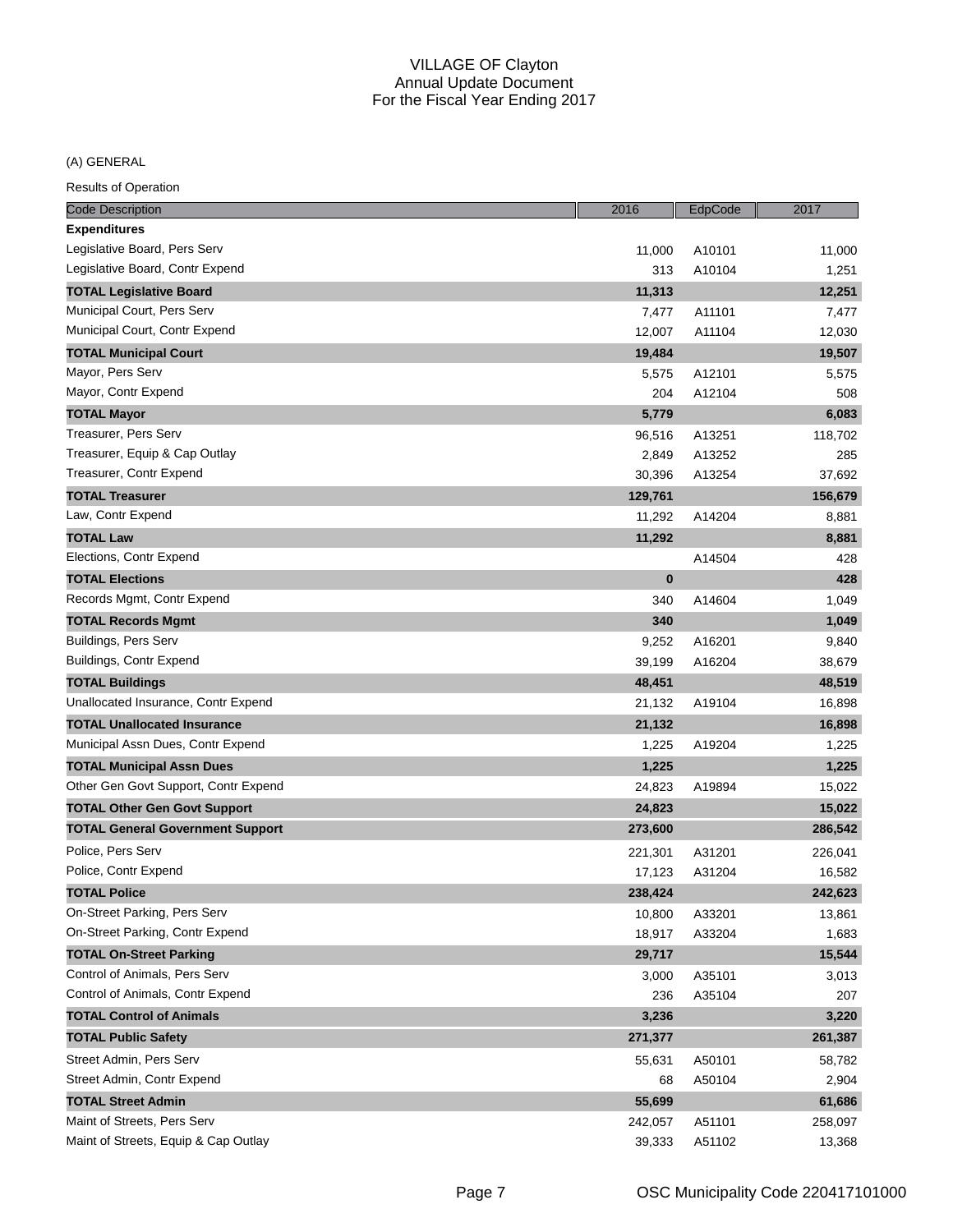(A) GENERAL

| <b>Code Description</b>                          | 2016     | EdpCode | 2017     |
|--------------------------------------------------|----------|---------|----------|
| <b>Expenditures</b>                              |          |         |          |
| Maint of Streets, Contr Expend                   | 190,864  | A51104  | 183,287  |
| <b>TOTAL Maint of Streets</b>                    | 472,254  |         | 454,752  |
| Street Lighting, Contr Expend                    | 30,718   | A51824  | 28,952   |
| <b>TOTAL Street Lighting</b>                     | 30,718   |         | 28,952   |
| Sidewalks, Contr Expend                          | 3,145    | A54104  | 5,507    |
| <b>TOTAL Sidewalks</b>                           | 3,145    |         | 5,507    |
| <b>TOTAL Transportation</b>                      | 561,816  |         | 550,897  |
| Publicity, Contr Expend                          | 26,801   | A64104  | 46,720   |
| <b>TOTAL Publicity</b>                           | 26,801   |         | 46,720   |
| Promotion of Industry, Contr Expend              | 20,000   | A64204  |          |
| <b>TOTAL Promotion of Industry</b>               | 20,000   |         | $\bf{0}$ |
| <b>TOTAL Economic Assistance And Opportunity</b> | 46,801   |         | 46,720   |
| Playgr & Rec Centers, Pers Serv                  | 14,570   | A71401  | 3,509    |
| Playgr & Rec Centers, Contr Expend               | 27,928   | A71404  | 20,311   |
| <b>TOTAL Playgr &amp; Rec Centers</b>            | 42,498   |         | 23,820   |
| Special Rec Facility, Pers Serv                  | 37,237   | A71801  | 44,602   |
| Special Rec Facility, Contr Expend               | 52,640   | A71804  | 67,424   |
| <b>TOTAL Special Rec Facility</b>                | 89,877   |         | 112,026  |
| Joint Youth Prog, Contr Expend                   | 9,000    | A73204  | 9,000    |
| <b>TOTAL Joint Youth Prog</b>                    | 9,000    |         | 9,000    |
| Historian, Pers Serv                             | 2,191    | A75101  | 2,629    |
| <b>TOTAL Historian</b>                           | 2,191    |         | 2,629    |
| Adult Recreation, Contr Expend                   | 8,665    | A76204  | 8,837    |
| <b>TOTAL Adult Recreation</b>                    | 8,665    |         | 8,837    |
| <b>TOTAL Culture And Recreation</b>              | 152,231  |         | 156,312  |
| Zoning, Contr Expend                             | 94,951   | A80104  | 49,577   |
| <b>TOTAL Zoning</b>                              | 94,951   |         | 49,577   |
| Planning, Contr Expend                           | 2,783    | A80204  | 4,000    |
| <b>TOTAL Planning</b>                            | 2,783    |         | 4,000    |
| Storm Sewers, Pers Serv                          | 717      | A81401  | 3,355    |
| Storm Sewers, Contr Expend                       | 232      | A81404  | 1,380    |
| <b>TOTAL Storm Sewers</b>                        | 949      |         | 4,735    |
| Refuse & Garbage, Contr Expend                   |          | A81604  | 1,364    |
| <b>TOTAL Refuse &amp; Garbage</b>                | $\bf{0}$ |         | 1,364    |
| Comm Beautification, Contr Expend                | 1,204    | A85104  | 1,872    |
| <b>TOTAL Comm Beautification</b>                 | 1,204    |         | 1,872    |
| <b>TOTAL Home And Community Services</b>         | 99,887   |         | 61,548   |
| <b>State Retirement System</b>                   | 136,044  | A90108  | 115,927  |
| Social Security, Employer Cont                   | 52,882   | A90308  | 57,172   |
| Worker's Compensation, Empl Bnfts                | 61,923   | A90408  | 63,590   |
| Unemployment Insurance, Empl Bnfts               | 345      | A90508  | 3,628    |
| Disability Insurance, Empl Bnfts                 | 13       | A90558  | 27       |
| Hospital & Medical (dental) Ins, Empl Bnft       | 247,891  | A90608  | 266,570  |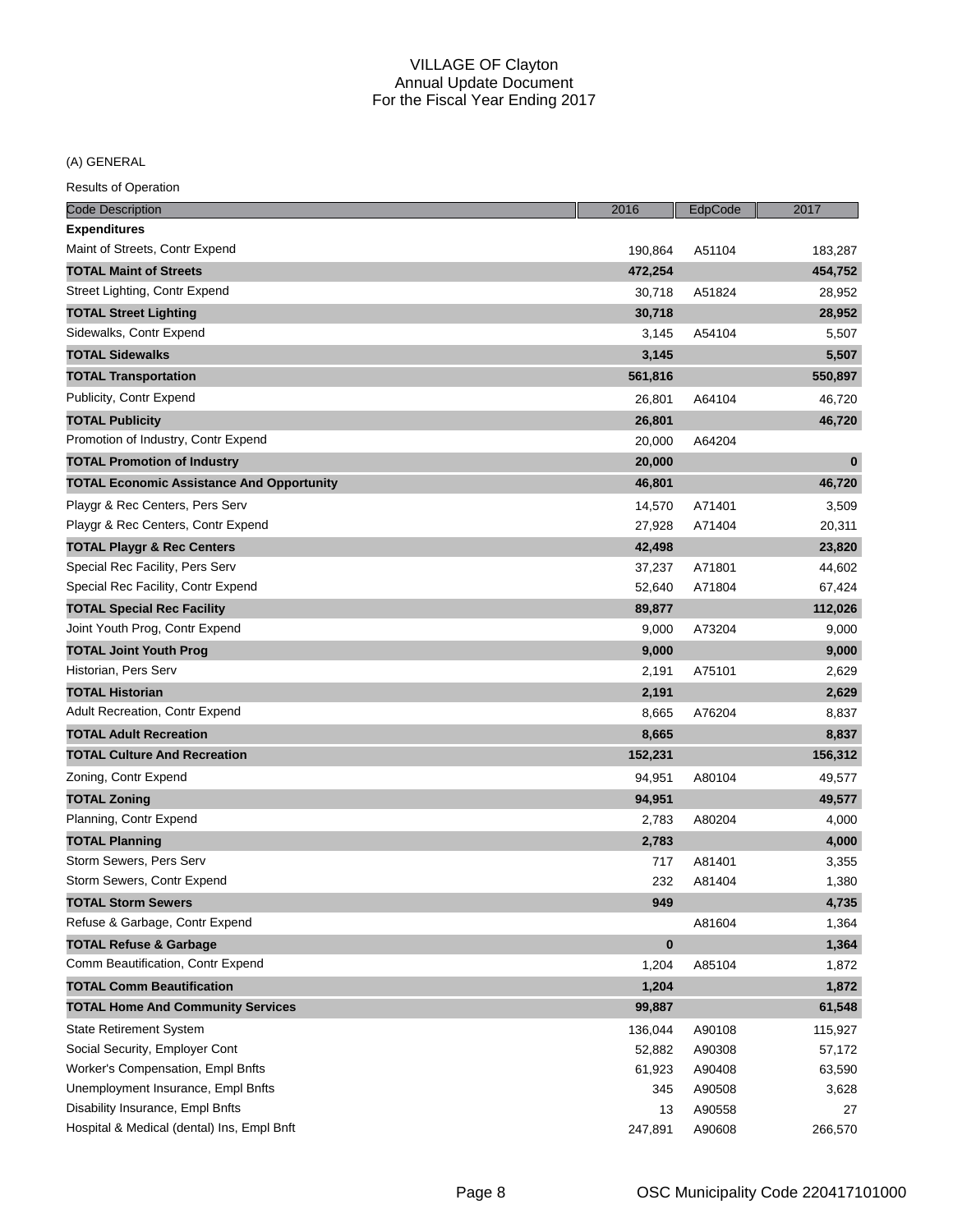(A) GENERAL

| <b>Results of Operation</b>       |           |         |           |
|-----------------------------------|-----------|---------|-----------|
| <b>Code Description</b>           | 2016      | EdpCode | 2017      |
| <b>Expenditures</b>               |           |         |           |
| Other Employee Benefits (spec)    | 11,389    | A90898  | 4,358     |
| <b>TOTAL Employee Benefits</b>    | 510,487   |         | 511,272   |
| Debt Principal, Serial Bonds      | 135,800   | A97106  | 120,000   |
| Debt Principal, Installment Bonds |           | A97206  | 15,800    |
| Install Pur Debt, Principal       |           | A97856  |           |
| <b>TOTAL Debt Principal</b>       | 135,800   |         | 135,800   |
| Debt Interest, Serial Bonds       | 27,899    | A97107  | 23,188    |
| Debt Interest, Installment Bonds  |           | A97207  | 593       |
| Install Pur Debt, Interest        |           | A97857  |           |
| Other Debt, Interest              |           | A97897  |           |
| <b>TOTAL Debt Interest</b>        | 27,899    |         | 23,781    |
| <b>TOTAL Expenditures</b>         | 2,079,898 |         | 2,034,259 |
| <b>Transfers, Other Funds</b>     | 46,193    | A99019  | 34,000    |
| <b>TOTAL Operating Transfers</b>  | 46,193    |         | 34,000    |
| <b>TOTAL Other Uses</b>           | 46,193    |         | 34,000    |
| <b>TOTAL Expenditures</b>         | 2,126,091 |         | 2,068,259 |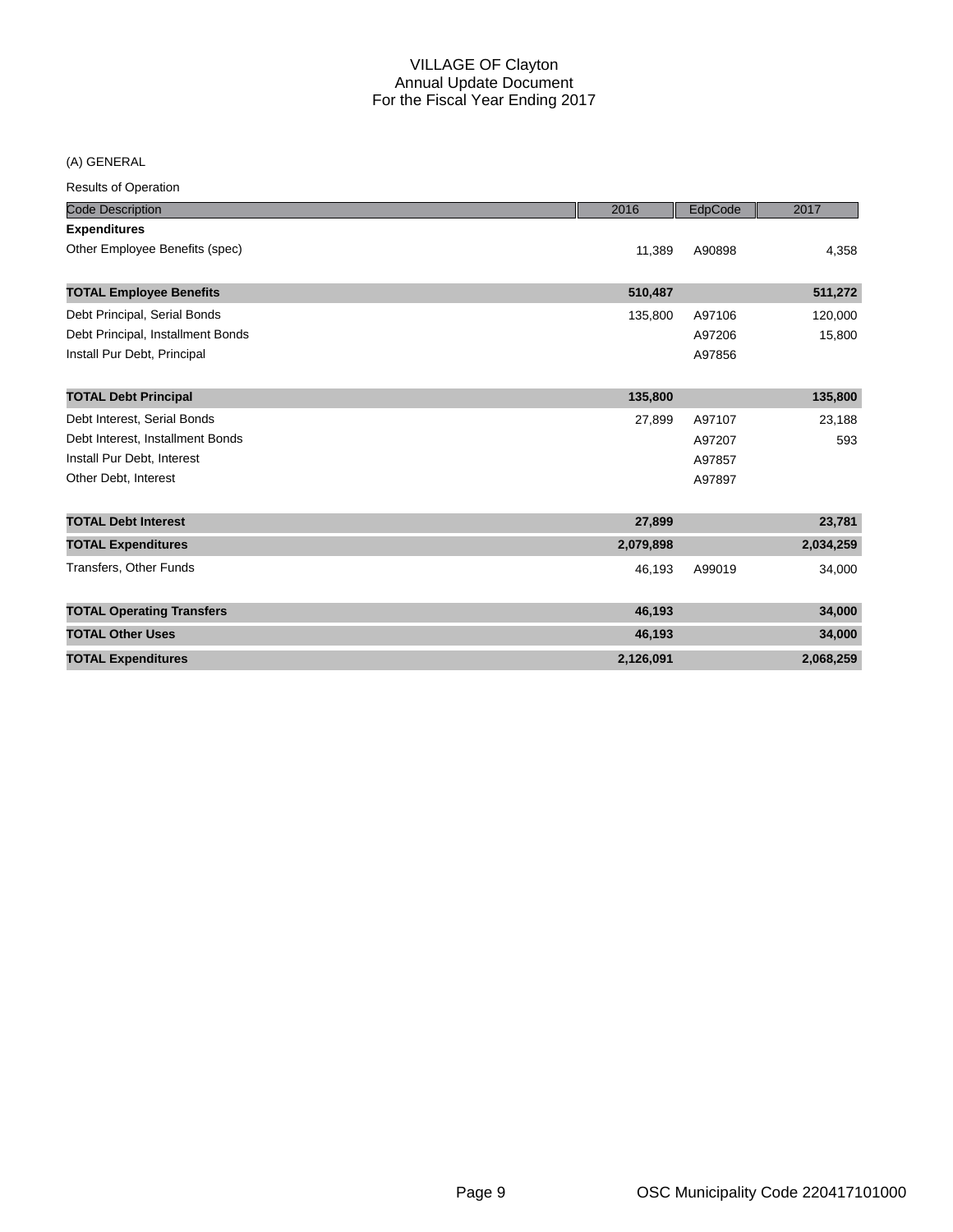(A) GENERAL

**Analysis of Changes in Fund Balance**

| <b>Code Description</b>                     | 2016      | EdpCode | 2017      |
|---------------------------------------------|-----------|---------|-----------|
| Analysis of Changes in Fund Balance         |           |         |           |
| <b>Fund Balance - Beginning of Year</b>     | 441.268   | A8021   | 331,390   |
| Prior Period Adj - Increase In Fund Balance |           | A8012   |           |
| Prior Period Adj -Decrease In Fund Balance  | 17.949    | A8015   | 122,445   |
| <b>Restated Fund Balance - Beg of Year</b>  | 423.319   | A8022   | 208,945   |
| ADD - REVENUES AND OTHER SOURCES            | 2,034,162 |         | 2,022,524 |
| DEDUCT - EXPENDITURES AND OTHER USES        | 2,126,091 |         | 2,068,259 |
| <b>Fund Balance - End of Year</b>           | 331,390   | A8029   | 163,210   |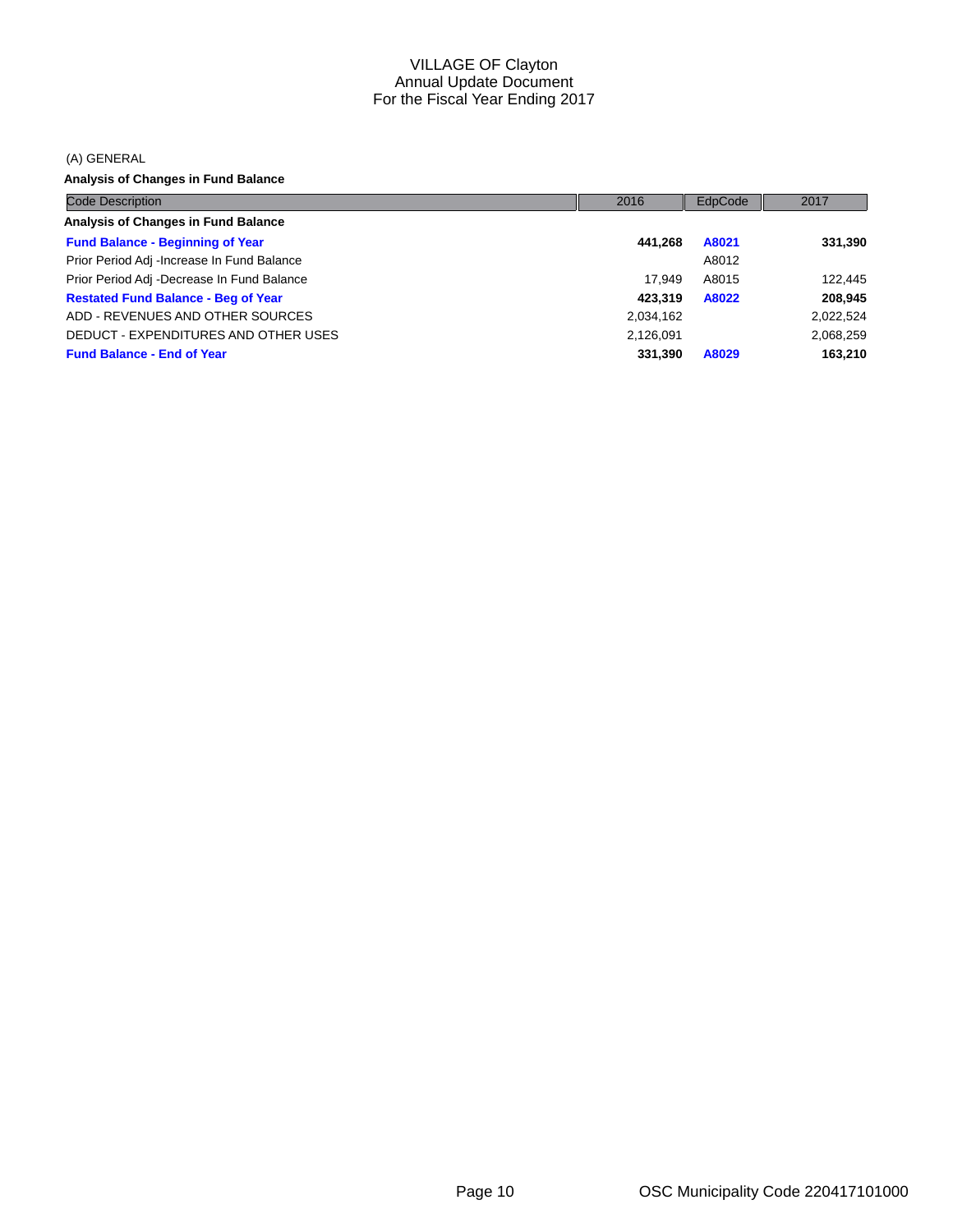## (A) GENERAL

Budget Summary

| <b>Code Description</b>                  | 2017      | EdpCode | 2018      |
|------------------------------------------|-----------|---------|-----------|
| <b>Estimated Revenues</b>                |           |         |           |
| Est Rev - Real Property Taxes            | 1,177,262 | A1049N  | 1,195,210 |
| Est Rev - Real Property Tax Items        | 28,818    | A1099N  | 28,818    |
| Est Rev - Non Property Tax Items         | 649,500   | A1199N  | 627,500   |
| Est Rev - Departmental Income            | 112,900   | A1299N  | 110,600   |
| Est Rev - Intergovernmental Charges      | 32,932    | A2399N  | 28,432    |
| Est Rev - Use of Money And Property      | 1,496     | A2499N  | 525       |
| Est Rev - Licenses And Permits           | 900       | A2599N  | 700       |
| Est Rev - Fines And Forfeitures          | 8,500     | A2649N  | 8,500     |
| Est Rev - Sale of Prop And Comp For Loss | 2,000     | A2699N  | 3,500     |
| Est Rev - Miscellaneous Local Sources    | 12,000    | A2799N  | 8,000     |
| Est Rev - State Aid                      | 127,088   | A3099N  | 114,199   |
| <b>TOTAL Estimated Revenues</b>          | 2,153,396 |         | 2,125,984 |
| Estimated - Interfund Transfer           | 30,000    | A5031N  | 65,000    |
| <b>TOTAL Estimated Other Sources</b>     | 30,000    |         | 65,000    |
| <b>TOTAL Estimated Revenues</b>          | 2,183,396 |         | 2,190,984 |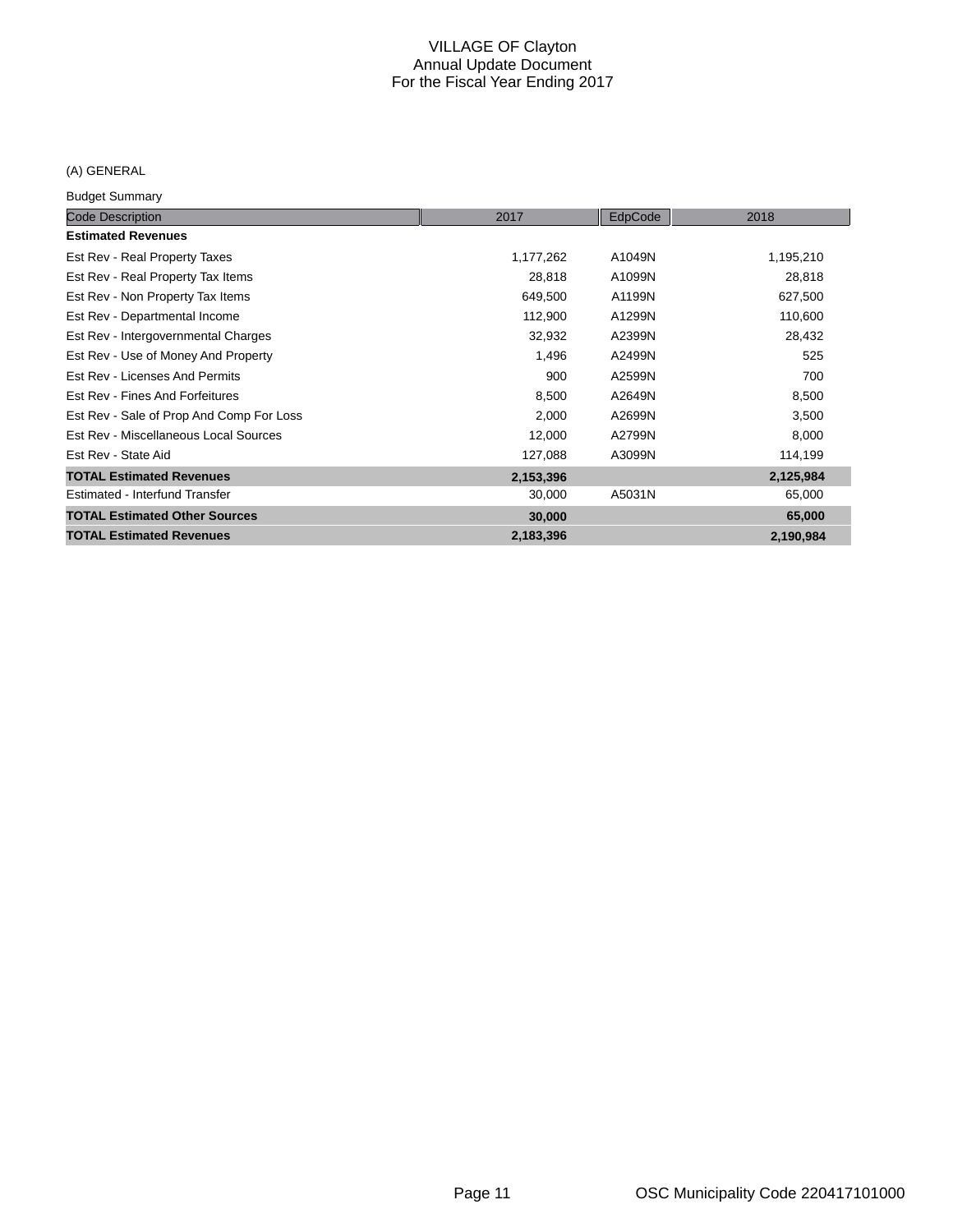## (A) GENERAL

Budget Summary

| <b>Code Description</b>                   | 2017      | EdpCode | 2018      |
|-------------------------------------------|-----------|---------|-----------|
| Appropriations                            |           |         |           |
| App - General Government Support          | 335,487   | A1999N  | 316,571   |
| App - Public Safety                       | 249.653   | A3999N  | 248,412   |
| App - Transportation                      | 558,052   | A5999N  | 579,963   |
| App - Economic Assistance And Opportunity | 47,000    | A6999N  | 47,000    |
| App - Culture And Recreation              | 145,500   | A7999N  | 137,079   |
| App - Home And Community Services         | 44,704    | A8999N  | 33,500    |
| App - Employee Benefits                   | 537,711   | A9199N  | 533,711   |
| App - Debt Service                        | 206,289   | A9899N  | 225,748   |
| <b>TOTAL Appropriations</b>               | 2,124,396 |         | 2,121,984 |
| App - Interfund Transfer                  | 59,000    | A9999N  | 69,000    |
| <b>TOTAL Other Uses</b>                   | 59,000    |         | 69,000    |
| <b>TOTAL Appropriations</b>               | 2,183,396 |         | 2,190,984 |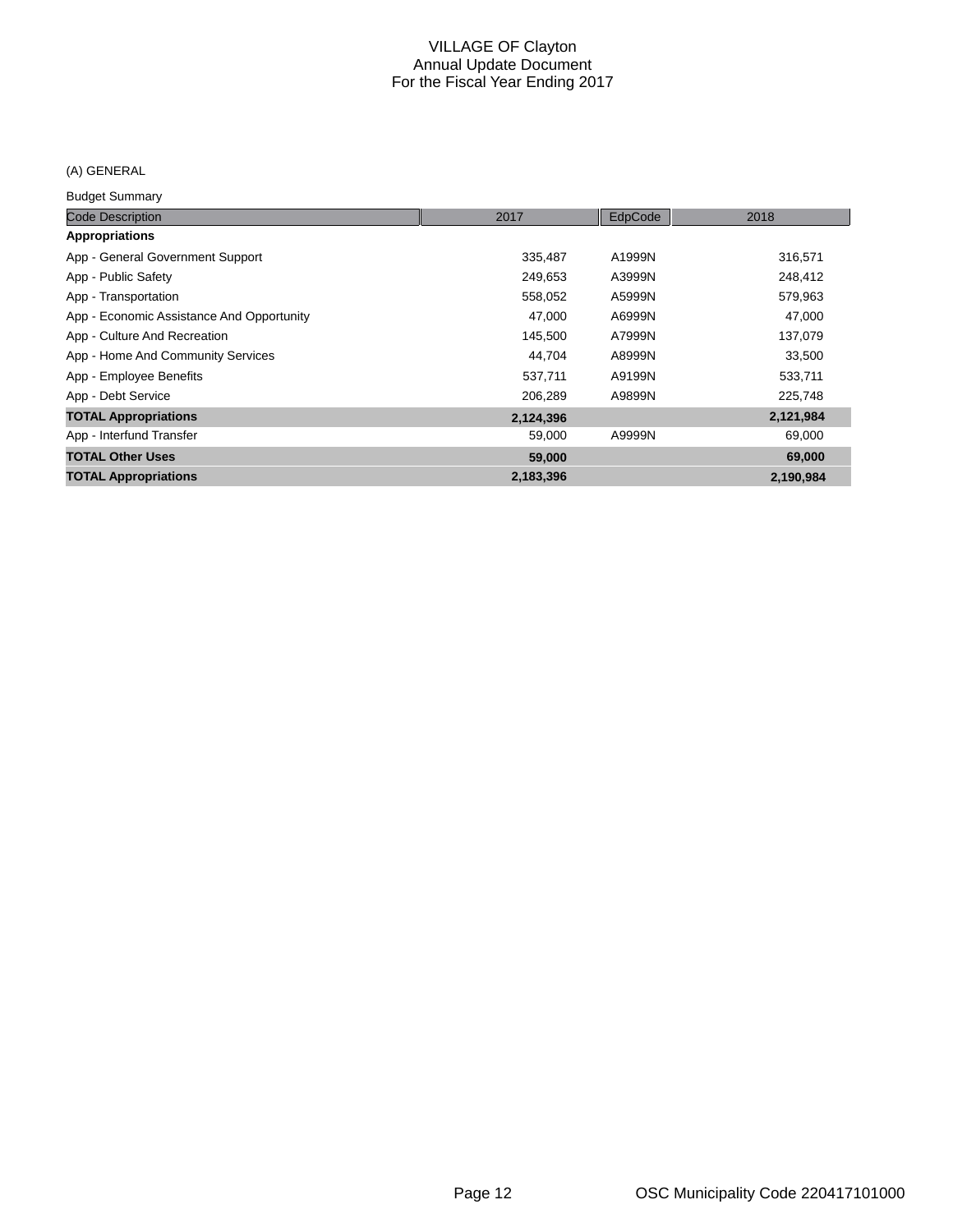(FX) WATER

| <b>Code Description</b>                | 2016    | EdpCode      | 2017      |
|----------------------------------------|---------|--------------|-----------|
| <b>Assets</b>                          |         |              |           |
| Cash                                   | 280,447 | <b>FX200</b> | 100,521   |
| Cash In Time Deposits                  | 151,924 | FX201        | 152,168   |
| <b>TOTAL Cash</b>                      | 432,371 |              | 252,689   |
| Water Rents Receivable                 | 31,371  | FX350        | 43,322    |
| <b>Accounts Receivable</b>             | 214     | <b>FX380</b> |           |
| <b>TOTAL Other Receivables (net)</b>   | 31,585  |              | 43,322    |
| Due From Other Funds                   | 68,169  | FX391        | 528,982   |
| <b>TOTAL Due From Other Funds</b>      | 68,169  |              | 528,982   |
| Cash In Time Deposits Special Reserves | 455,468 | <b>FX231</b> | 455,774   |
| <b>TOTAL Restricted Assets</b>         | 455,468 |              | 455,774   |
| <b>TOTAL Assets</b>                    | 987,593 |              | 1,280,767 |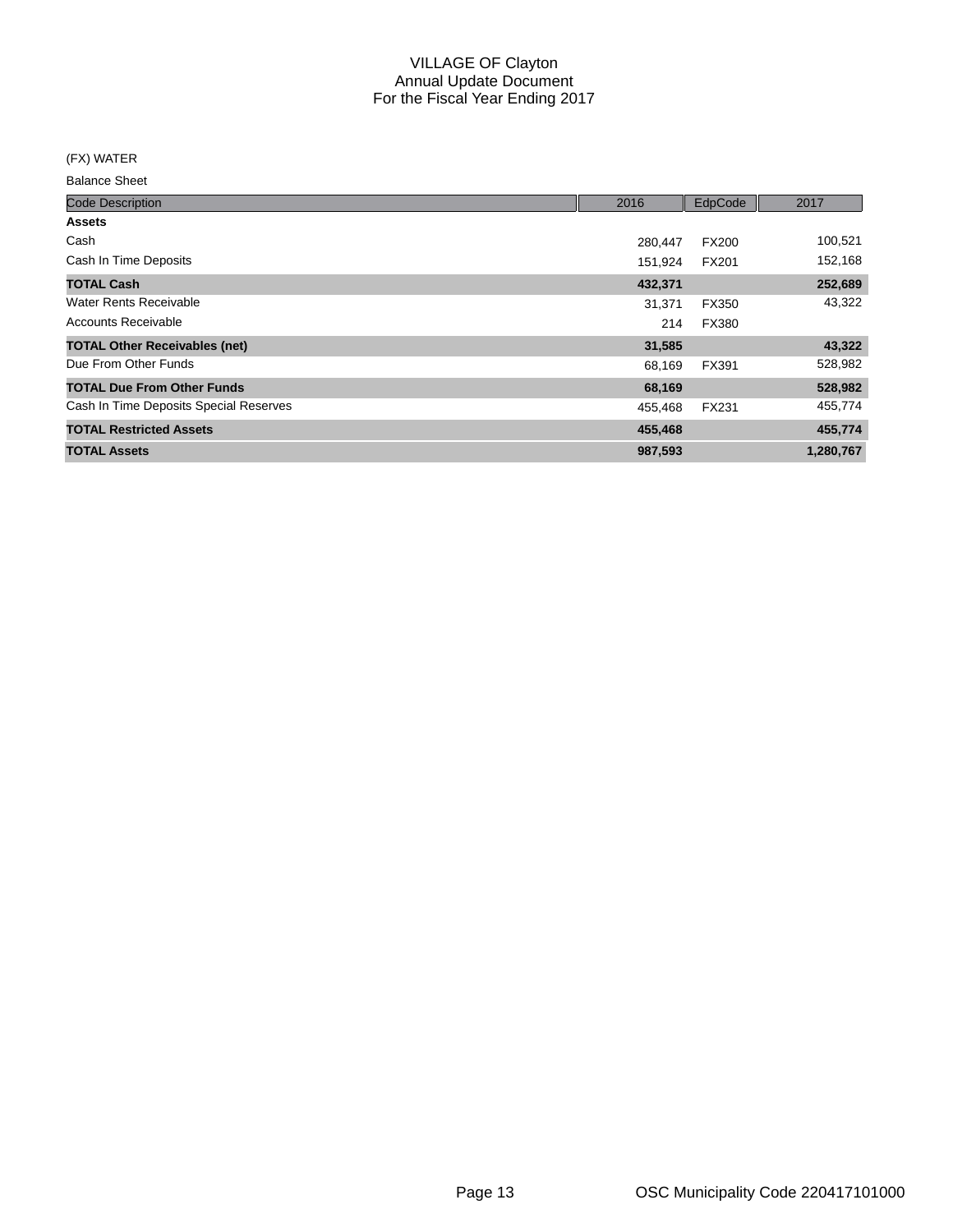#### (FX) WATER

| <b>Code Description</b>                                     | 2016     | EdpCode      | 2017      |
|-------------------------------------------------------------|----------|--------------|-----------|
| <b>Accounts Payable</b>                                     | 2,821    | <b>FX600</b> | 6,337     |
| <b>TOTAL Accounts Payable</b>                               | 2,821    |              | 6,337     |
| <b>Accrued Liabilities</b>                                  |          | <b>FX601</b> | 2,625     |
| <b>TOTAL Accrued Liabilities</b>                            | $\bf{0}$ |              | 2,625     |
| Overpayments & Clearing Account                             | 16       | FX690        | 2,182     |
| <b>TOTAL Other Liabilities</b>                              | 16       |              | 2,182     |
| <b>TOTAL Liabilities</b>                                    | 2,837    |              | 11,144    |
| <b>Fund Balance</b>                                         |          |              |           |
| <b>Capital Reserve</b>                                      | 455,468  | <b>FX878</b> | 455,774   |
| <b>TOTAL Restricted Fund Balance</b>                        | 455,468  |              | 455,774   |
| Assigned Appropriated Fund Balance                          |          | FX914        |           |
| Assigned Unappropriated Fund Balance                        | 529,288  | FX915        | 813,849   |
| <b>TOTAL Assigned Fund Balance</b>                          | 529,288  |              | 813,849   |
| <b>TOTAL Fund Balance</b>                                   | 984,756  |              | 1,269,623 |
| <b>TOTAL Liabilities, Deferred Inflows And Fund Balance</b> | 987,593  |              | 1,280,767 |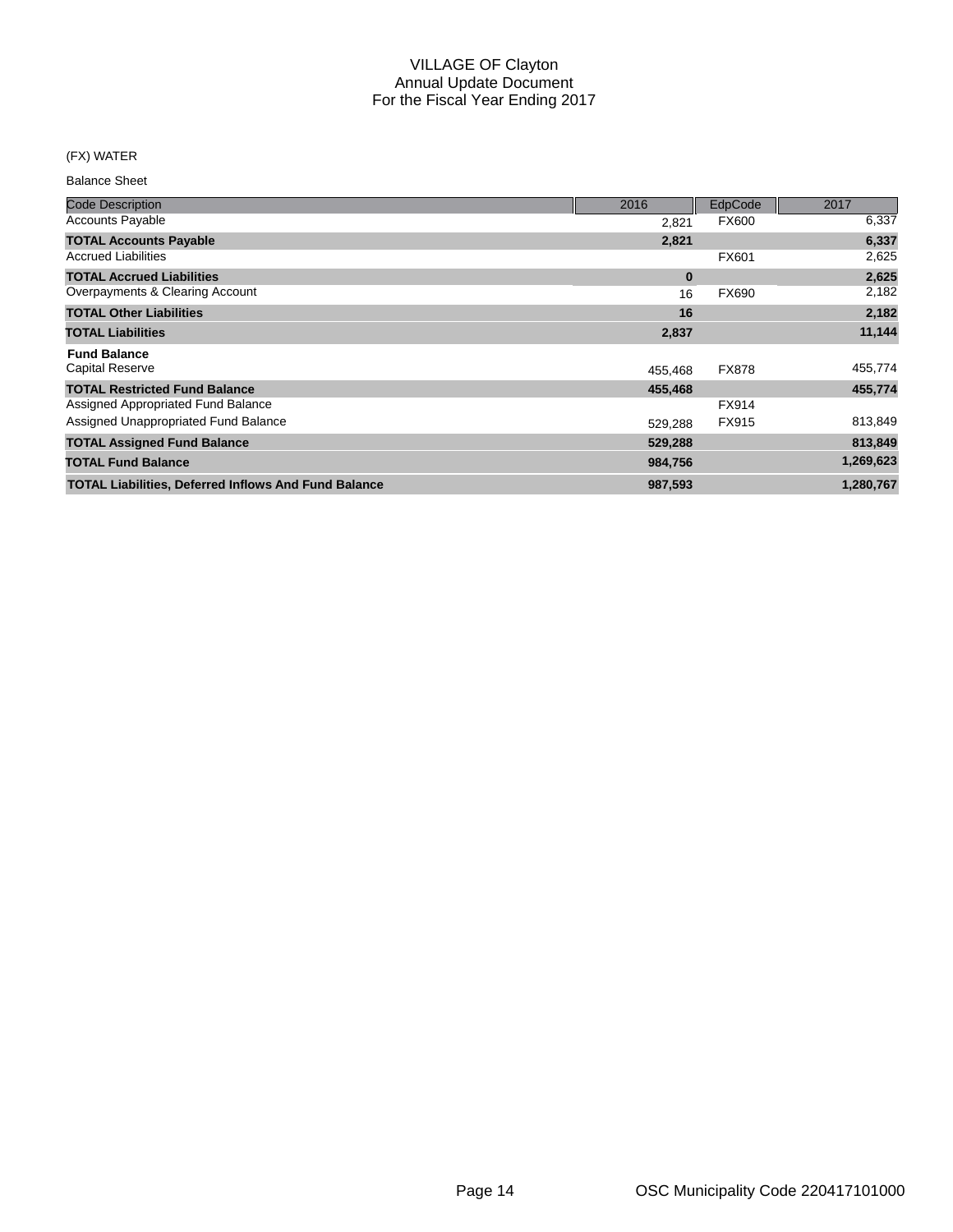#### (FX) WATER

| <b>Code Description</b>                  | 2016     | EdpCode | 2017    |
|------------------------------------------|----------|---------|---------|
| <b>Revenues</b>                          |          |         |         |
| <b>Metered Water Sales</b>               | 624,532  | FX2140  | 628,516 |
| <b>Unmetered Water Sales</b>             | 214      | FX2142  | 950     |
| <b>Water Service Charges</b>             | 1,000    | FX2144  | 2,000   |
| Interest & Penalties On Water Rents      | 10,100   | FX2148  | 7,290   |
| <b>TOTAL Departmental Income</b>         | 635,846  |         | 638,756 |
| <b>Interest And Earnings</b>             | 588      | FX2401  | 550     |
| Rental of Real Property, Individuals     | 20,664   | FX2410  | 20,664  |
| <b>TOTAL Use of Money And Property</b>   | 21,252   |         | 21,214  |
| Refunds of Prior Year's Expenditures     |          | FX2701  | 112     |
| <b>TOTAL Miscellaneous Local Sources</b> | $\bf{0}$ |         | 112     |
| <b>TOTAL Revenues</b>                    | 657,098  |         | 660,082 |
| Interfund Transfers                      | 109,500  | FX5031  | 80,974  |
| <b>TOTAL Interfund Transfers</b>         | 109,500  |         | 80,974  |
| <b>TOTAL Other Sources</b>               | 109,500  |         | 80,974  |
| <b>TOTAL Revenues</b>                    | 766,598  |         | 741,056 |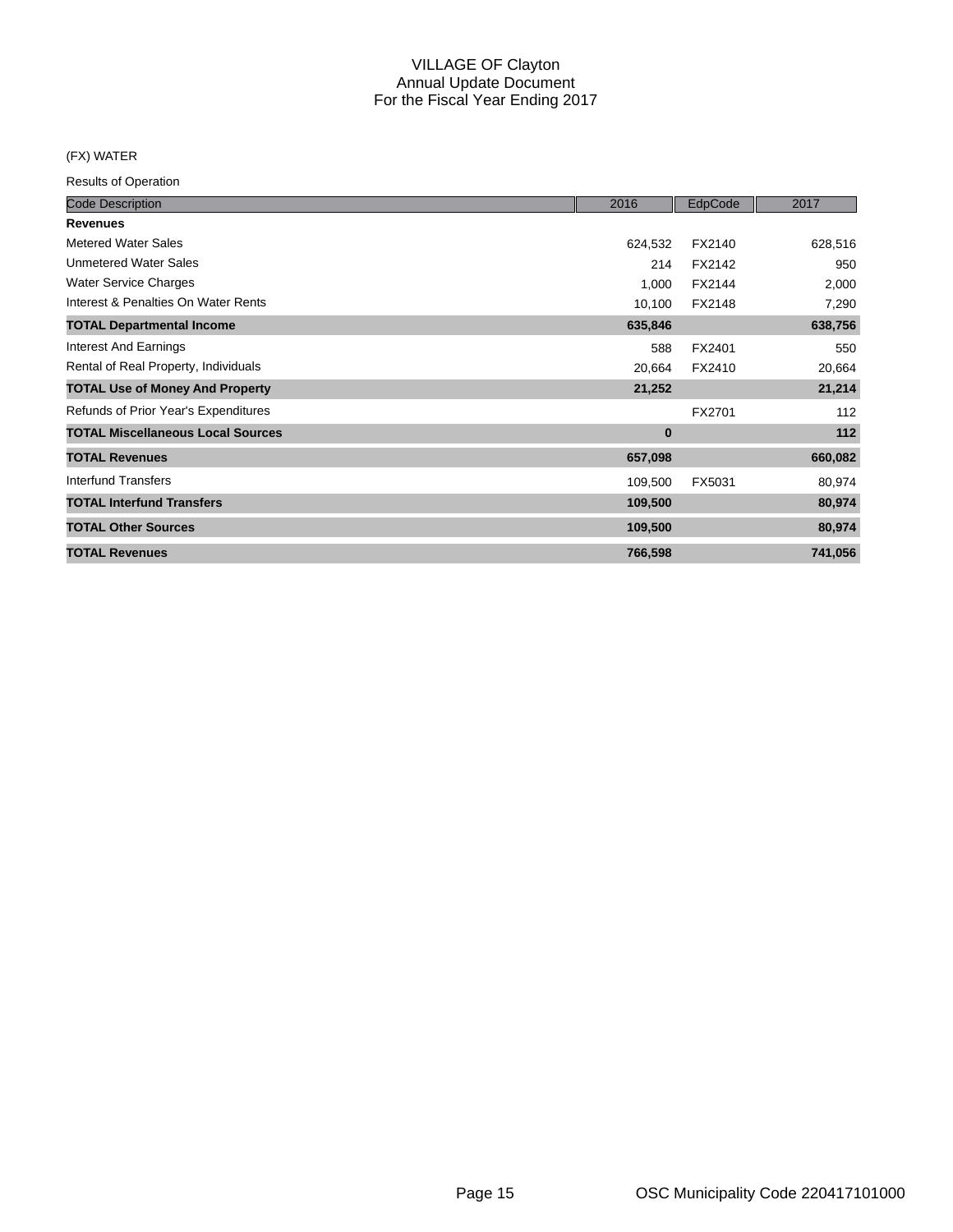(FX) WATER

| <b>Code Description</b>                       | 2016     | EdpCode | 2017     |
|-----------------------------------------------|----------|---------|----------|
| Expenditures                                  |          |         |          |
| Law, Contr Expend                             | 667      | FX14204 | 280      |
| <b>TOTAL Law</b>                              | 667      |         | 280      |
| Administration-Contractual                    | 53,796   | FX17104 | 53,802   |
| <b>TOTAL Administration-Contractual</b>       | 53,796   |         | 53,802   |
| Unallocated Insurance, Contr Expend           | 7,438    | FX19104 | 8,121    |
| <b>TOTAL Unallocated Insurance</b>            | 7,438    |         | 8,121    |
| Municipal Assn Dues, Contr Expend             | 165      | FX19204 | 165      |
| <b>TOTAL Municipal Assn Dues</b>              | 165      |         | 165      |
| Taxes & Assess On Munic Prop, Contr Expend    | 1,367    | FX19504 | 1,378    |
| <b>TOTAL Taxes &amp; Assess On Munic Prop</b> | 1,367    |         | 1,378    |
| Other Gen Govt Support, Contr Expend          |          | FX19894 |          |
| <b>TOTAL Other Gen Govt Support</b>           | $\bf{0}$ |         | $\bf{0}$ |
| <b>TOTAL General Government Support</b>       | 63,433   |         | 63,746   |
| Source Supply Pwr & Pump, Pers Serv           | 46,012   | FX83201 | 50,216   |
| Source Supply Pwr & Pump, Equip & Cap Out     | 40,000   | FX83202 |          |
| Source Supply Pwr & Pump, Contr Expend        | 38,730   | FX83204 | 52,919   |
| <b>TOTAL Source Supply Pwr &amp; Pump</b>     | 124,742  |         | 103,135  |
| Water Trans & Distrib, Pers Serv              | 17,365   | FX83401 | 17,773   |
| Water Trans & Distrib, Equip & Cap Outlay     |          | FX83402 | 6,386    |
| Water Trans & Distrib, Contr Expend           | 22,737   | FX83404 | 14,584   |
| <b>TOTAL Water Trans &amp; Distrib</b>        | 40,102   |         | 38,743   |
| <b>TOTAL Home And Community Services</b>      | 164,844  |         | 141,878  |
| State Retirement, Empl Bnfts                  | 13,682   | FX90108 | 11,177   |
| Social Security, Empl Bnfts                   | 4,842    | FX90308 | 5,178    |
| Hospital & Medical (dental) Ins, Empl Bnft    | 27,093   | FX90608 | 29,664   |
| Other Employee Benefits (spec)                | 1,246    | FX90898 | 529      |
|                                               |          |         |          |
| <b>TOTAL Employee Benefits</b>                | 46,863   |         | 46,548   |
| Debt Principal, Serial Bonds                  | 128,900  | FX97106 | 79,200   |
| Debt Principal, Installment Bonds             |          | FX97206 | 32,000   |
| Debt Principal, Bond Anticipation Notes       | 50,000   | FX97306 | 50,000   |
| Debt Principal, Installment Purchase Debt     |          | FX97856 |          |
| <b>TOTAL Debt Principal</b>                   | 178,900  |         | 161,200  |
| Debt Interest, Serial Bonds                   | 41,285   | FX97107 | 35,531   |
| Debt Interest, Installment Bonds              |          | FX97207 | 1,600    |
| Debt Interest, Bond Anticipation Notes        | 1,500    | FX97307 | 620      |
| Debt Interest, Installment Purchase Debt      |          | FX97857 |          |
| <b>TOTAL Debt Interest</b>                    | 42,785   |         | 37,751   |
| <b>TOTAL Expenditures</b>                     | 496,825  |         | 451,123  |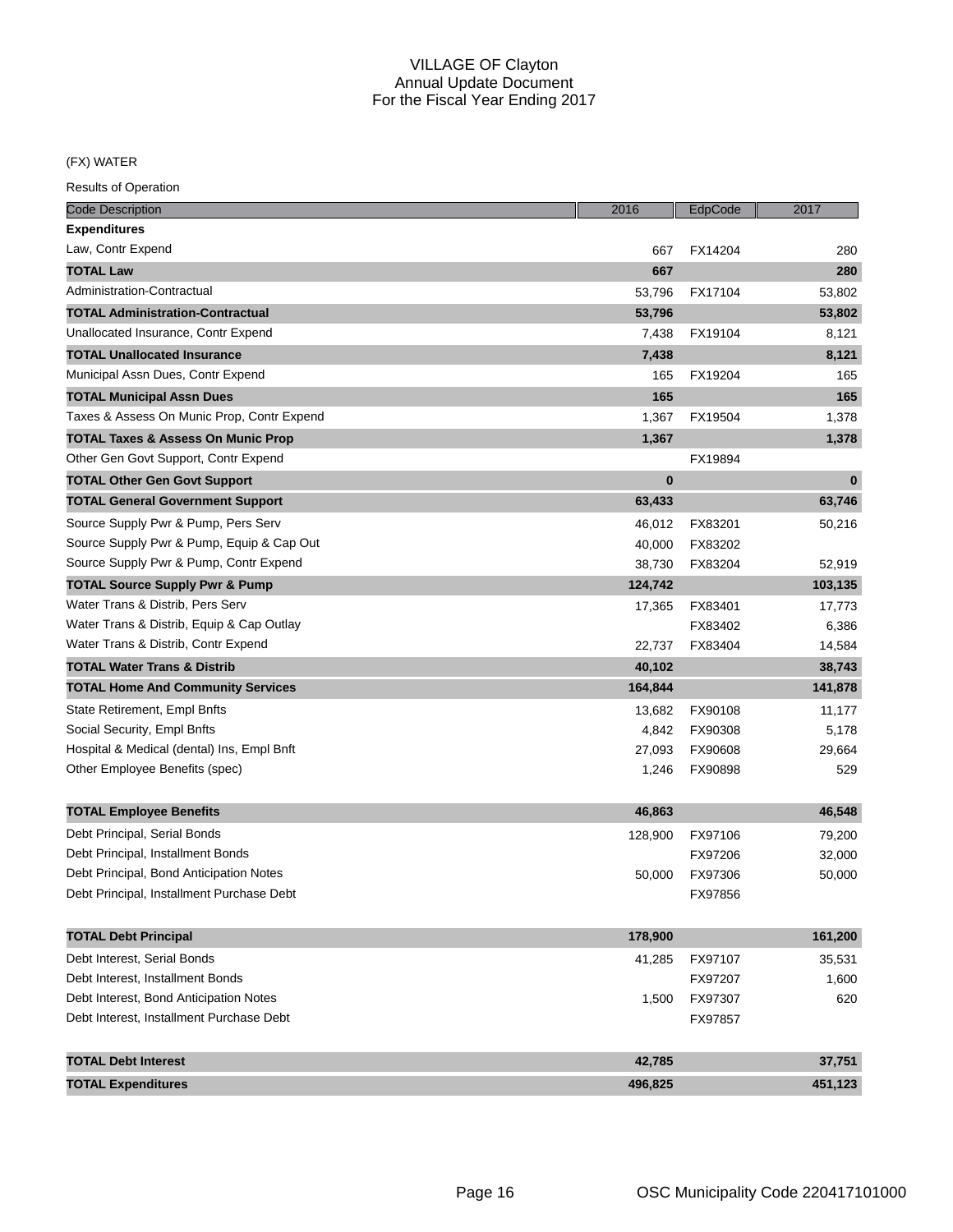## (FX) WATER

| 2016 | EdpCode | 2017    |
|------|---------|---------|
|      |         |         |
|      | FX99019 |         |
|      |         |         |
|      |         | 129,000 |

| <b>TOTAL Operating Transfers</b> | 129,000 |         |
|----------------------------------|---------|---------|
| <b>TOTAL Other Uses</b>          | 129,000 |         |
| <b>TOTAL Expenditures</b>        | 625,825 | 451,123 |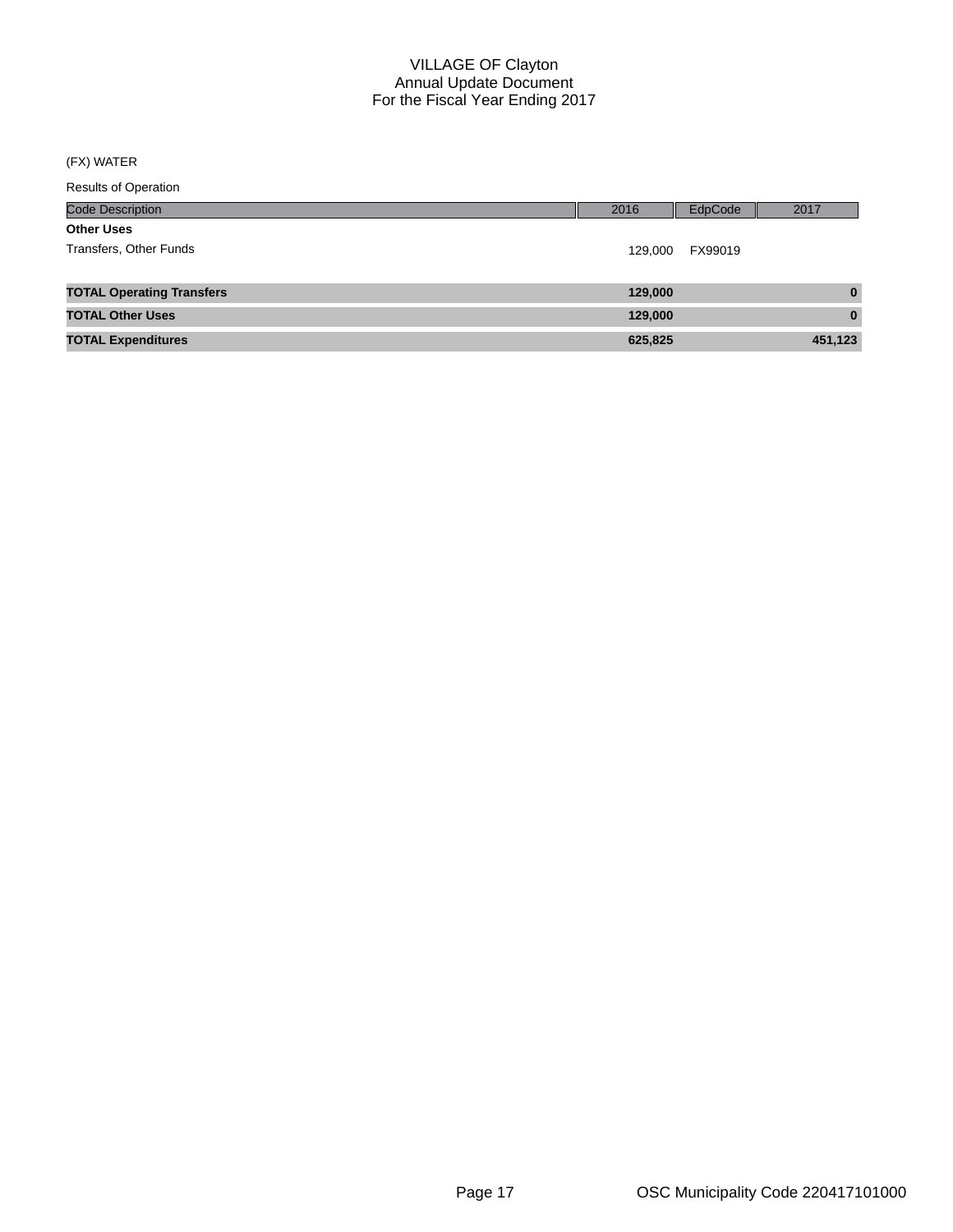#### (FX) WATER

**Analysis of Changes in Fund Balance**

| <b>Code Description</b>                    | 2016    | EdpCode       | 2017      |
|--------------------------------------------|---------|---------------|-----------|
| Analysis of Changes in Fund Balance        |         |               |           |
| <b>Fund Balance - Beginning of Year</b>    | 843.983 | <b>FX8021</b> | 984,756   |
| Prior Period Adj -Decrease In Fund Balance |         | FX8015        | 5.066     |
| <b>Restated Fund Balance - Beg of Year</b> | 843.983 | <b>FX8022</b> | 979,690   |
| ADD - REVENUES AND OTHER SOURCES           | 766.598 |               | 741,056   |
| DEDUCT - EXPENDITURES AND OTHER USES       | 625.825 |               | 451.123   |
| <b>Fund Balance - End of Year</b>          | 984.756 | <b>FX8029</b> | 1,269,623 |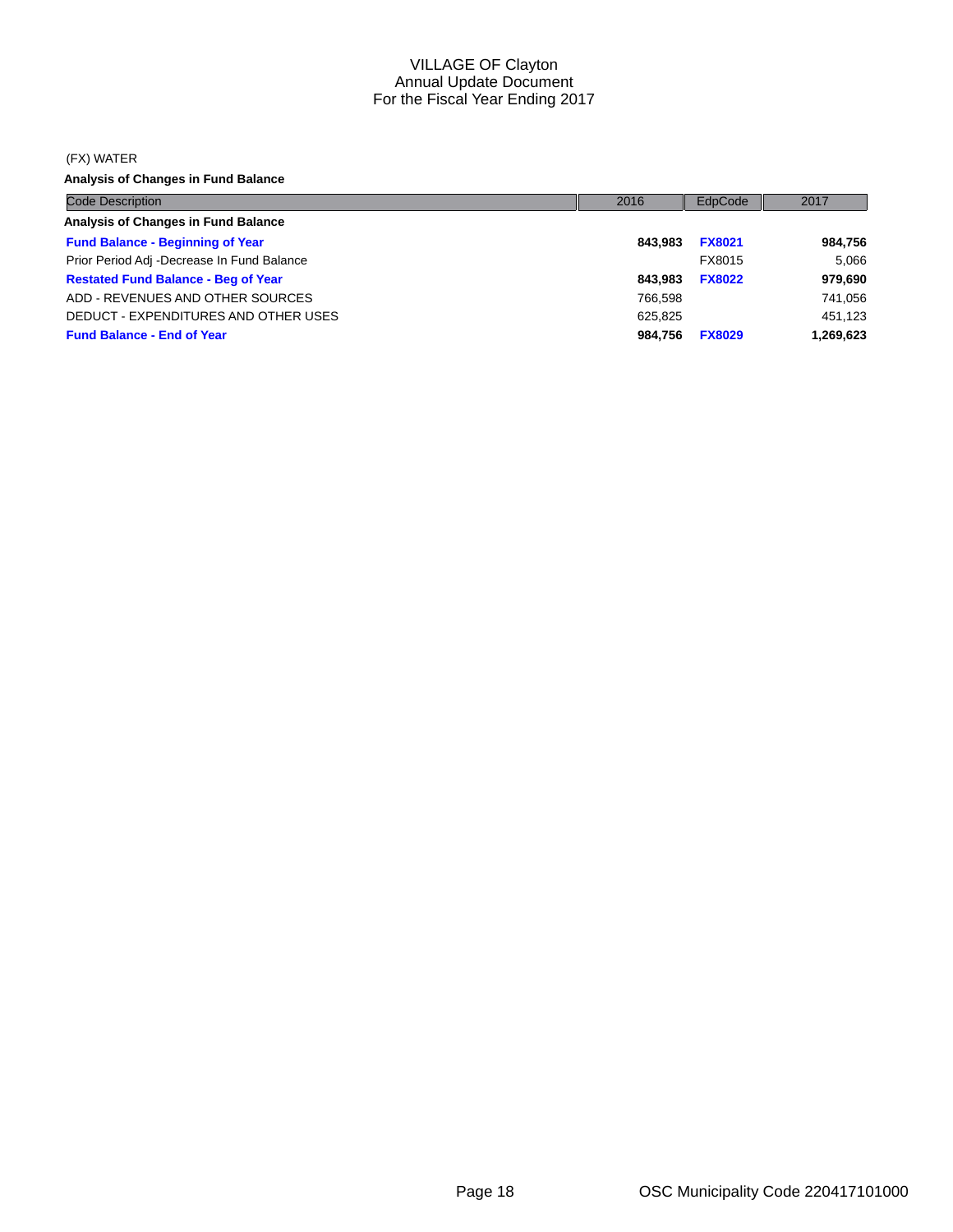## (FX) WATER

Budget Summary

| $-$                                 |         |                |         |
|-------------------------------------|---------|----------------|---------|
| <b>Code Description</b>             | 2017    | EdpCode        | 2018    |
| <b>Estimated Revenues</b>           |         |                |         |
| Est Rev - Departmental Income       | 618.778 | <b>FX1299N</b> | 683,672 |
| Est Rev - Use of Money And Property | 20.814  | <b>FX2499N</b> | 20.814  |
| <b>TOTAL Estimated Revenues</b>     | 639.592 |                | 704.486 |
| <b>TOTAL Estimated Revenues</b>     | 639.592 |                | 704.486 |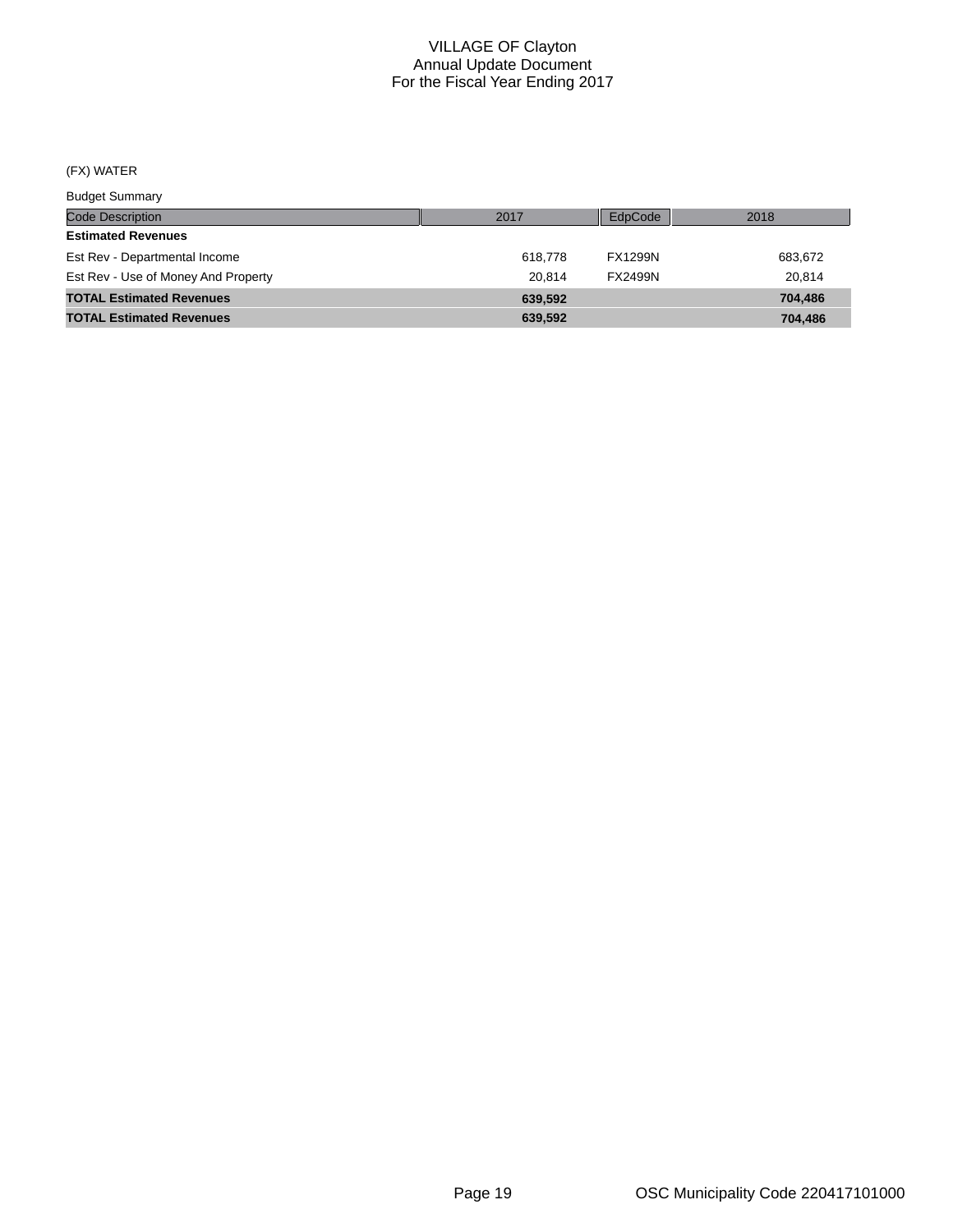## (FX) WATER

Budget Summary

| 2017    | EdpCode        | 2018    |
|---------|----------------|---------|
|         |                |         |
| 92,066  | <b>FX1999N</b> | 143,425 |
| 181.657 | <b>FX8999N</b> | 160,866 |
| 53.637  | <b>FX9199N</b> | 55,533  |
| 252.232 | <b>FX9899N</b> | 224,662 |
| 579,592 |                | 584,486 |
| 60.000  | <b>FX9999N</b> | 120,000 |
| 60,000  |                | 120,000 |
| 639,592 |                | 704.486 |
|         |                |         |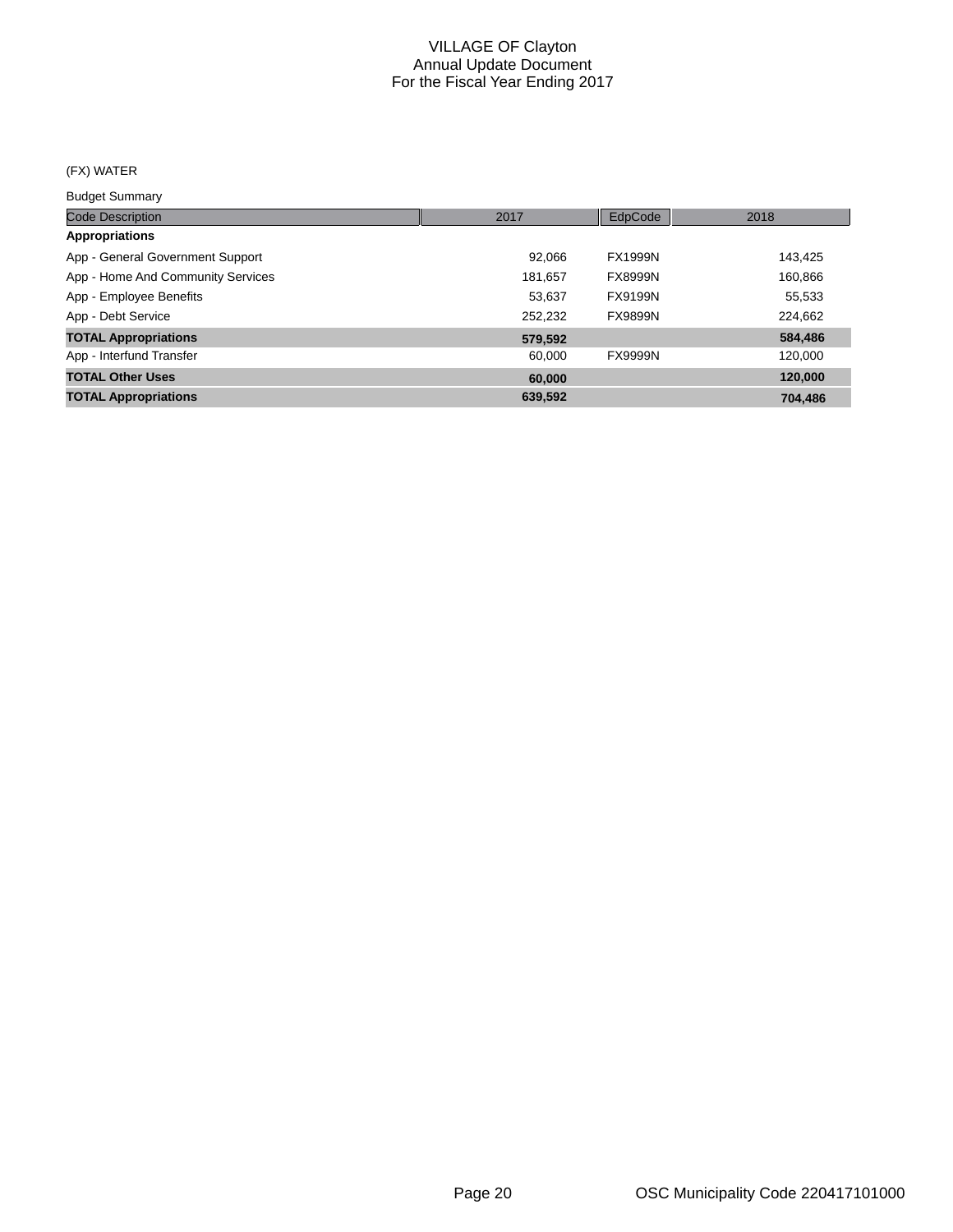(G) SEWER

| <b>Code Description</b>                        | 2016     | EdpCode | 2017      |
|------------------------------------------------|----------|---------|-----------|
| <b>Assets</b>                                  |          |         |           |
| Cash                                           | 15,537   | G200    | 368,174   |
| Cash In Time Deposits                          | 21,001   | G201    | 21,034    |
| Cash With Fiscal Agent                         | 122,528  | G223    |           |
| <b>TOTAL Cash</b>                              | 159,066  |         | 389,208   |
| Sewer Rents Receivable                         | 33,120   | G360    | 48,292    |
| <b>Accounts Receivable</b>                     | 18,100   | G380    | 8,100     |
| <b>TOTAL Other Receivables (net)</b>           | 51,220   |         | 56,392    |
| Due From State And Federal Government          |          | G410    | 11,528    |
| <b>TOTAL State And Federal Aid Receivables</b> | $\bf{0}$ |         | 11,528    |
| Due From Other Funds                           | 152,577  | G391    | 171,074   |
| <b>TOTAL Due From Other Funds</b>              | 152,577  |         | 171,074   |
| Due From Other Governments                     |          | G440    |           |
| <b>TOTAL Due From Other Governments</b>        | $\bf{0}$ |         | $\bf{0}$  |
| Cash In Time Deposits Special Reserves         | 554,155  | G231    | 547,033   |
| <b>TOTAL Restricted Assets</b>                 | 554,155  |         | 547,033   |
| <b>TOTAL Assets</b>                            | 917,018  |         | 1,175,235 |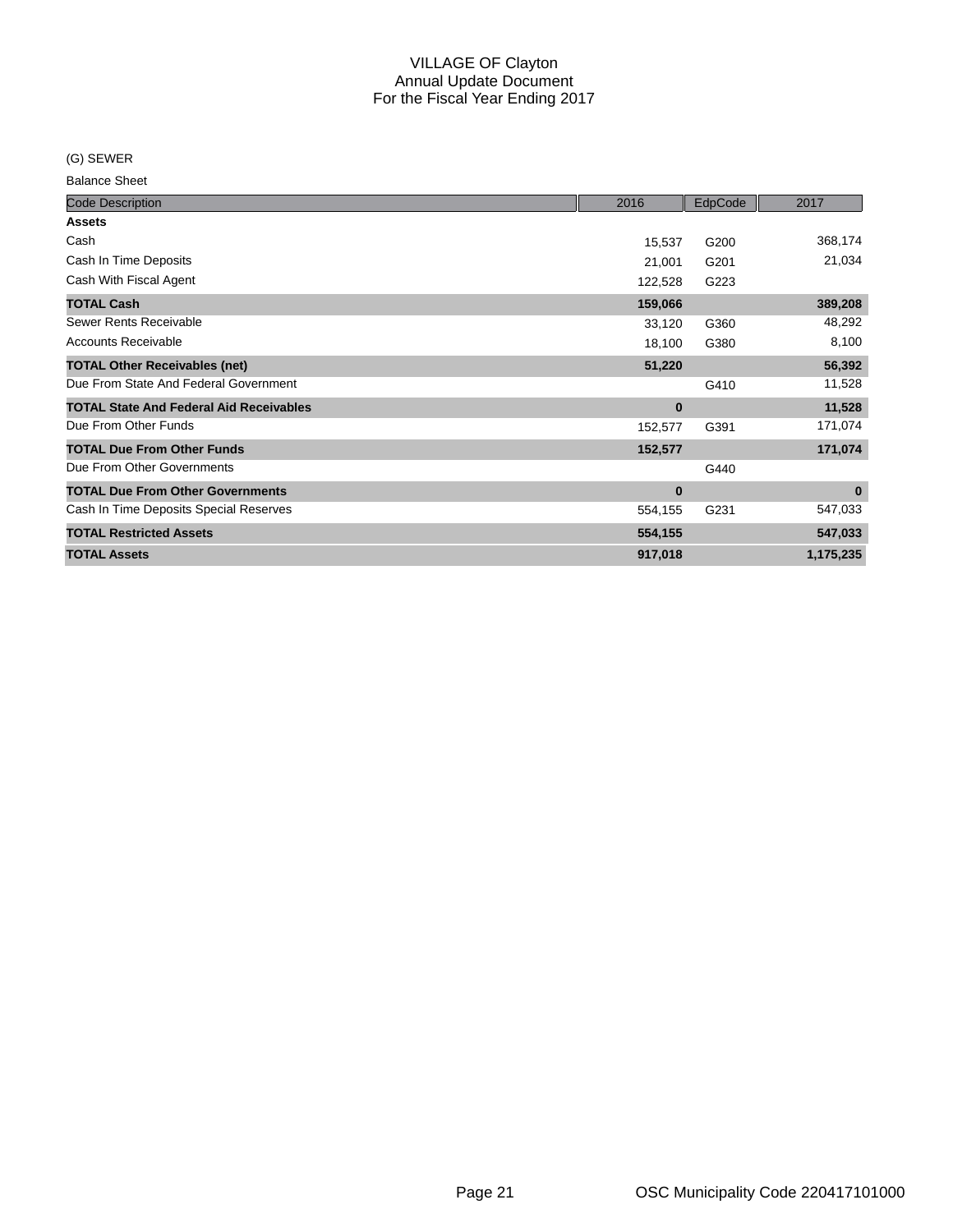#### (G) SEWER

| <b>Code Description</b>                                     | 2016     | EdpCode | 2017      |
|-------------------------------------------------------------|----------|---------|-----------|
| <b>Accounts Payable</b>                                     | 3,605    | G600    | 18,413    |
| <b>TOTAL Accounts Payable</b>                               | 3,605    |         | 18,413    |
| <b>Accrued Liabilities</b>                                  |          | G601    | 3,654     |
| <b>TOTAL Accrued Liabilities</b>                            | $\bf{0}$ |         | 3,654     |
| <b>TOTAL Liabilities</b>                                    | 3,605    |         | 22,067    |
| <b>Fund Balance</b><br>Reserve For Repairs                  | 554,155  | G882    | 547,033   |
| Reserve For Debt                                            |          | G884    | 11,528    |
| <b>TOTAL Restricted Fund Balance</b>                        | 554,155  |         | 558,561   |
| Assigned Appropriated Fund Balance                          |          | G914    |           |
| Assigned Unappropriated Fund Balance                        | 359,258  | G915    | 594,607   |
| <b>TOTAL Assigned Fund Balance</b>                          | 359,258  |         | 594,607   |
| <b>TOTAL Fund Balance</b>                                   | 913,413  |         | 1,153,168 |
| <b>TOTAL Liabilities, Deferred Inflows And Fund Balance</b> | 917,018  |         | 1,175,235 |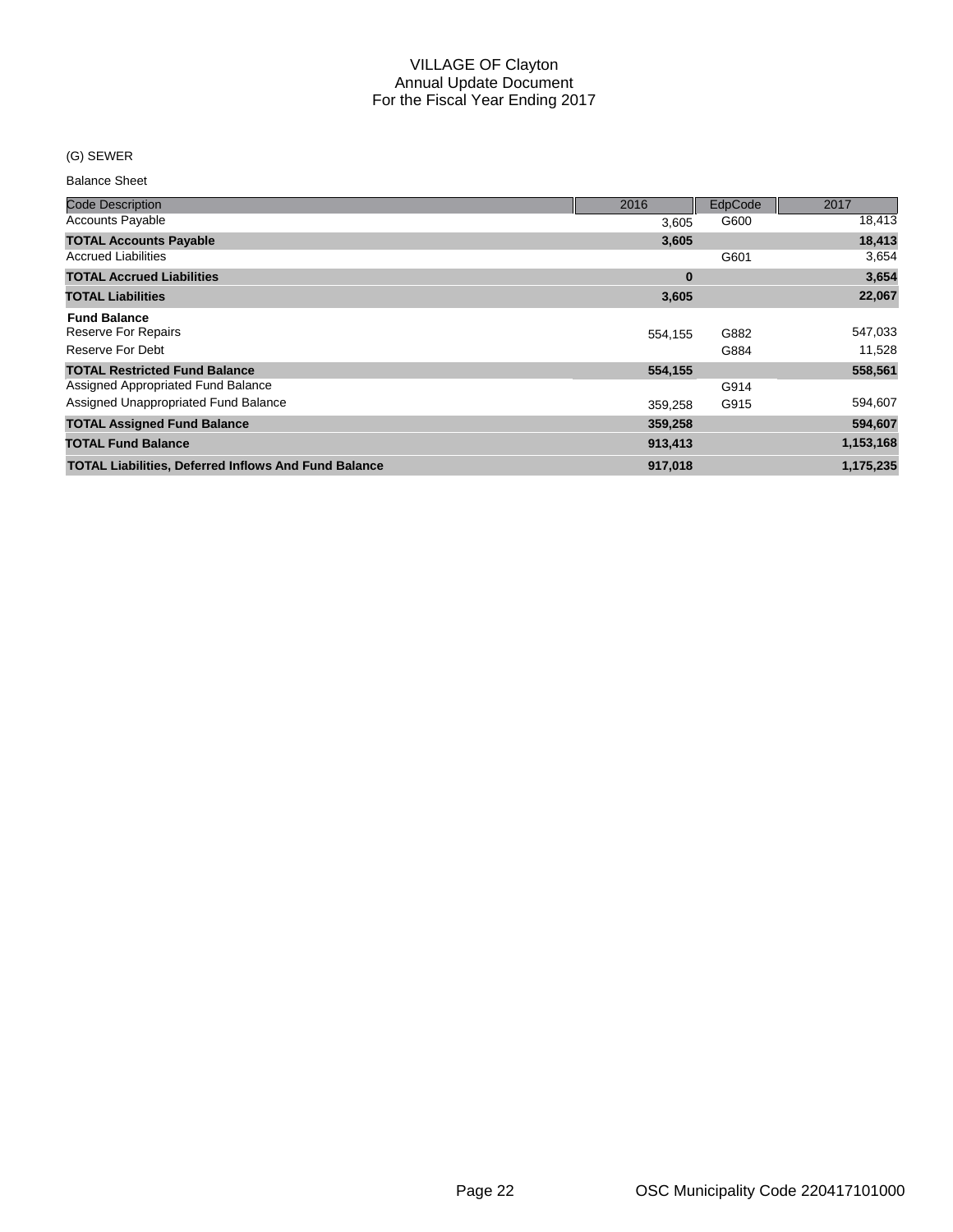#### (G) SEWER

| <b>Code Description</b>                                 | 2016      | EdpCode | 2017      |
|---------------------------------------------------------|-----------|---------|-----------|
| <b>Revenues</b>                                         |           |         |           |
| <b>Sewer Rents</b>                                      | 597,451   | G2120   | 613,598   |
| Sewer Charges                                           | 2,800     | G2122   | 4,800     |
| Interest & Penalties On Sewer Accts                     | 9,822     | G2128   | 6,985     |
| <b>TOTAL Departmental Income</b>                        | 610,073   |         | 625,383   |
| Sewer Serv Other Govts                                  | 395,912   | G2374   | 417,184   |
| <b>TOTAL Intergovernmental Charges</b>                  | 395,912   |         | 417,184   |
| <b>Interest And Earnings</b>                            | 700       | G2401   | 411       |
| <b>TOTAL Use of Money And Property</b>                  | 700       |         | 411       |
| Sales of Equipment                                      |           | G2665   | 2,000     |
| <b>TOTAL Sale of Property And Compensation For Loss</b> | $\bf{0}$  |         | 2,000     |
| Refunds of Prior Year's Expenditures                    |           | G2701   | 5,300     |
| <b>TOTAL Miscellaneous Local Sources</b>                | $\bf{0}$  |         | 5,300     |
| <b>TOTAL Revenues</b>                                   | 1,006,685 |         | 1,050,278 |
| Interfund Transfers                                     | 297,880   | G5031   | 34,522    |
| <b>TOTAL Interfund Transfers</b>                        | 297,880   |         | 34,522    |
| <b>TOTAL Other Sources</b>                              | 297,880   |         | 34,522    |
| <b>TOTAL Revenues</b>                                   | 1,304,565 |         | 1,084,800 |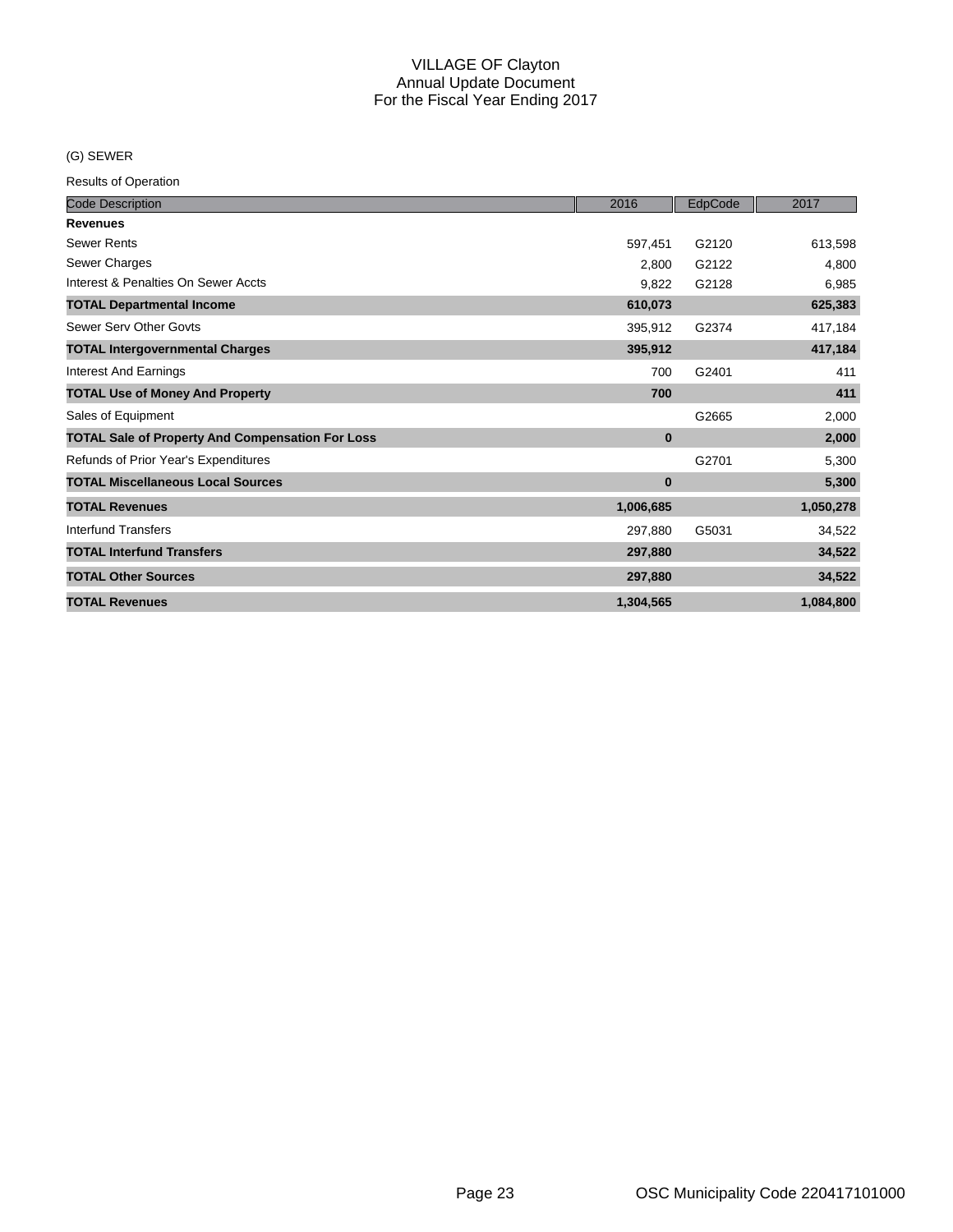## (G) SEWER

| <b>Code Description</b>                    | 2016      | EdpCode | 2017      |
|--------------------------------------------|-----------|---------|-----------|
| <b>Expenditures</b>                        |           |         |           |
| Administration-Contractual                 | 58,485    | G17104  | 54,707    |
| <b>TOTAL Administration-Contractual</b>    | 58,485    |         | 54,707    |
| Unallocated Insurance, Contr Expend        | 13,046    | G19104  | 14,799    |
| <b>TOTAL Unallocated Insurance</b>         | 13,046    |         | 14,799    |
| Municipal Assn Dues, Contr Expend          | 166       | G19204  | 165       |
| <b>TOTAL Municipal Assn Dues</b>           | 166       |         | 165       |
| Other Gen Govt Support, Contr Expend       |           | G19894  | 154,524   |
| <b>TOTAL Other Gen Govt Support</b>        | $\bf{0}$  |         | 154,524   |
| <b>TOTAL General Government Support</b>    | 71,697    |         | 224,195   |
| Sanitary Sewers, Pers Serv                 | 30,176    | G81201  | 34,929    |
| Sanitary Sewers, Equip & Cap Outlay        |           | G81202  |           |
| Sanitary Sewers, Contr Expend              | 78,830    | G81204  | 117,796   |
| <b>TOTAL Sanitary Sewers</b>               | 109,006   |         | 152,725   |
| Sewage Treat Disp, Pers Serv               | 56,169    | G81301  | 65,667    |
| Sewage Treat Disp, Equip & Cap Outlay      | 205,453   | G81302  |           |
| Sewage Treat Disp, Contr Expend            | 94,836    | G81304  | 90,268    |
| <b>TOTAL Sewage Treat Disp</b>             | 356,458   |         | 155,935   |
| Other Sanitation, Contr Expend             | 139,036   | G81894  | 163,897   |
| <b>TOTAL Other Sanitation</b>              | 139,036   |         | 163,897   |
| <b>TOTAL Home And Community Services</b>   | 604,500   |         | 472,557   |
| State Retirement, Empl Bnfts               | 13,682    | G90108  | 11,177    |
| Social Security, Empl Bnfts                | 6,594     | G90308  | 7,665     |
| Hospital & Medical (dental) Ins, Empl Bnft | 36,190    | G90608  | 42,526    |
| Other Employee Benefits (spec)             | 1,469     | G90898  | 530       |
| <b>TOTAL Employee Benefits</b>             | 57,935    |         | 61,898    |
| Debt Principal, Serial Bonds               | 173,322   | G97106  | 268,496   |
| Debt Principal, Bond Anticipation Notes    | 73,000    | G97306  |           |
| <b>TOTAL Debt Principal</b>                | 246,322   |         | 268,496   |
| <b>TOTAL Expenditures</b>                  | 980,454   |         | 1,027,146 |
| <b>Transfers, Other Funds</b>              | 361,828   | G99019  |           |
| <b>TOTAL Operating Transfers</b>           | 361,828   |         | $\bf{0}$  |
| <b>TOTAL Other Uses</b>                    | 361,828   |         | $\bf{0}$  |
|                                            |           |         |           |
| <b>TOTAL Expenditures</b>                  | 1,342,282 |         | 1,027,146 |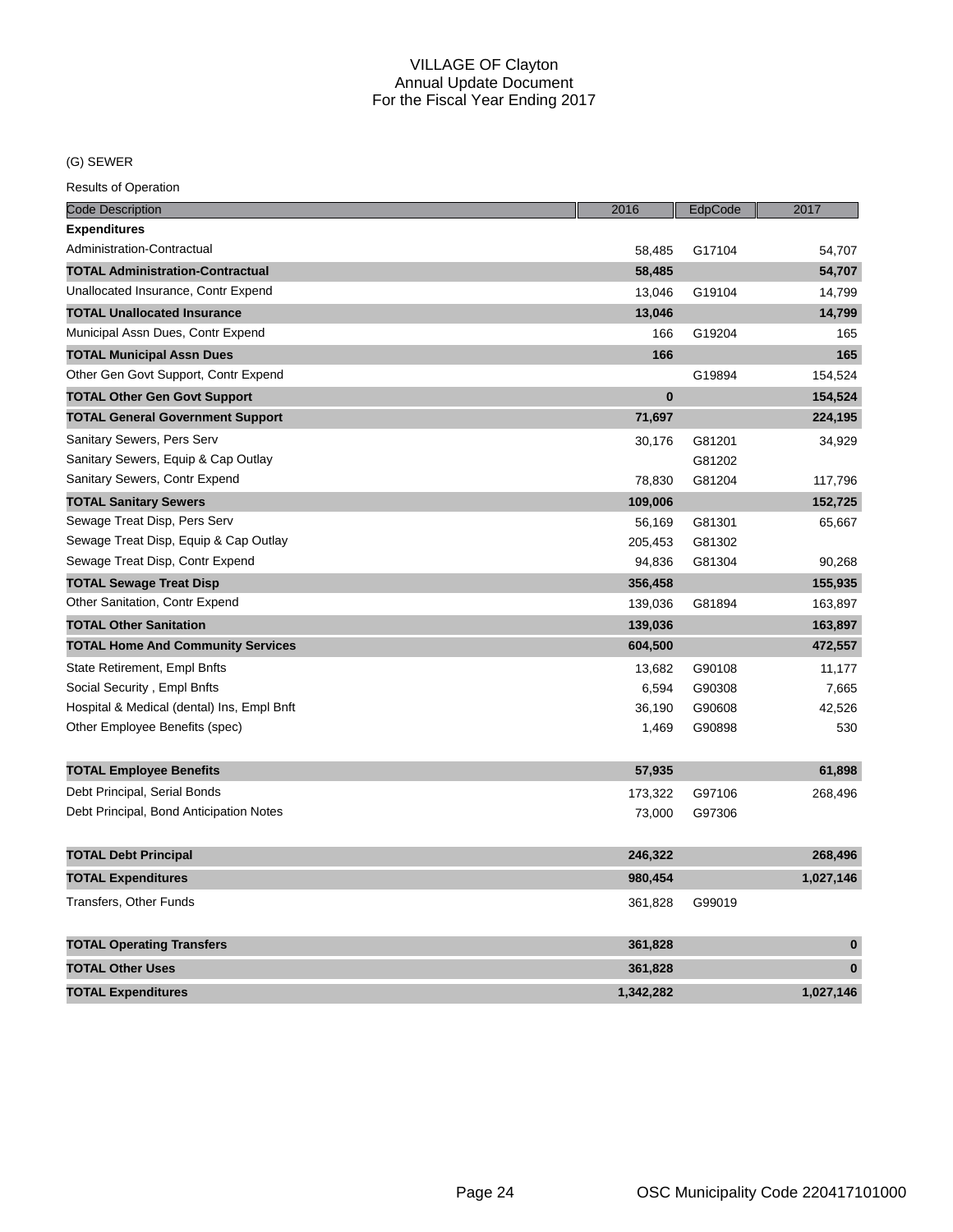#### (G) SEWER

**Analysis of Changes in Fund Balance**

| <b>Code Description</b>                     | 2016      | EdpCode | 2017      |
|---------------------------------------------|-----------|---------|-----------|
| <b>Analysis of Changes in Fund Balance</b>  |           |         |           |
| <b>Fund Balance - Beginning of Year</b>     | 1,019,438 | G8021   | 913,413   |
| Prior Period Adj - Increase In Fund Balance |           | G8012   | 208,431   |
| Prior Period Adj -Decrease In Fund Balance  | 68.308    | G8015   | 26,330    |
| <b>Restated Fund Balance - Beg of Year</b>  | 951.130   | G8022   | 1,095,514 |
| ADD - REVENUES AND OTHER SOURCES            | 1,304,565 |         | 1,084,800 |
| DEDUCT - EXPENDITURES AND OTHER USES        | 1,342,282 |         | 1,027,146 |
| <b>Fund Balance - End of Year</b>           | 913.413   | G8029   | 1,153,168 |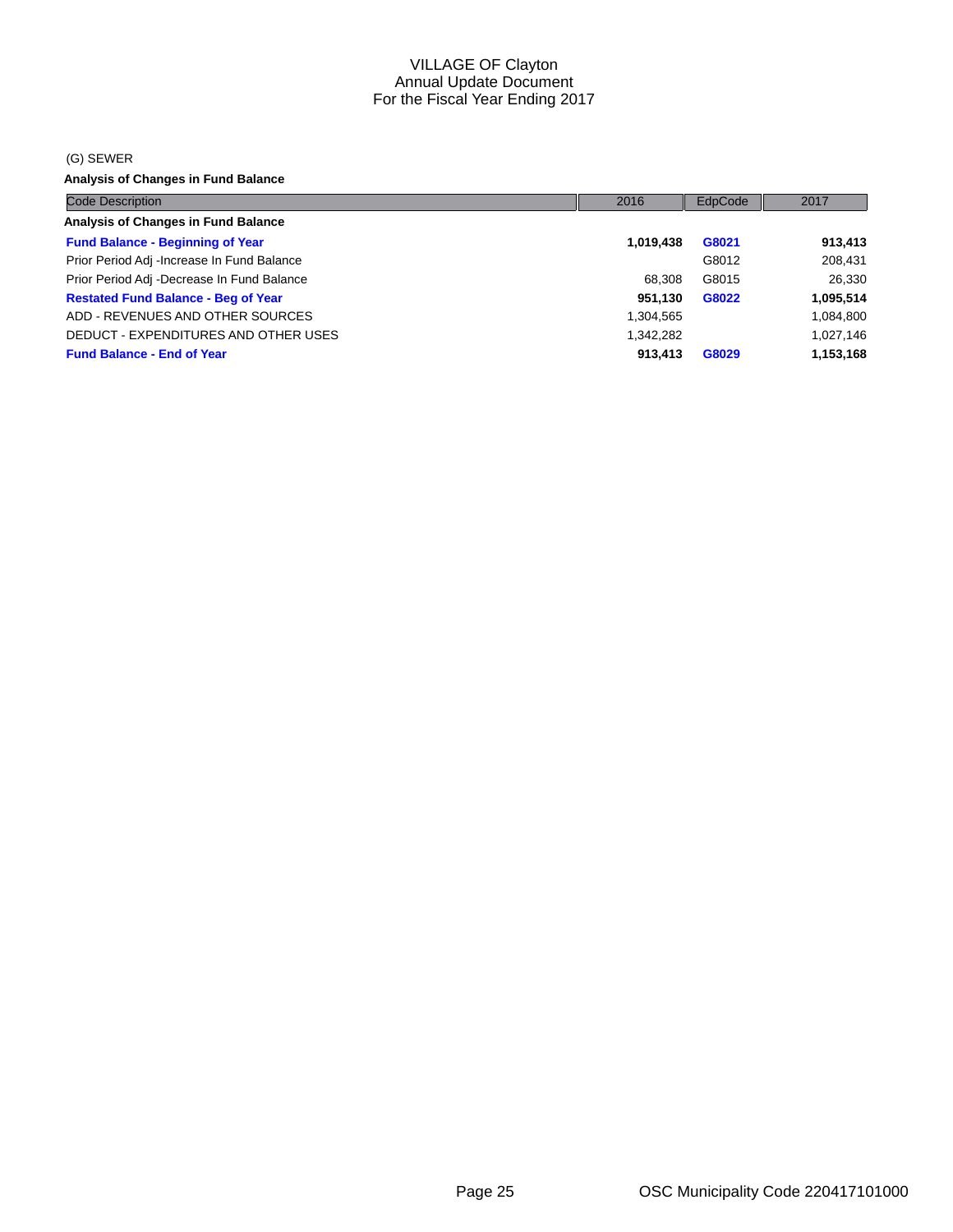#### (G) SEWER

Budget Summary

| ____________                         |           |         |           |
|--------------------------------------|-----------|---------|-----------|
| <b>Code Description</b>              | 2017      | EdpCode | 2018      |
| <b>Estimated Revenues</b>            |           |         |           |
| Est Rev - Departmental Income        | 607,800   | G1299N  | 616,393   |
| Est Rev - Intergovernmental Charges  | 437,008   | G2399N  | 387,614   |
| Est Rev - Use of Money And Property  | 320       | G2499N  | 320       |
| <b>TOTAL Estimated Revenues</b>      | 1,045,128 |         | 1,004,327 |
| Estimated - Interfund Transfer       | 193.000   | G5031N  | 193,000   |
| <b>TOTAL Estimated Other Sources</b> | 193,000   |         | 193,000   |
| <b>TOTAL Estimated Revenues</b>      | 1,238,128 |         | 1.197.327 |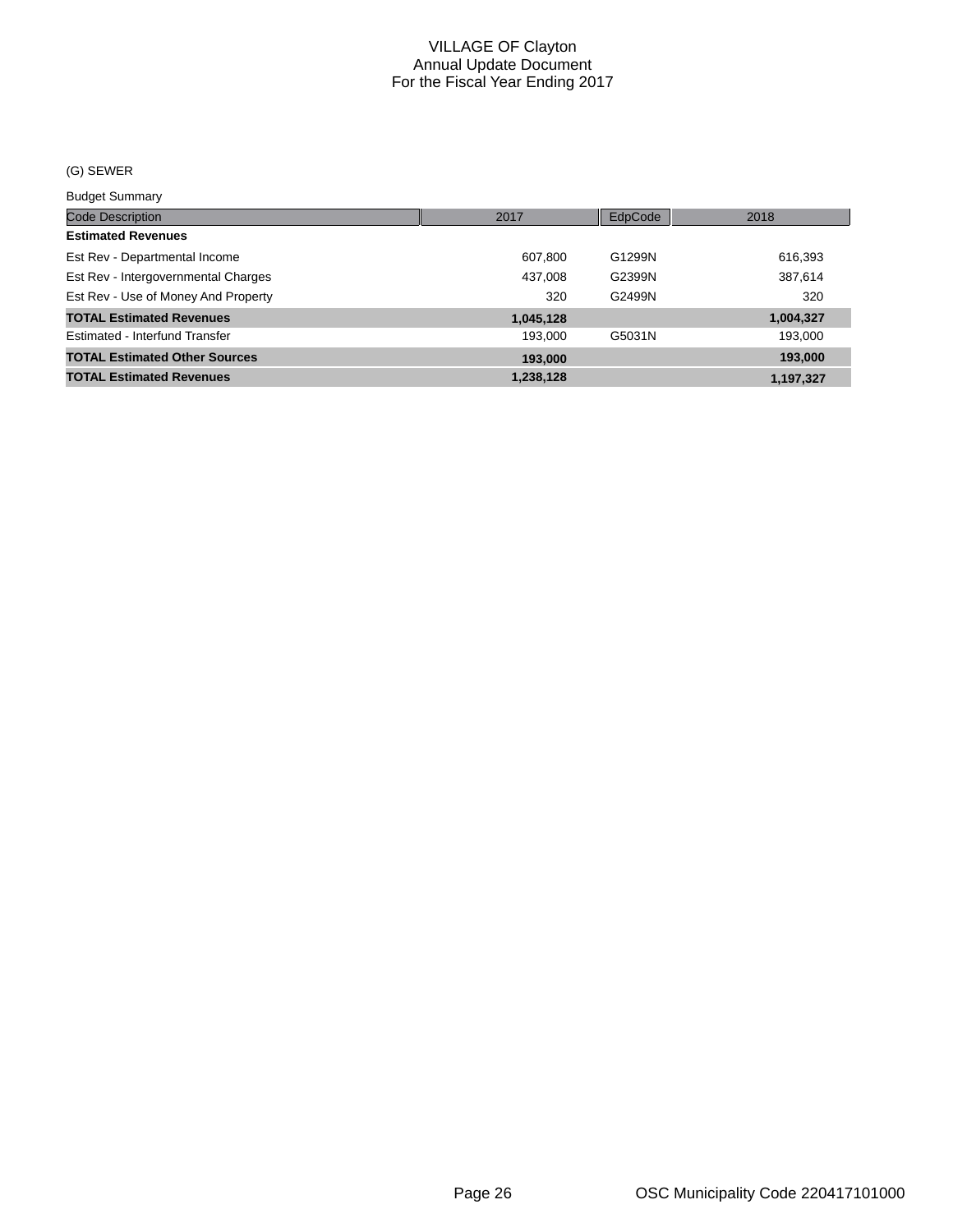#### (G) SEWER

Budget Summary

| <b>Code Description</b>           | 2017      | EdpCode | 2018      |
|-----------------------------------|-----------|---------|-----------|
| <b>Appropriations</b>             |           |         |           |
| App - General Government Support  | 79.441    | G1999N  | 99,200    |
| App - Home And Community Services | 745,411   | G8999N  | 506,050   |
| App - Employee Benefits           | 54.780    | G9199N  | 56,940    |
| App - Debt Service                | 268.496   | G9899N  | 370,137   |
| <b>TOTAL Appropriations</b>       | 1,148,128 |         | 1,032,327 |
| App - Interfund Transfer          | 90.000    | G9999N  | 165,000   |
| <b>TOTAL Other Uses</b>           | 90,000    |         | 165,000   |
| <b>TOTAL Appropriations</b>       | 1,238,128 |         | 1,197,327 |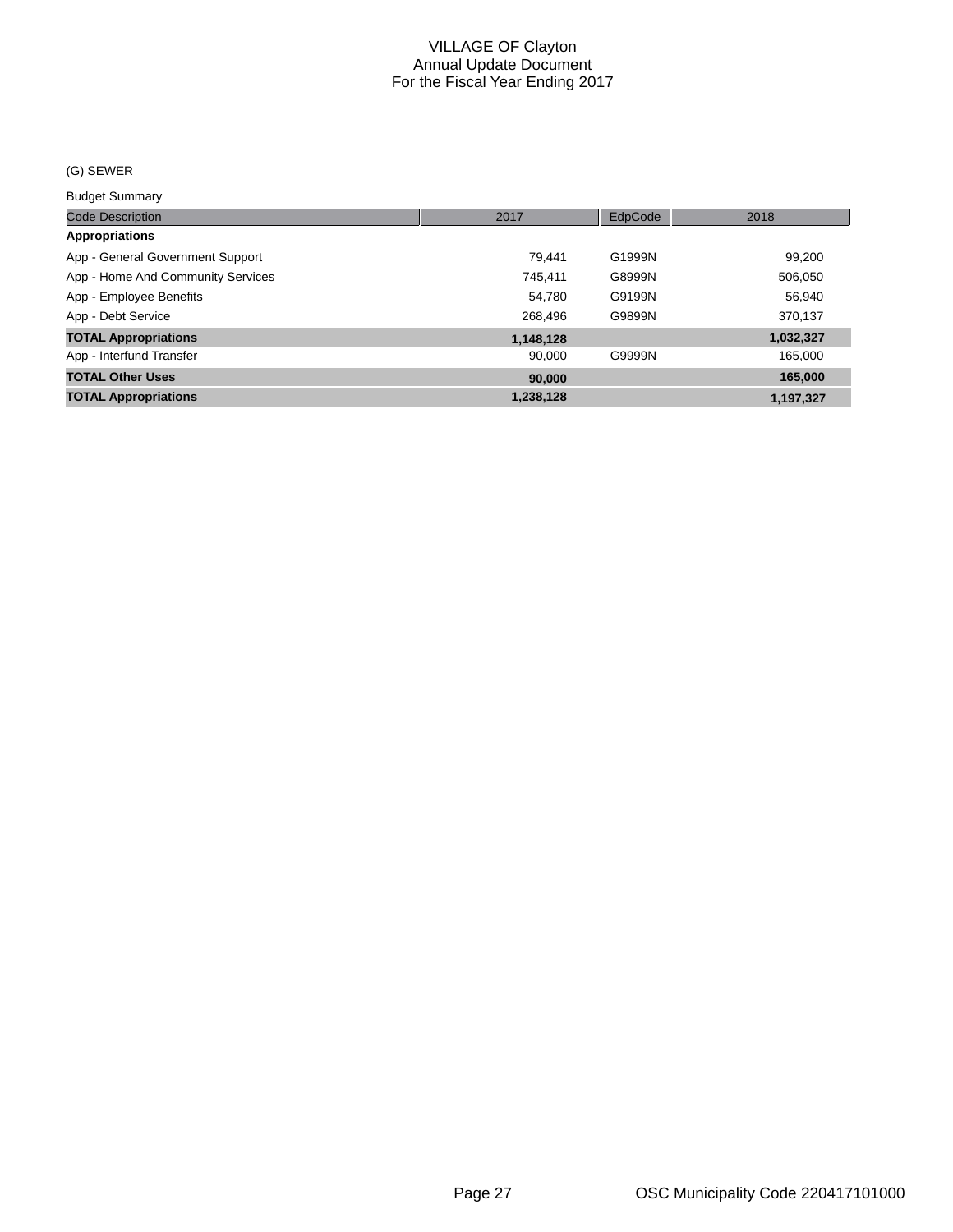#### (H) CAPITAL PROJECTS

| <b>Balance Sheet</b>                    |           |                  |          |
|-----------------------------------------|-----------|------------------|----------|
| <b>Code Description</b>                 | 2016      | EdpCode          | 2017     |
| <b>Assets</b>                           |           |                  |          |
| Cash In Time Deposits                   | 1,823,381 | H <sub>201</sub> | 735,338  |
| Cash With Fiscal Agent                  |           | H <sub>223</sub> |          |
| <b>TOTAL Cash</b>                       | 1,823,381 |                  | 735,338  |
| Due From Other Funds                    | 264.236   | H391             | 81,663   |
| <b>TOTAL Due From Other Funds</b>       | 264,236   |                  | 81,663   |
| Due From Other Governments              | 15.219    | H440             |          |
| <b>TOTAL Due From Other Governments</b> | 15,219    |                  | $\bf{0}$ |
| <b>TOTAL Assets</b>                     | 2,102,836 |                  | 817,001  |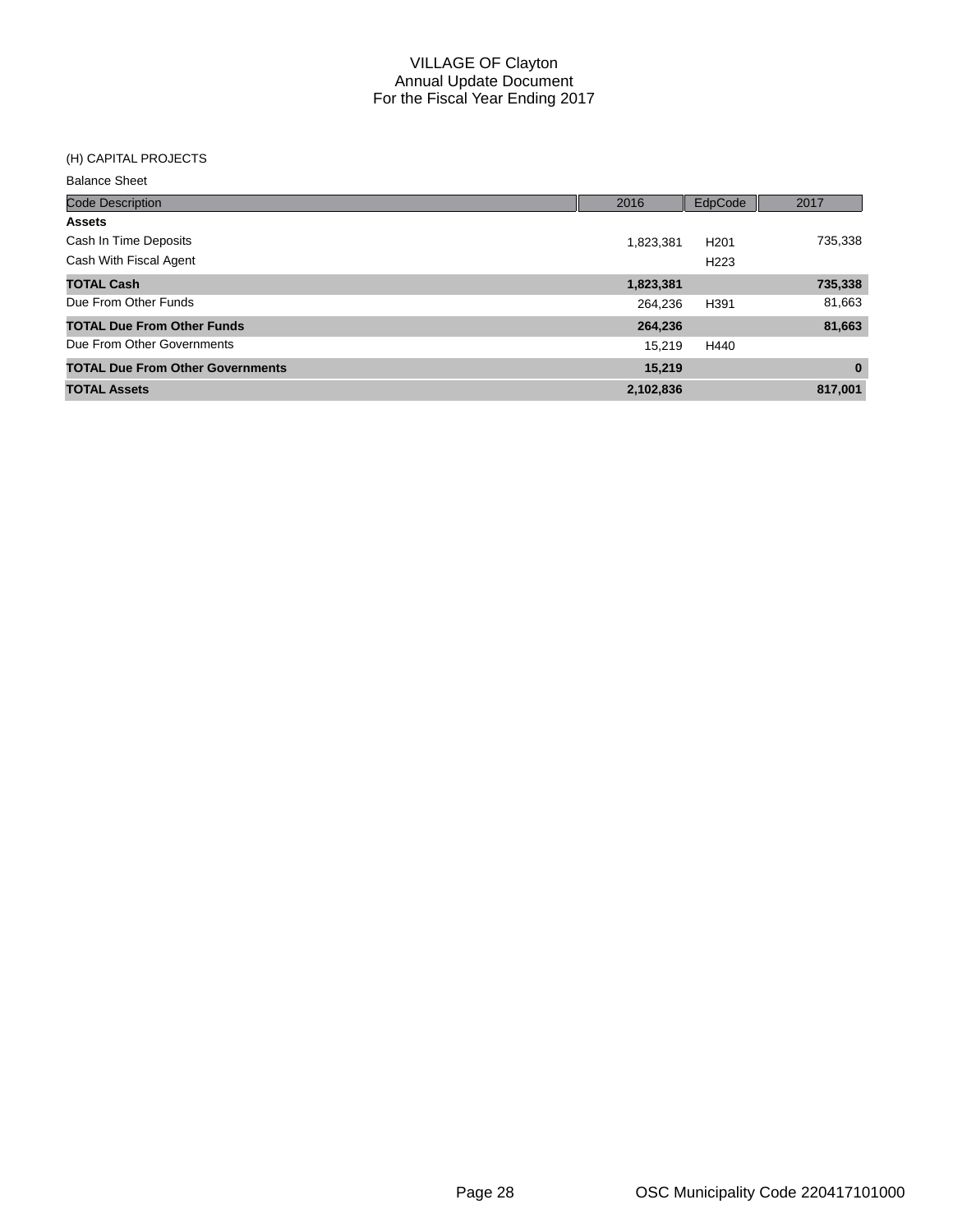## (H) CAPITAL PROJECTS

| <b>Code Description</b>                                     | 2016         | EdpCode | 2017         |
|-------------------------------------------------------------|--------------|---------|--------------|
| <b>Accounts Payable</b>                                     | 96.301       | H600    |              |
| <b>TOTAL Accounts Payable</b>                               | 96,301       |         | $\bf{0}$     |
| <b>Bond Anticipation Notes Payable</b>                      | 2,582,000    | H626    | 1,558,600    |
| <b>TOTAL Notes Payable</b>                                  | 2,582,000    |         | 1,558,600    |
| Due To Other Funds                                          | 580,823      | H630    | 697,402      |
| <b>TOTAL Due To Other Funds</b>                             | 580,823      |         | 697,402      |
| <b>TOTAL Liabilities</b>                                    | 3,259,124    |         | 2,256,002    |
| <b>Fund Balance</b>                                         |              |         |              |
| Unassigned Fund Balance                                     | $-1,156,288$ | H917    | $-1,439,003$ |
| <b>TOTAL Unassigned Fund Balance</b>                        | $-1,156,288$ |         | $-1,439,003$ |
| <b>TOTAL Fund Balance</b>                                   | $-1,156,288$ |         | $-1,439,003$ |
| <b>TOTAL Liabilities, Deferred Inflows And Fund Balance</b> | 2,102,836    |         | 816.999      |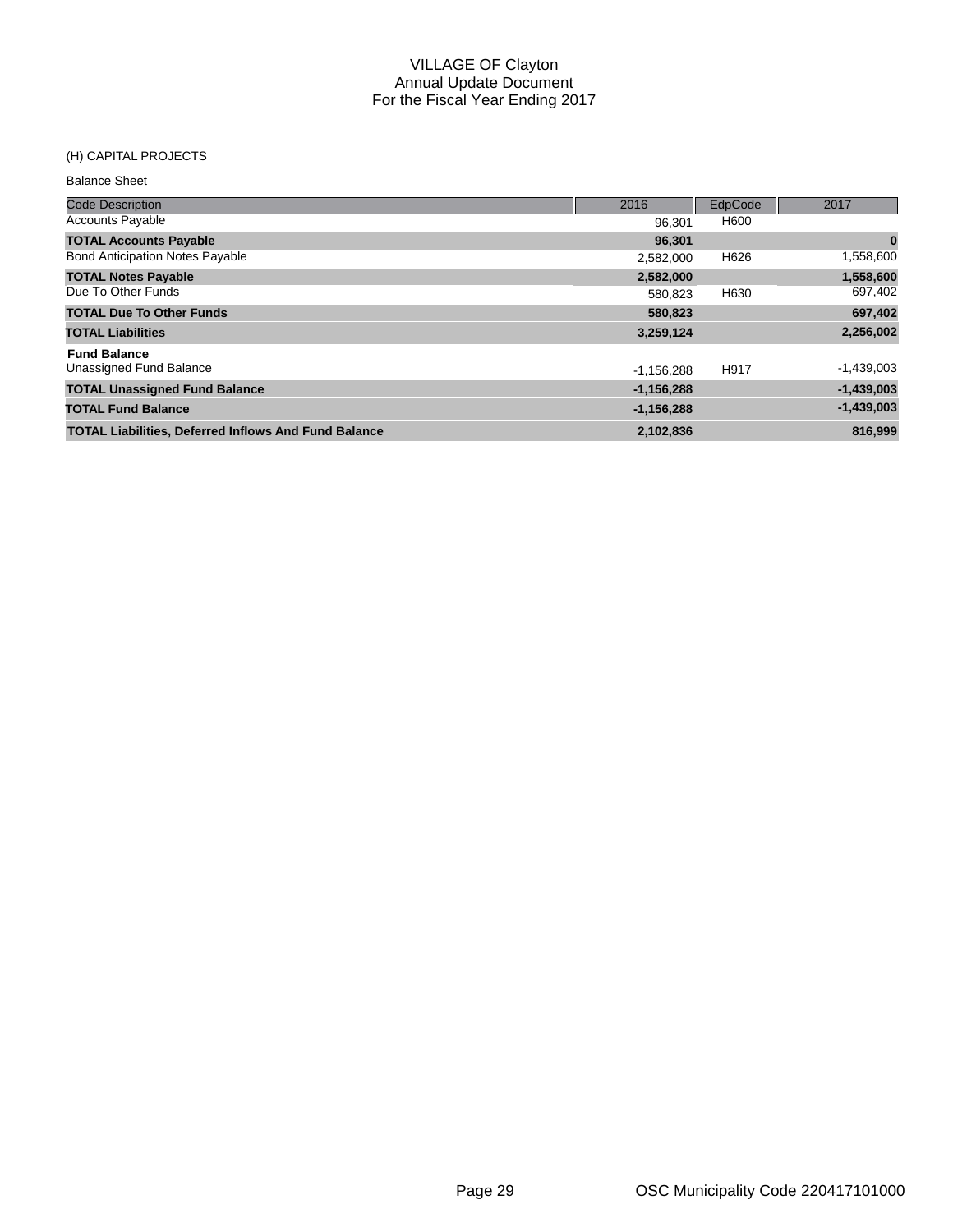#### (H) CAPITAL PROJECTS

| <b>Code Description</b>                  | 2016      | EdpCode           | 2017     |
|------------------------------------------|-----------|-------------------|----------|
| <b>Revenues</b>                          |           |                   |          |
| Refunds of Prior Year's Expenditures     | 3,585     | H <sub>2701</sub> |          |
| <b>TOTAL Miscellaneous Local Sources</b> | 3,585     |                   | $\bf{0}$ |
| St Aid-Capital Projects                  |           | H3097             | 81,663   |
| St Aid-Water Cap Proj                    |           | H3991             | 651,082  |
| <b>TOTAL State Aid</b>                   | $\bf{0}$  |                   | 732,745  |
| Fed Aid - Cap Projects                   | 621,881   | H4097             | 121,971  |
| <b>TOTAL Federal Aid</b>                 | 621,881   |                   | 121,971  |
| <b>TOTAL Revenues</b>                    | 625,466   |                   | 854,716  |
| Interfund Transfers                      | 81,198    | H5031             |          |
| <b>TOTAL Interfund Transfers</b>         | 81,198    |                   | $\bf{0}$ |
| Serial Bonds                             | 3,569,000 | H5710             |          |
| <b>Bans Redeemed From Appropriations</b> | 123,000   | H5731             | 50,000   |
| <b>TOTAL Proceeds of Obligations</b>     | 3,692,000 |                   | 50,000   |
| <b>TOTAL Other Sources</b>               | 3,773,198 |                   | 50,000   |
| <b>TOTAL Revenues</b>                    | 4,398,664 |                   | 904,716  |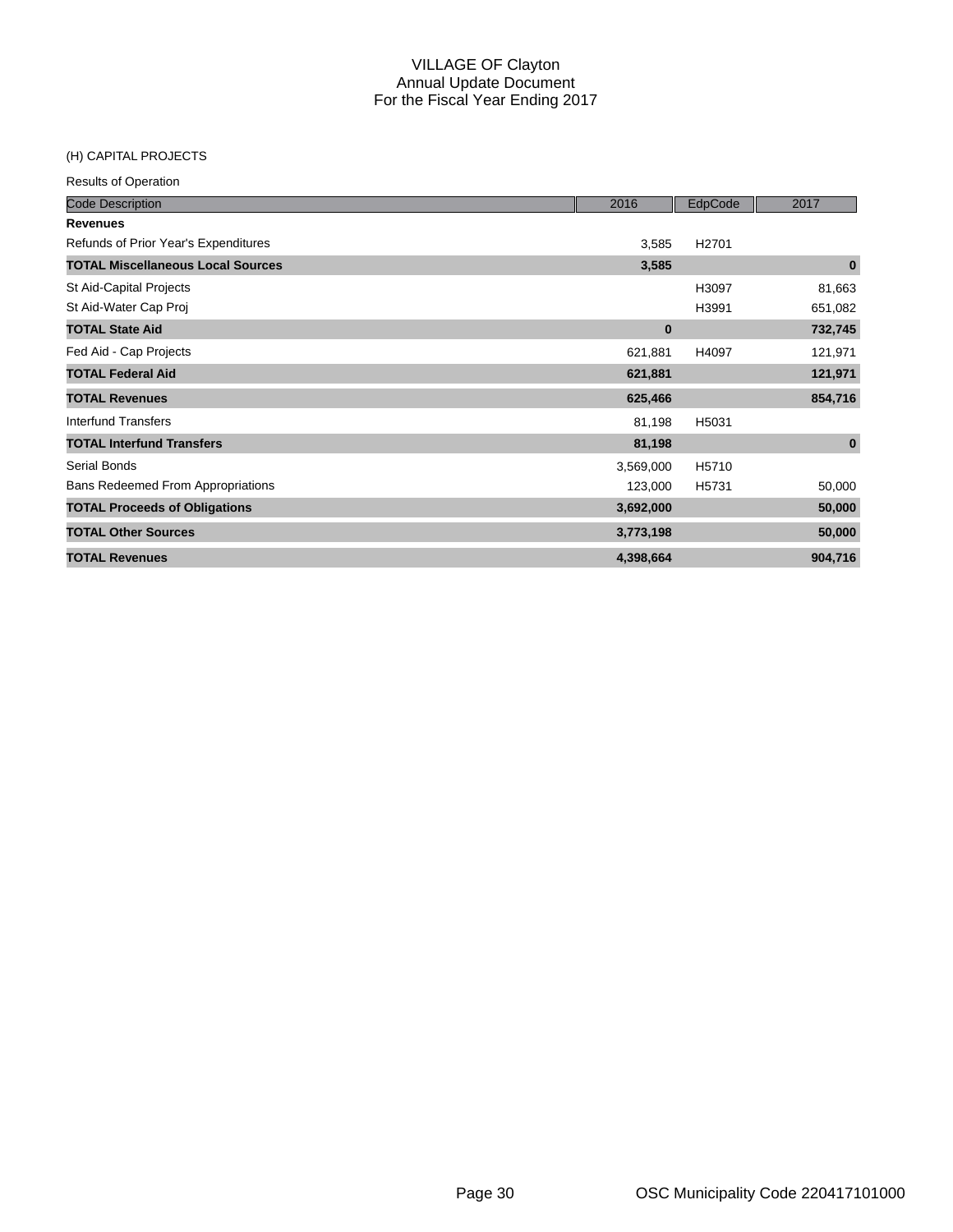## (H) CAPITAL PROJECTS

| <b>Code Description</b>                   | 2016         | EdpCode | 2017         |
|-------------------------------------------|--------------|---------|--------------|
| <b>Expenditures</b>                       |              |         |              |
| Engineer, Equip & Cap Outlay              |              | H14402  | 520,946      |
| <b>TOTAL Engineer</b>                     | $\bf{0}$     |         | 520,946      |
| Buildings, Equip & Cap Outlay             | 4,323        | H16202  |              |
| <b>TOTAL Buildings</b>                    | 4,323        |         | $\bf{0}$     |
| Pur of Land/right of Way, equip & Cap Out |              | H19402  | 381,467      |
| <b>TOTAL Pur of Land/right of Way</b>     | $\bf{0}$     |         | 381,467      |
| <b>TOTAL General Government Support</b>   | 4,323        |         | 902,413      |
| Other Culture And Recreation              | 531,451      | H79972  | 128,918      |
| <b>TOTAL Other Culture And Recreation</b> | 531,451      |         | 128,918      |
| <b>TOTAL Culture And Recreation</b>       | 531,451      |         | 128,918      |
| Sanitary Sewers, Equip & Cap Outlay       | 5,282        | H81202  |              |
| <b>TOTAL Sanitary Sewers</b>              | 5,282        |         | $\mathbf{0}$ |
| Water Trans & Distrib, Equip & Cap Outlay | 271,689      | H83402  |              |
| <b>TOTAL Water Trans &amp; Distrib</b>    | 271,689      |         | $\pmb{0}$    |
| <b>TOTAL Home And Community Services</b>  | 276,971      |         | $\bf{0}$     |
| Debt Principal, Serial Bonds              |              | H97106  |              |
| Debt Principal, Bond Anticipation Notes   |              | H97306  |              |
| <b>TOTAL Debt Principal</b>               | $\mathbf{0}$ |         | $\bf{0}$     |
| Debt Interest, Bond Anticipation Notes    | 9,090        | H97307  | 35,504       |
| <b>TOTAL Debt Interest</b>                | 9,090        |         | 35,504       |
| <b>TOTAL Expenditures</b>                 | 821,835      |         | 1,066,835    |
| <b>Transfers, Other Funds</b>             | 80,696       | H99019  | 115,496      |
| <b>TOTAL Operating Transfers</b>          | 80,696       |         | 115,496      |
| <b>TOTAL Other Uses</b>                   | 80,696       |         | 115,496      |
| <b>TOTAL Expenditures</b>                 | 902,531      |         | 1,182,331    |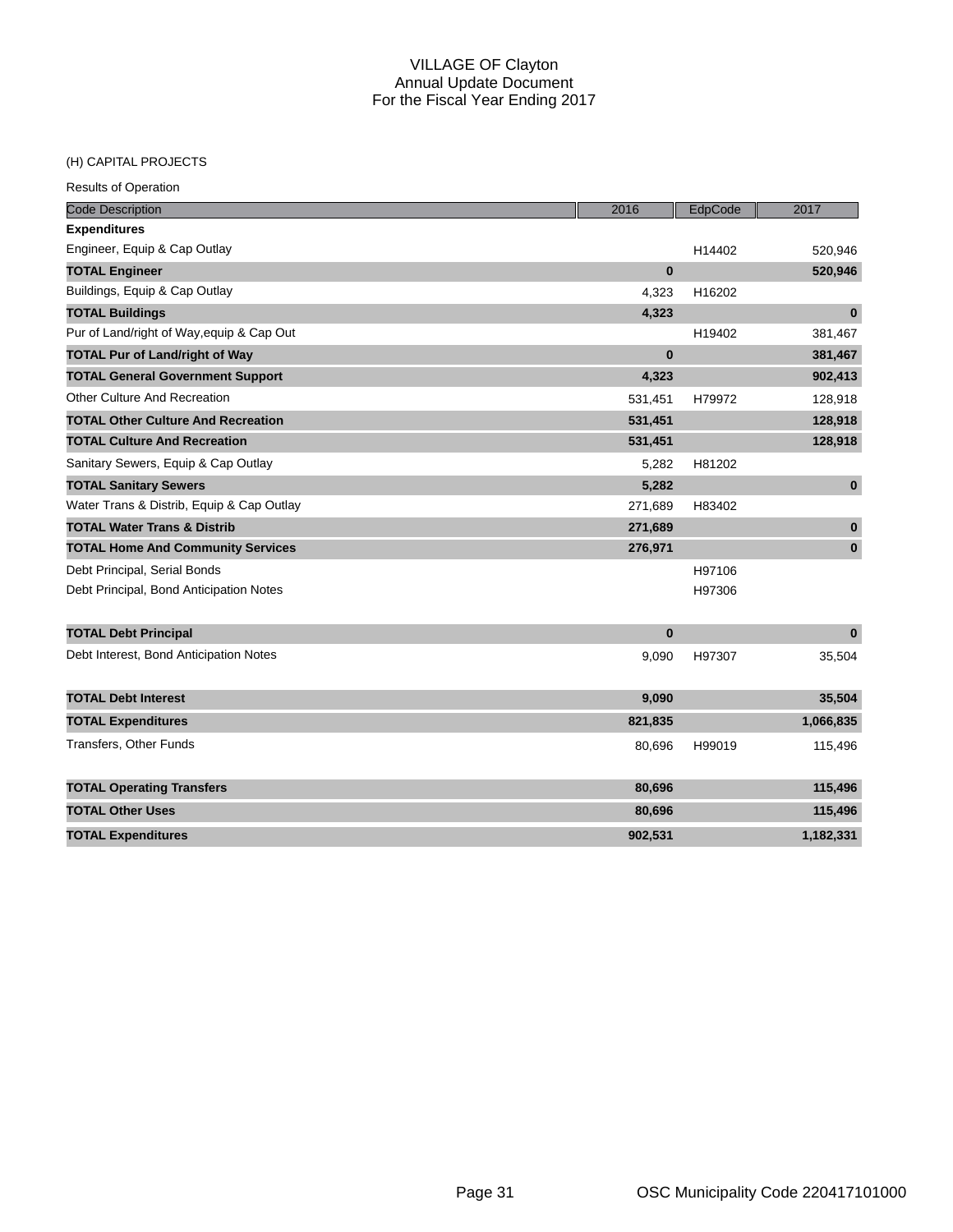#### (H) CAPITAL PROJECTS

## **Analysis of Changes in Fund Balance**

| <b>Code Description</b>                     | 2016         | EdpCode | 2017         |
|---------------------------------------------|--------------|---------|--------------|
| Analysis of Changes in Fund Balance         |              |         |              |
| <b>Fund Balance - Beginning of Year</b>     | -4,526,788   | H8021   | $-1,156,288$ |
| Prior Period Adj - Increase In Fund Balance |              | H8012   | 96.301       |
| Prior Period Adj -Decrease In Fund Balance  | 125.633      | H8015   | 101.401      |
| <b>Restated Fund Balance - Beg of Year</b>  | -4.652.421   | H8022   | $-1,161,388$ |
| ADD - REVENUES AND OTHER SOURCES            | 4,398,664    |         | 904,716      |
| DEDUCT - EXPENDITURES AND OTHER USES        | 902.531      |         | 1,182,331    |
| <b>Fund Balance - End of Year</b>           | $-1,156,288$ | H8029   | $-1,439,003$ |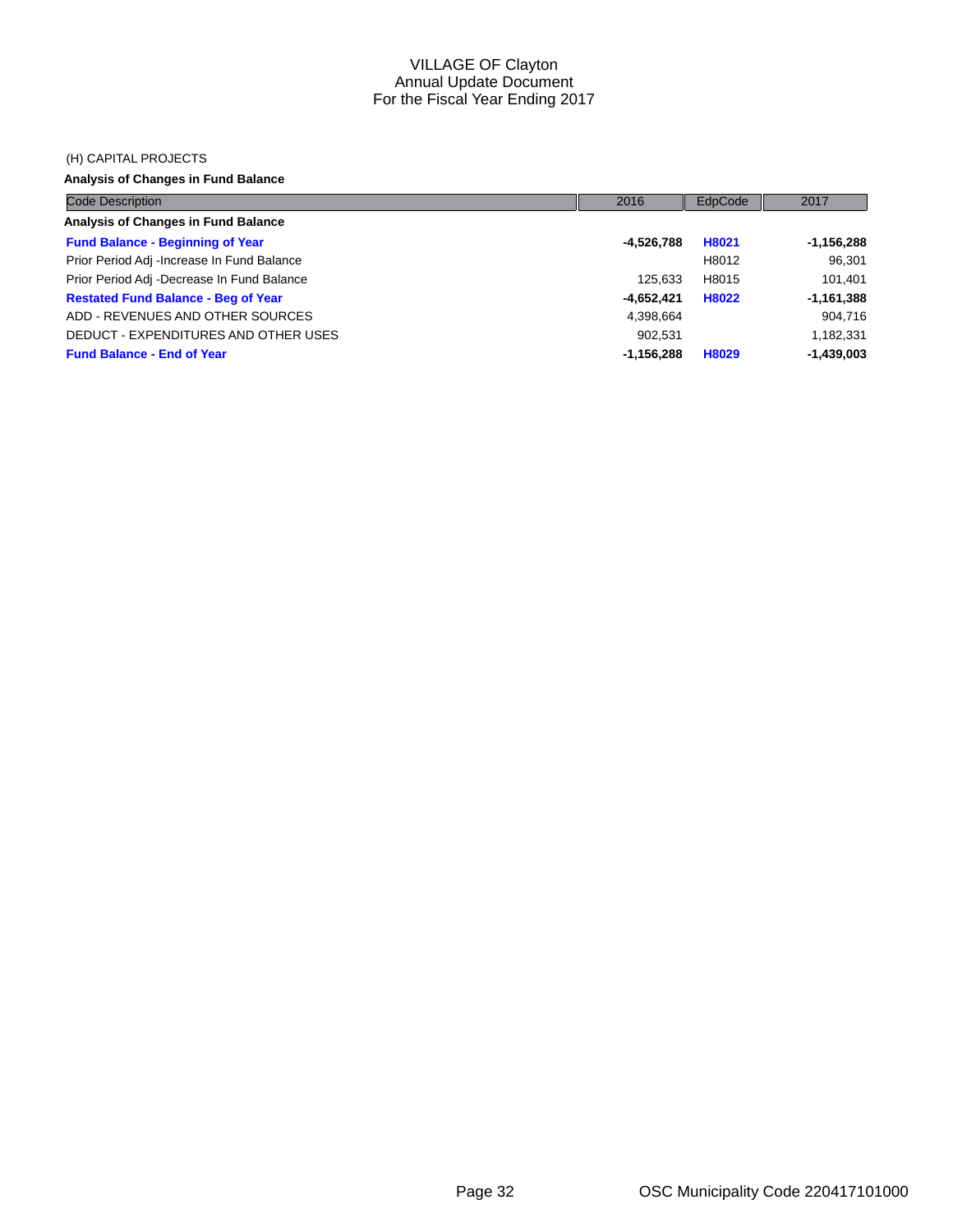#### (K) GENERAL FIXED ASSETS

| <b>Code Description</b>                     | 2016       | EdpCode          | 2017       |
|---------------------------------------------|------------|------------------|------------|
| <b>Assets</b>                               |            |                  |            |
| Land                                        | 491.926    | K <sub>101</sub> | 875,784    |
| <b>Buildings</b>                            | 4,671,625  | K <sub>102</sub> | 4,671,625  |
| Improvements Other Than Buildings           | 1,002,581  | K <sub>103</sub> | 1,002,581  |
| Machinery And Equipment                     | 3,191,648  | K <sub>104</sub> | 3,205,016  |
| <b>Construction Work In Progress</b>        | 12,759,827 | K <sub>105</sub> | 726,973    |
| Infrastructure                              | 7,765,025  | K <sub>106</sub> | 20,540,074 |
| <b>TOTAL Fixed Assets (net)</b>             | 29,882,632 |                  | 31,022,053 |
| Deferred Outflows of Resources - Pensions   |            | K496             | 227,452    |
| <b>TOTAL Deferred Outflows of Resources</b> | $\bf{0}$   |                  | 227,452    |
| <b>TOTAL Assets</b>                         | 29,882,632 |                  | 31,249,505 |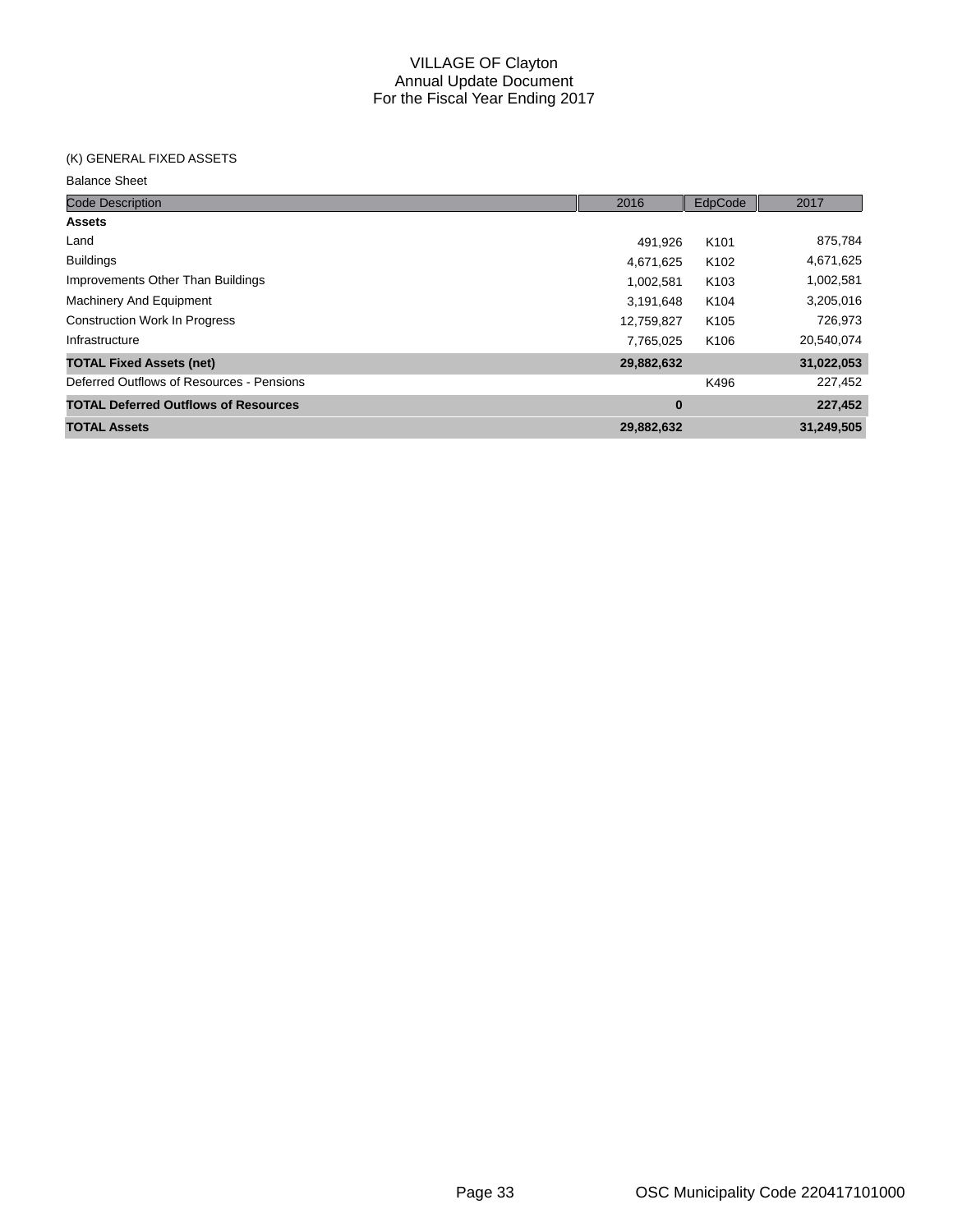# (K) GENERAL FIXED ASSETS

| <b>Balance Sheet</b>                                      |            |                  |            |
|-----------------------------------------------------------|------------|------------------|------------|
| <b>Code Description</b>                                   | 2016       | EdpCode          | 2017       |
| Liabilities<br><b>Total Non-Current Govt Assets</b>       | 29.882.632 | K <sub>159</sub> | 31,249,505 |
| <b>TOTAL Investments in Non-Current Government Assets</b> | 29,882,632 |                  | 31,249,505 |
| <b>TOTAL Fund Balance</b>                                 | 29,882,632 |                  | 31,249,505 |
| <b>TOTAL</b>                                              | 29,882,632 |                  | 31,249,505 |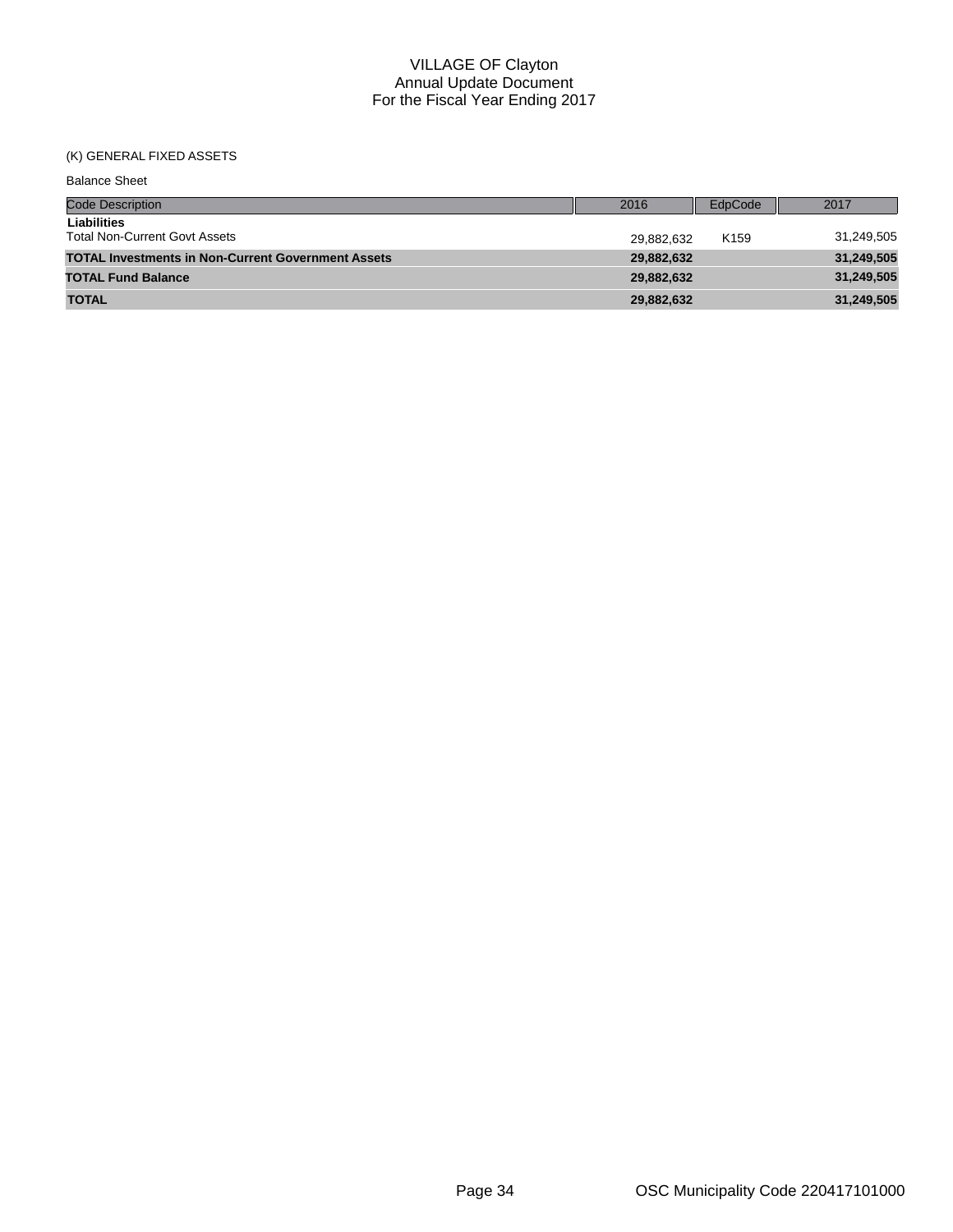(L) LIBRARY

| <b>Code Description</b>                | 2016     | EdpCode          | 2017   |
|----------------------------------------|----------|------------------|--------|
| <b>Assets</b>                          |          |                  |        |
| Cash                                   | 23,362   | L <sub>200</sub> |        |
| Cash In Time Deposits                  | 4.012    | L <sub>201</sub> | 29,556 |
| Petty Cash                             | 200      | L <sub>210</sub> | 200    |
| <b>TOTAL Cash</b>                      | 27,574   |                  | 29,756 |
| <b>Accounts Receivable</b>             |          | L380             | 70     |
| <b>TOTAL Other Receivables (net)</b>   | $\bf{0}$ |                  | 70     |
| Cash In Time Deposits Special Reserves | 13,402   | L <sub>231</sub> | 13,402 |
| <b>TOTAL Restricted Assets</b>         | 13,402   |                  | 13,402 |
| <b>TOTAL Assets</b>                    | 40,976   |                  | 43,228 |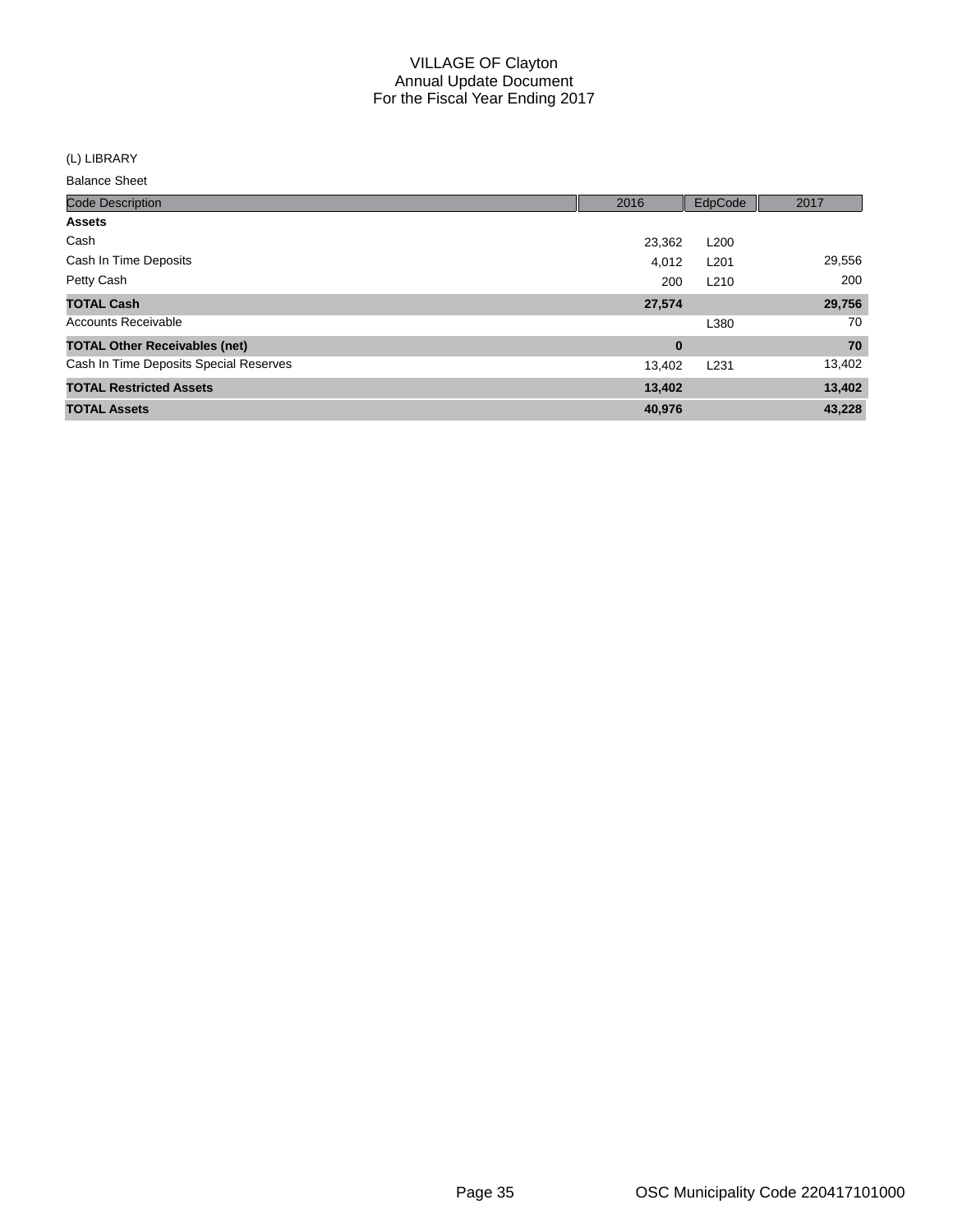## (L) LIBRARY

| <b>Code Description</b>                                     | 2016     | EdpCode | 2017   |
|-------------------------------------------------------------|----------|---------|--------|
| <b>Accounts Payable</b>                                     | 3,090    | L600    | 1,985  |
| <b>TOTAL Accounts Payable</b>                               | 3,090    |         | 1,985  |
| <b>Accrued Liabilities</b>                                  |          | L601    | 3,000  |
| <b>TOTAL Accrued Liabilities</b>                            | $\bf{0}$ |         | 3,000  |
| Due To Other Funds                                          |          | L630    | 1,825  |
| <b>TOTAL Due To Other Funds</b>                             | $\bf{0}$ |         | 1,825  |
| <b>TOTAL Liabilities</b>                                    | 3,090    |         | 6,810  |
| <b>Fund Balance</b>                                         |          |         |        |
| <b>Reserve For Repairs</b>                                  | 13,402   | L882    | 13,402 |
| <b>TOTAL Restricted Fund Balance</b>                        | 13,402   |         | 13,402 |
| Assigned Unappropriated Fund Balance                        | 24,484   | L915    | 23,016 |
| <b>TOTAL Assigned Fund Balance</b>                          | 24,484   |         | 23,016 |
| <b>TOTAL Fund Balance</b>                                   | 37,886   |         | 36,418 |
| <b>TOTAL Liabilities, Deferred Inflows And Fund Balance</b> | 40,976   |         | 43,228 |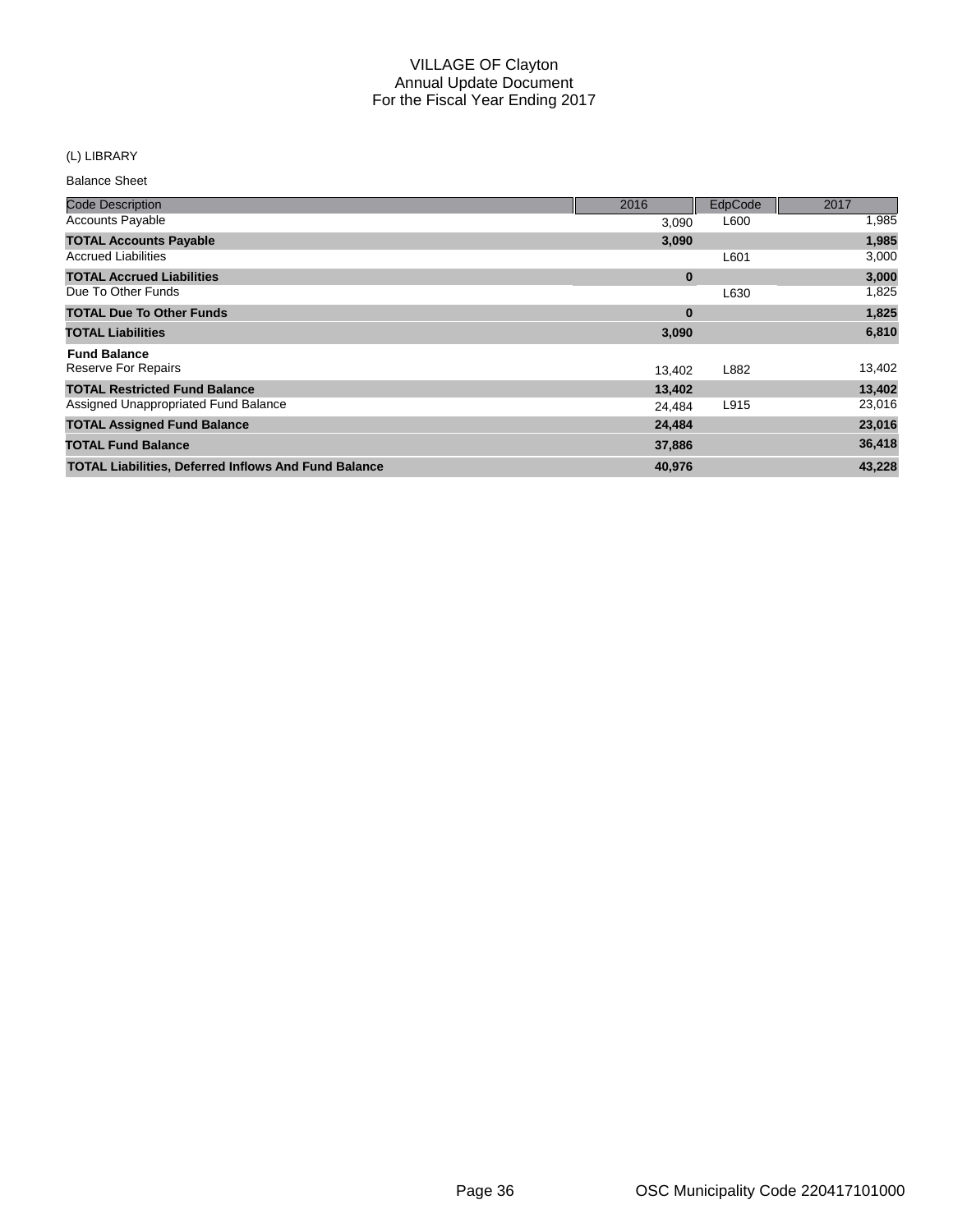## (L) LIBRARY

| <b>Code Description</b>                                 | 2016    | EdpCode           | 2017    |
|---------------------------------------------------------|---------|-------------------|---------|
| <b>Revenues</b>                                         |         |                   |         |
| <b>Real Property Taxes</b>                              | 46.484  | L <sub>1001</sub> | 56,498  |
| <b>TOTAL Real Property Taxes</b>                        | 46,484  |                   | 56,498  |
| Library Charges                                         | 5,691   | L2082             | 6,104   |
| Other Culture & Recreation Income                       | 676     | L2089             |         |
| <b>TOTAL Departmental Income</b>                        | 6,367   |                   | 6,104   |
| Library Services, Other Govts                           | 9,000   | L2360             | 9,000   |
| <b>TOTAL Intergovernmental Charges</b>                  | 9,000   |                   | 9,000   |
| <b>Interest And Earnings</b>                            | 48      | L2401             | 44      |
| <b>TOTAL Use of Money And Property</b>                  | 48      |                   | 44      |
| Sale of Instructional Supplies                          | 3,604   | L2670             | 2,565   |
| <b>TOTAL Sale of Property And Compensation For Loss</b> | 3,604   |                   | 2,565   |
| <b>Gifts And Donations</b>                              | 4,285   | L2705             | 7,515   |
| Library System Grant                                    | 8,588   | L2760             | 13,292  |
| <b>TOTAL Miscellaneous Local Sources</b>                | 12,873  |                   | 20,807  |
| <b>TOTAL Revenues</b>                                   | 78,376  |                   | 95,018  |
| Interfund Transfers                                     | 39,000  | L5031             | 34,000  |
| <b>TOTAL Interfund Transfers</b>                        | 39,000  |                   | 34,000  |
| <b>TOTAL Other Sources</b>                              | 39,000  |                   | 34,000  |
| <b>TOTAL Revenues</b>                                   | 117,376 |                   | 129,018 |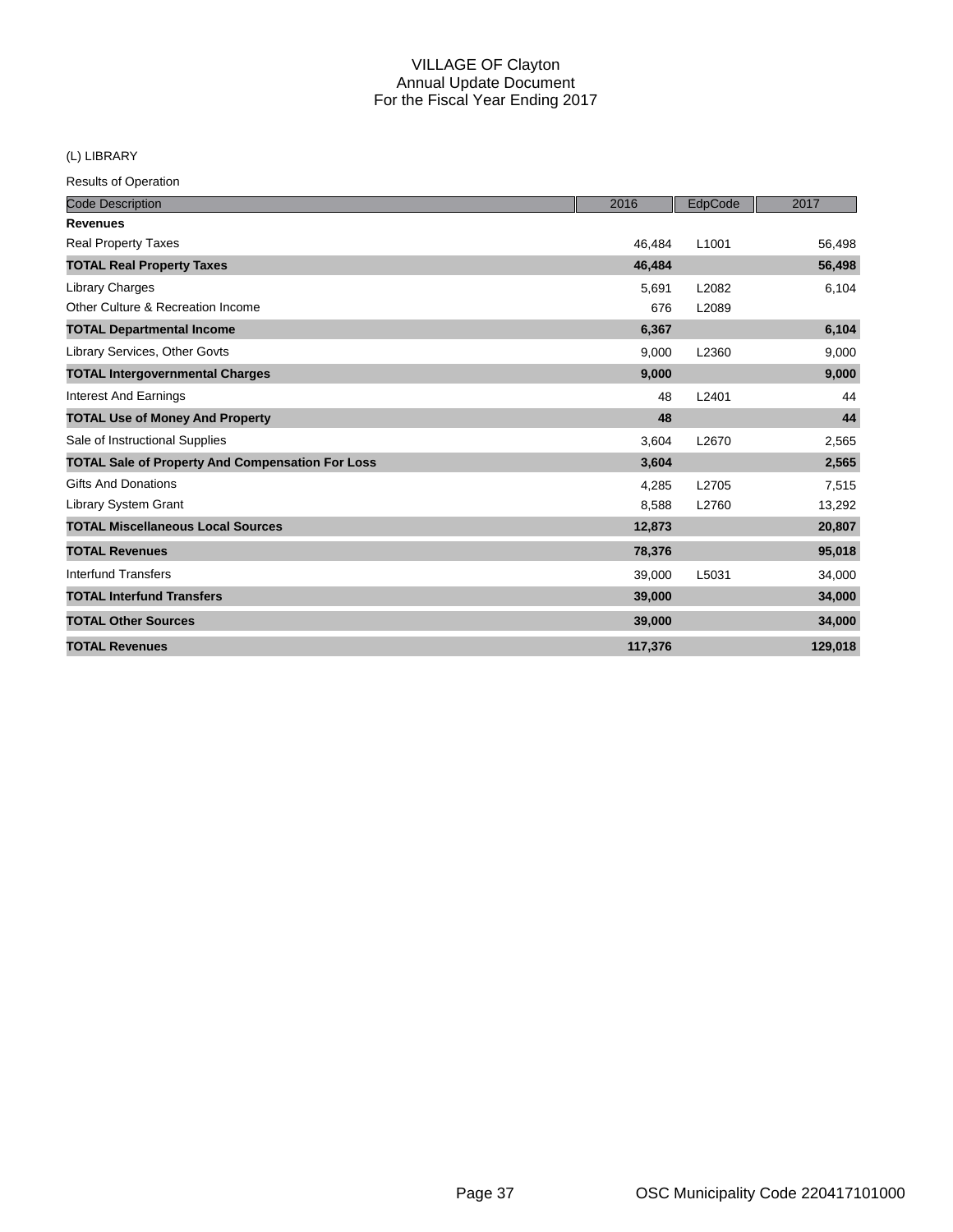## (L) LIBRARY

| <b>Code Description</b>             | 2016    | EdpCode | 2017     |
|-------------------------------------|---------|---------|----------|
| <b>Expenditures</b>                 |         |         |          |
| Library, Pers Serv                  | 66,083  | L74101  | 67,239   |
| Library, Contr Expend               | 37,517  | L74104  | 51,549   |
| <b>TOTAL Library</b>                | 103,600 |         | 118,788  |
| <b>TOTAL Culture And Recreation</b> | 103,600 |         | 118,788  |
| State Retirement, Empl Bnfts        | 7,559   | L90108  | 5,994    |
| Social Security, Empl Bnfts         | 5,041   | L90308  | 5,111    |
| Disability Insurance, Empl Bnfts    | 175     | L90558  | 135      |
| Other Employee Benefits (spec)      | 475     | L90898  | 459      |
| <b>TOTAL Employee Benefits</b>      | 13,250  |         | 11,699   |
| <b>TOTAL Expenditures</b>           | 116,850 |         | 130,487  |
| Transfers, Other Funds              | 5,000   | L99019  |          |
| <b>TOTAL Operating Transfers</b>    | 5,000   |         | $\bf{0}$ |
| <b>TOTAL Other Uses</b>             | 5,000   |         | $\bf{0}$ |
| <b>TOTAL Expenditures</b>           | 121,850 |         | 130,487  |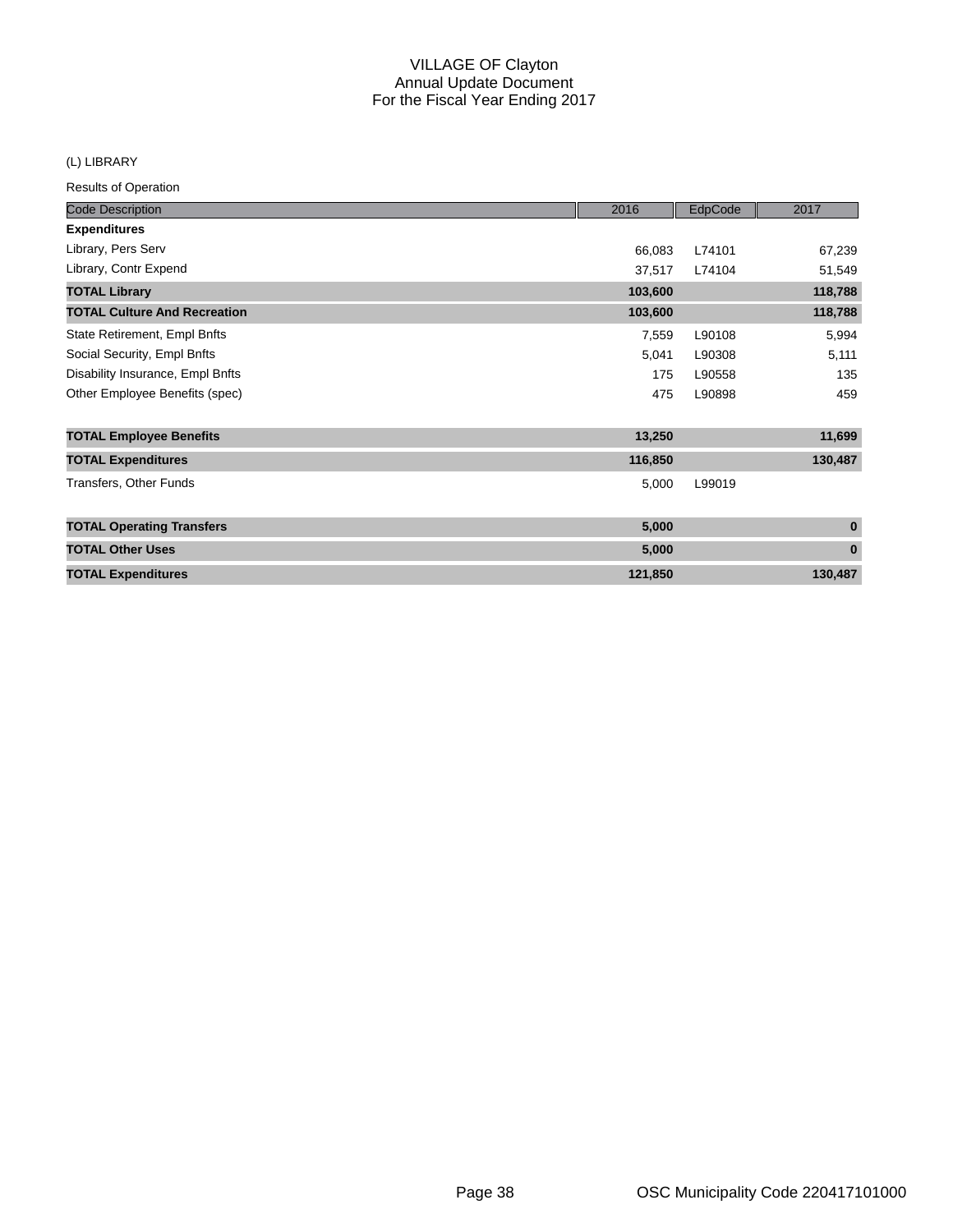(L) LIBRARY

**Analysis of Changes in Fund Balance**

| <b>Code Description</b>                    | 2016    | EdpCode | 2017    |
|--------------------------------------------|---------|---------|---------|
| Analysis of Changes in Fund Balance        |         |         |         |
| <b>Fund Balance - Beginning of Year</b>    | 42.361  | L8021   | 37,887  |
| <b>Restated Fund Balance - Beg of Year</b> | 42.361  | L8022   | 37,887  |
| ADD - REVENUES AND OTHER SOURCES           | 117.376 |         | 129,018 |
| DEDUCT - EXPENDITURES AND OTHER USES       | 121.850 |         | 130.487 |
| <b>Fund Balance - End of Year</b>          | 37,887  | L8029   | 36.418  |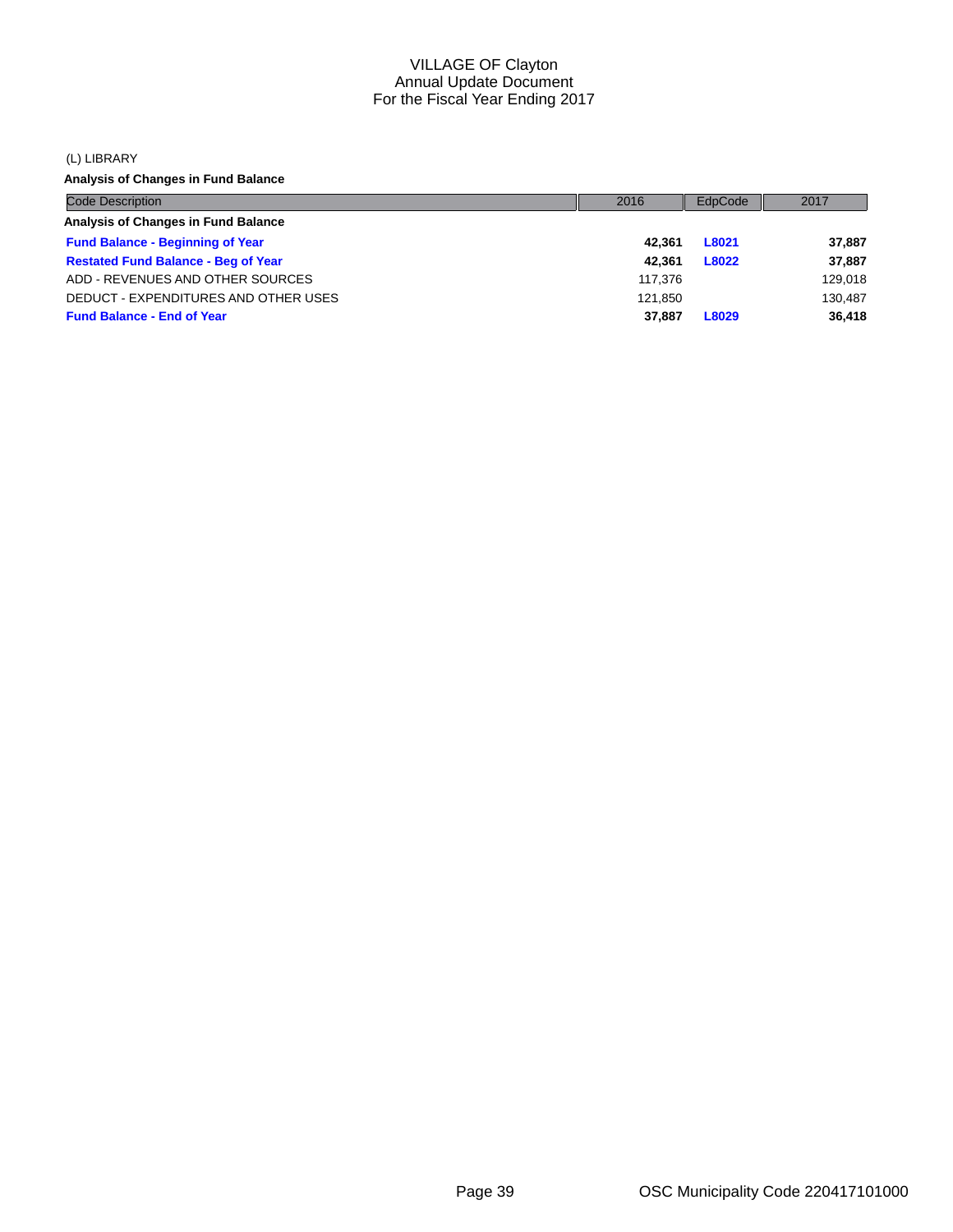#### (TA) AGENCY

| <b>Code Description</b>             | 2016   | EdpCode      | 2017     |
|-------------------------------------|--------|--------------|----------|
| <b>Assets</b>                       |        |              |          |
| Cash                                | 14,825 | <b>TA200</b> | 33,162   |
| Cash In Time Deposits               |        | <b>TA201</b> | 51,073   |
| <b>TOTAL Cash</b>                   | 14,825 |              | 84,235   |
| <b>Miscellaneous Current Assets</b> | 75     | TA489        |          |
| <b>TOTAL Other</b>                  | 75     |              | $\bf{0}$ |
| <b>TOTAL Assets</b>                 | 14,900 |              | 84,235   |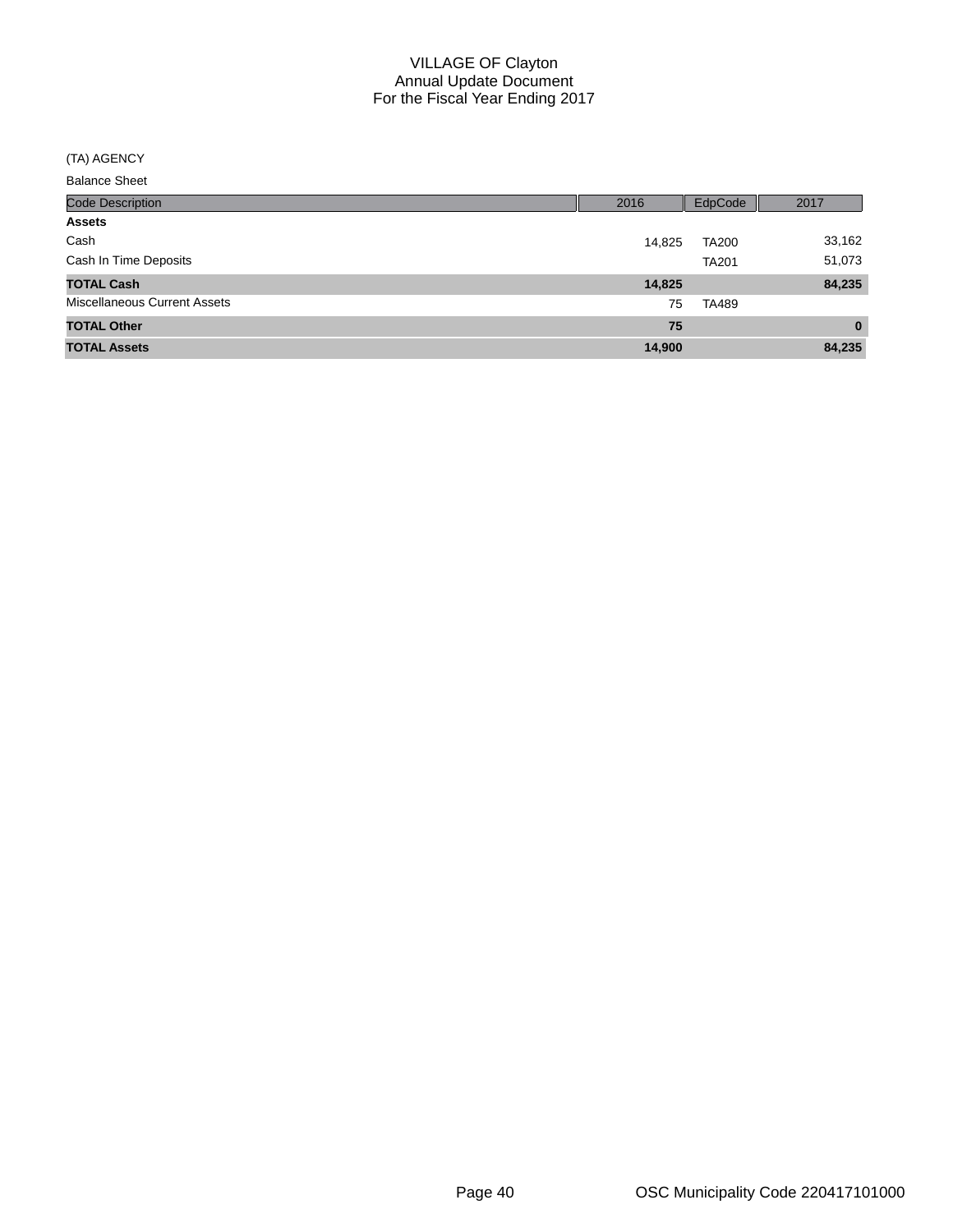## (TA) AGENCY

| <b>Code Description</b>                                     | 2016     | EdpCode     | 2017   |
|-------------------------------------------------------------|----------|-------------|--------|
| Due To Other Funds                                          |          | TA630       | 81,181 |
| <b>TOTAL Due To Other Funds</b>                             | $\bf{0}$ |             | 81,181 |
| Deferred Compensation                                       | 249      | <b>TA17</b> |        |
| <b>State Retirement</b>                                     | 791      | <b>TA18</b> | 68     |
| <b>Disability Insurance</b>                                 | 35       | <b>TA19</b> | 32     |
| Group Insurance                                             | 3,851    | <b>TA20</b> | 61     |
| Assoc & Union Dues                                          | 342      | <b>TA24</b> | $-2$   |
| <b>Bail Deposits</b>                                        | 30       | <b>TA35</b> |        |
| Other Funds (specify)                                       | 9.602    | <b>TA85</b> | 2,895  |
| <b>TOTAL Agency Liabilities</b>                             | 14.900   |             | 3,054  |
| <b>TOTAL Liabilities</b>                                    | 14,900   |             | 84,235 |
| <b>TOTAL Liabilities, Deferred Inflows And Fund Balance</b> | 14,900   |             | 84.235 |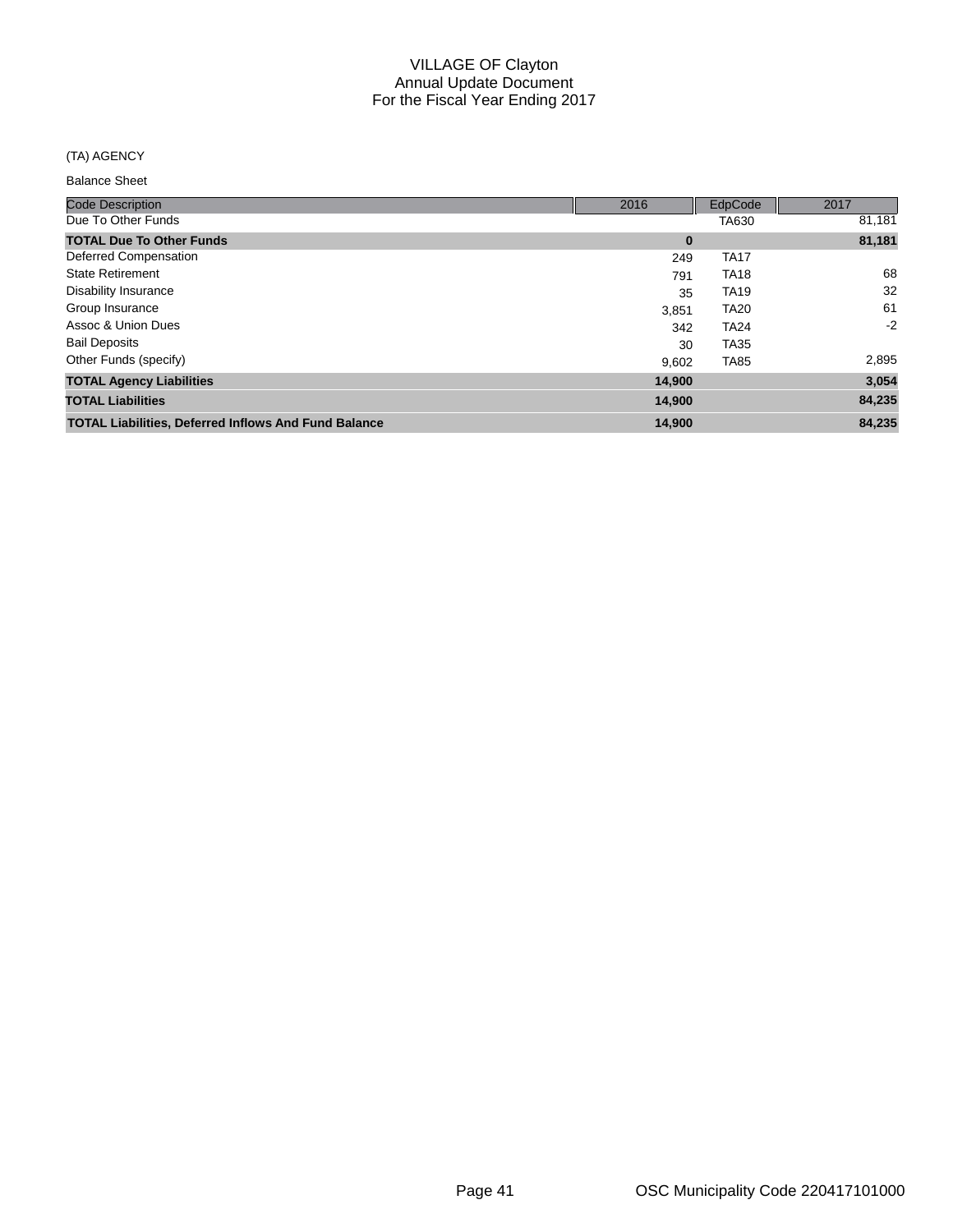#### (W) GENERAL LONG-TERM DEBT

| <b>Balance Sheet</b>                                |           |         |           |
|-----------------------------------------------------|-----------|---------|-----------|
| <b>Code Description</b>                             | 2016      | EdpCode | 2017      |
| <b>Assets</b>                                       |           |         |           |
| <b>Total Non-Current Govt Liabilities</b>           | 8.797.175 | W129    | 8,731,152 |
| <b>TOTAL Provision To Be Made In Future Budgets</b> | 8,797,175 |         | 8,731,152 |
| <b>TOTAL Assets</b>                                 | 8,797,175 |         | 8,731,152 |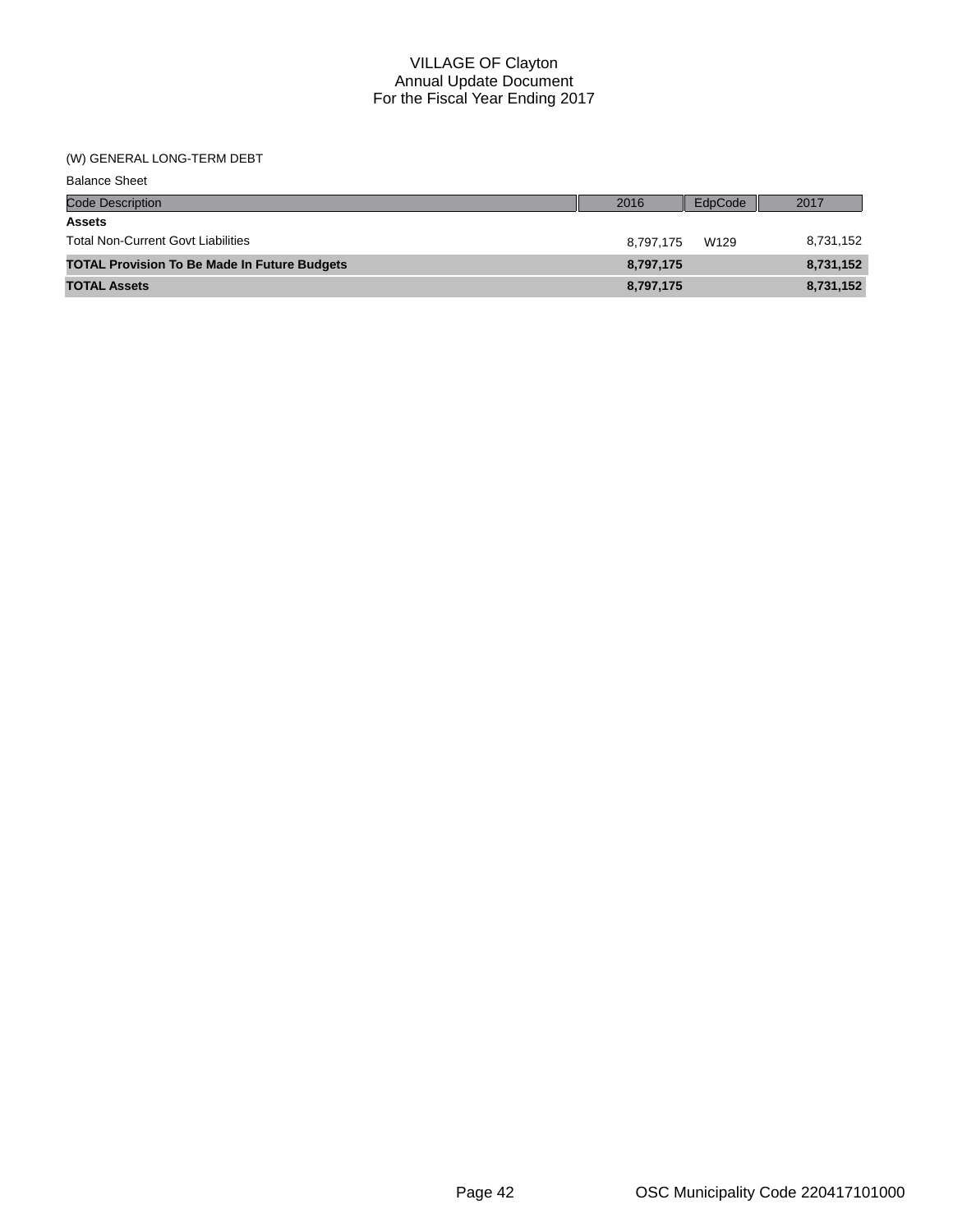## (W) GENERAL LONG-TERM DEBT

| <b>Balance Sheet</b>                        |           |         |           |
|---------------------------------------------|-----------|---------|-----------|
| <b>Code Description</b>                     | 2016      | EdpCode | 2017      |
| Net Pension Liability - Proportionate Share |           | W638    | 334,846   |
| <b>Compensated Absences</b>                 | 72.342    | W687    | 120,163   |
| Other Long Term Debt                        | 30.000    | W689    | 30,000    |
| <b>TOTAL Other Liabilities</b>              | 102,342   |         | 485,009   |
| <b>Bonds Payable</b>                        | 8,694,833 | W628    | 8,179,337 |
| <b>TOTAL Bond And Long Term Liabilities</b> | 8,694,833 |         | 8,179,337 |
| Deferred Inflows of Resources - Pensions    |           | W697    | 66,806    |
| <b>TOTAL Deferred Inflows of Resources</b>  | $\bf{0}$  |         | 66,806    |
| <b>TOTAL Liabilities</b>                    | 8,797,175 |         | 8,731,152 |
| <b>TOTAL Liabilities</b>                    | 8,797,175 |         | 8,731,152 |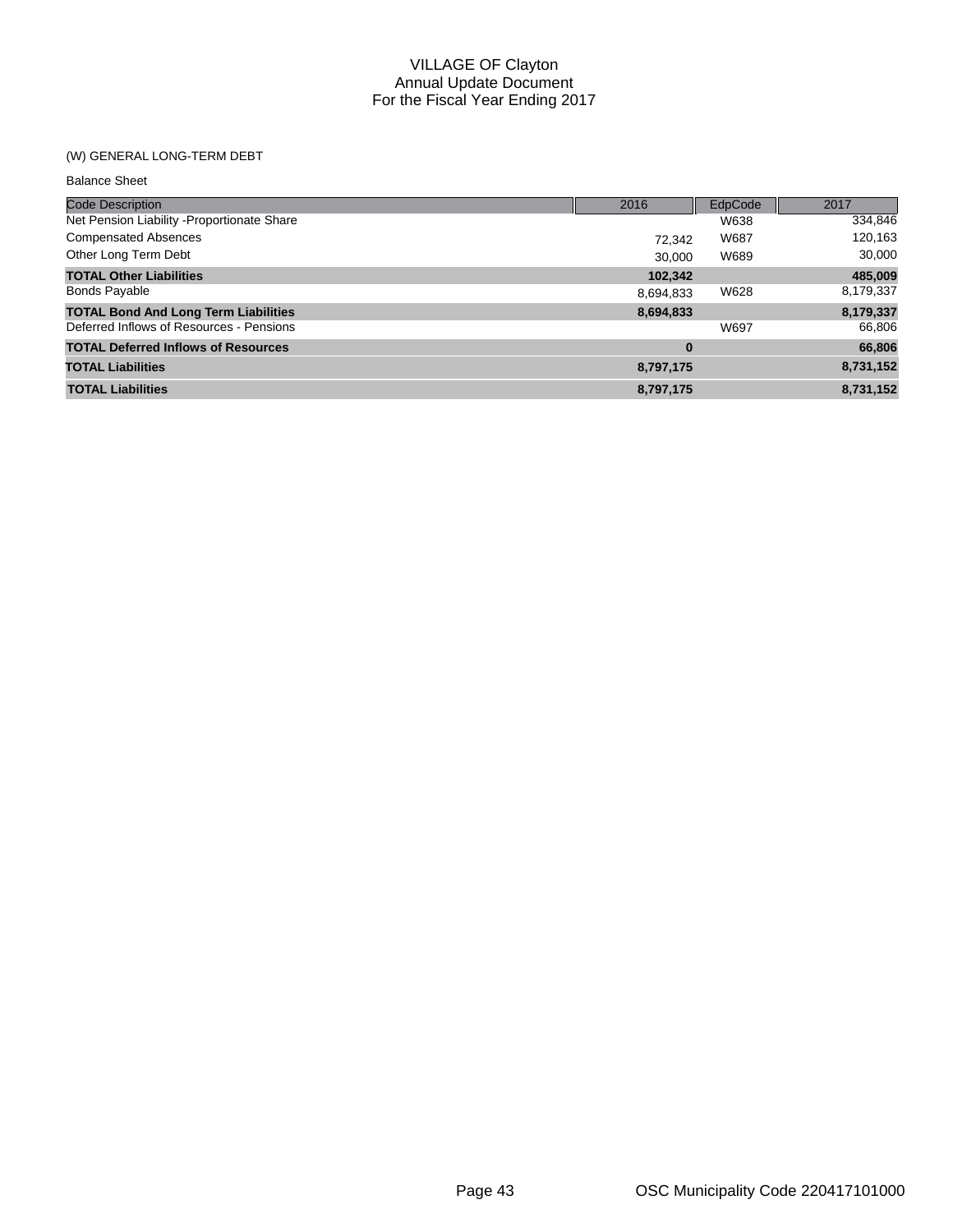#### **Office of the State Comptroller VILLAGE OF Clayton 1/18/2018Statement of Indebtedness For the Fiscal Year Ending 2017**

## **County of: Jefferson**

## **Municipal Code: 220417101000**

| First<br>Year | Debt<br>Code  |   | Description                                                                | Cops<br>Flag | Comp<br>Flag | Date of<br><b>Issue</b> | Date of<br>Maturity   | Int.<br>Rate | Var? | Amt. Orig.<br><b>Issued</b> | O/S Beg.<br>of Year | Paid<br>Dur. Year | Redeemed<br><b>Bond Proc.</b> | Prior Yr.<br>Adjust. | Accreted<br>Interest | O/S End<br>of Year |
|---------------|---------------|---|----------------------------------------------------------------------------|--------------|--------------|-------------------------|-----------------------|--------------|------|-----------------------------|---------------------|-------------------|-------------------------------|----------------------|----------------------|--------------------|
|               | 2012 BAN      | E | NYS Rt. 12E Water<br>Main                                                  |              |              |                         | 10/27/2011 10/28/2015 | 1.50%        |      | \$200,000                   | \$50,000            | \$50,000          | \$0                           | \$0                  |                      | \$0                |
|               | 2016 BAN E    |   | <b>Water System</b><br>Improvements                                        |              |              |                         | 02/19/2016 02/17/2018 | 1.25%        |      | \$750,000                   | \$750,000           | \$750,000         | \$0                           | \$0                  |                      | \$0                |
| 2017          | BAN           | E | Water System Improv                                                        |              |              |                         | 02/17/2017 02/17/2018 | 1.25%        |      | \$750,000                   | \$0                 | \$750,000         |                               | \$0                  |                      | \$0                |
|               |               |   | Total for Type/Exempt Status - Sums Issued Amts only made in AFR Year      |              |              |                         |                       |              |      | \$750,000                   | \$800,000           | \$1,550,000       | \$0                           | \$0                  | \$0                  | \$0                |
|               | 2004 BOND E   |   | Re-funding water                                                           |              |              |                         | 05/01/2004 09/01/2029 | 4.65%        |      | \$1,160,700                 | \$410,000           | \$65,000          | \$0                           | \$0                  |                      | \$345,000          |
|               | 2016 BOND E   |   | Sewer Rehab Project<br>(EFC)                                               |              |              |                         | 08/01/2015 08/01/2045 | 0.00%        |      | \$3,569,000                 | \$3,569,000         | \$95,174          | \$0                           | \$0                  |                      | \$3,473,826        |
| 2003          | <b>BOND E</b> |   | sewer - EFC                                                                |              |              |                         | 08/08/2002 03/01/2031 | 0.00%        |      | \$702,659                   | \$380,000           | \$23,000          | \$0                           | \$0                  |                      | \$357,000          |
| 2007          | <b>BOND E</b> |   | <b>SEWER-Eastside EFC</b>                                                  |              |              |                         | 09/23/2005 09/23/2035 | 0.00%        |      |                             | \$786,433           | \$39,322          | \$0                           | \$0                  |                      | \$747,111          |
|               | 2011 BOND E   |   | Westside<br>Water-Hungerford Pt.                                           |              |              |                         | 04/15/2011 04/15/2048 | 3.75%        |      | \$526,000                   | \$455,000           | \$14,200          | \$0                           | \$0                  |                      | \$440,800          |
|               | 2008 BOND E   |   | <b>Westside Sewer</b><br>(Phase II)-EFC                                    |              |              |                         | 11/29/2007 03/23/2037 | 0.00%        |      | \$3,216,530                 | \$2,331,000         | \$111,000         | \$0                           | \$0                  |                      | \$2,220,000        |
|               | 2014 BOND E   |   | <b>Water Meter</b><br>Automation                                           |              |              |                         | 09/12/2013 09/15/2018 | 2.00%        |      | \$160,000                   | \$96,000            | \$32,000          | \$0                           | \$0                  |                      | \$64,000           |
|               |               |   | Total for Type/Exempt Status - Sums Issued Amts only made in AFR Year      |              |              |                         |                       |              |      | \$0                         | \$8,027,433         | \$379,696         | \$0                           | \$0                  | \$0                  | \$7,647,737        |
|               | 2015 BAN      | N | <b>Various Projects</b>                                                    |              |              |                         | 09/20/2014 09/25/2015 | 1.50%        |      | \$542,000                   | \$542,000           | \$43,400          |                               | \$0                  |                      | \$498,600          |
|               | 2016 BAN      | N | <b>Riverwalk 3</b>                                                         |              |              |                         | 02/19/2016 02/17/2018 | 1.25%        |      | \$750,000                   | \$750,000           | \$0               | \$0                           | \$0                  |                      | \$750,000          |
| 2017          | BAN           | N | Danforth Lot                                                               |              |              |                         | 08/04/2016 08/04/2017 | 1.50%        |      | \$310,000                   | \$0                 |                   |                               | \$0                  |                      | \$310,000          |
|               | 2014 BAN      | N | <b>RSD Force</b><br>Main/Generator                                         |              |              |                         | 11/22/2013 11/21/2015 | 2.00%        |      | \$500,000                   | \$490,000           | \$490,000         | \$0                           | \$0                  |                      | \$0                |
|               |               |   | Total for Type/Exempt Status - Sums Issued Amts only made in AFR Year      |              |              |                         |                       |              |      | \$310,000                   | \$1,782,000         | \$533,400         | \$0                           | \$0                  | \$0                  | \$1,558,600        |
|               | 2010 BOND N   |   | TI Dock (I) &<br>Straw/Brooks                                              |              |              |                         | 04/15/2010 04/15/2022 | 3.125%       |      | \$1,195,000                 | \$600,000           | \$100,000         | \$0                           | \$0                  |                      | \$500,000          |
| 2005          | <b>BOND N</b> |   | <b>MARY ST.</b><br><b>RECONSTRUCTION</b>                                   |              |              |                         | 10/08/2004 05/01/2017 | 1.85%        |      | \$190,940                   | \$20,000            | \$20,000          | \$0                           | \$0                  |                      | \$0                |
|               | 2014 BOND N   |   | Purchase JD Backhoe                                                        |              |              |                         | 06/28/2013 06/30/2019 | 1.50%        |      | \$79,000                    | \$47,400            | \$15,800          | \$0                           | \$0                  |                      | \$31,600           |
|               |               |   | Total for Type/Exempt Status - Sums Issued Amts only made in AFR Year      |              |              |                         |                       |              |      | \$0                         | \$667,400           | \$135,800         | \$0                           | \$0                  | \$0                  | \$531,600          |
|               |               |   | 2014 OTHR N DANC Note                                                      |              |              |                         | 02/11/2014 03/01/2017 | 0.00%        |      | \$30,000                    | \$30,000            | \$0               | \$0                           | \$0                  |                      | \$30,000           |
|               |               |   | Total for Type/Exempt Status - Sums Issued Amts only made in AFR Year      |              |              |                         |                       |              |      | \$0                         | \$30,000            | \$0               | \$0                           | \$0                  | \$0                  | \$30,000           |
|               |               |   | AFR Year Total for All Debt Types - Sums Issued Amts only made in AFR Year |              |              |                         |                       |              |      | \$1,060,000                 | \$11,306,833        | \$2,598,896       | \$0                           | \$0                  | \$0                  | \$9,767,937        |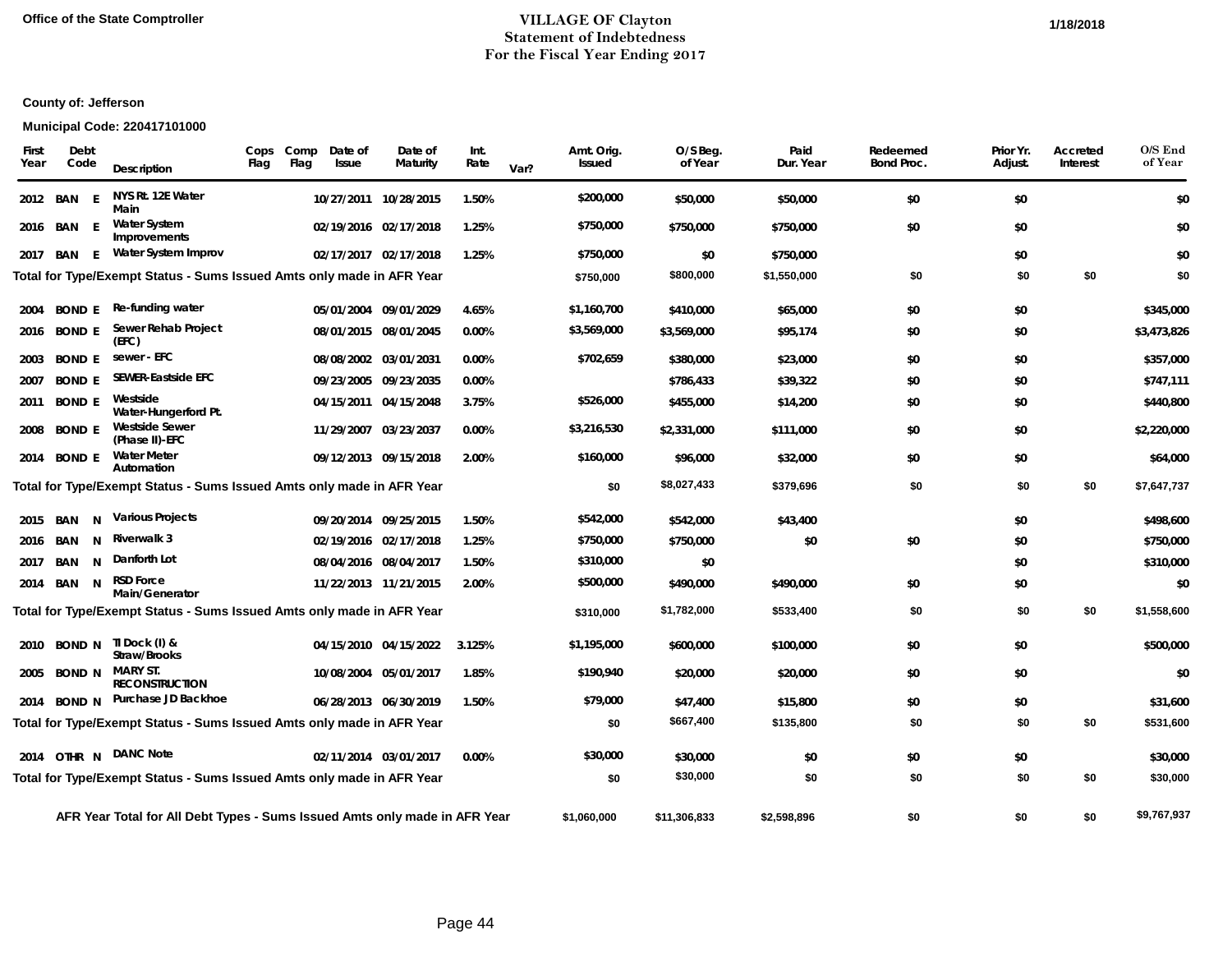#### VILLAGE OF Clayton Schedule of Time Deposits and Investments For the Fiscal Year Ending 2017

|                                                                                   | <b>EDP Code</b> | Amount         |
|-----------------------------------------------------------------------------------|-----------------|----------------|
| CASH:                                                                             |                 |                |
| On Hand                                                                           | 9Z2001          |                |
| <b>Demand Deposits</b>                                                            | 9Z2011          | \$1,292,563.00 |
| <b>Time Deposits</b>                                                              | 9Z2021          | \$410,127.00   |
| Total                                                                             |                 | \$1,702,690.00 |
| <b>COLLATERAL:</b>                                                                |                 |                |
| - FDIC Insurance                                                                  | 9Z2014          | \$250,000.00   |
| Collateralized with securities held in<br>possession of municipality or its agent | 9Z2014A         | \$160,127.00   |
| Total                                                                             |                 | \$410,127.00   |
| <b>INVESTMENTS:</b>                                                               |                 |                |
| - Securities (450)                                                                |                 |                |
| Book Value (cost)                                                                 | 9Z4501          | \$1,120,978.00 |
| Market Value at Balance Sheet Date                                                | 9Z4502          | \$2,323,668.00 |
| Collateralized with securities held in<br>possession of municipality or its agent | 9Z4504A         | \$3,444,646.00 |
| - Repurchase Agreements (451)                                                     |                 |                |
| Book Value (cost)                                                                 | 9Z4511          |                |
| Market Value at Balance Sheet Date                                                | 9Z4512          |                |
| Collateralized with securities held in<br>possession of municipality or its agent | 9Z4514A         |                |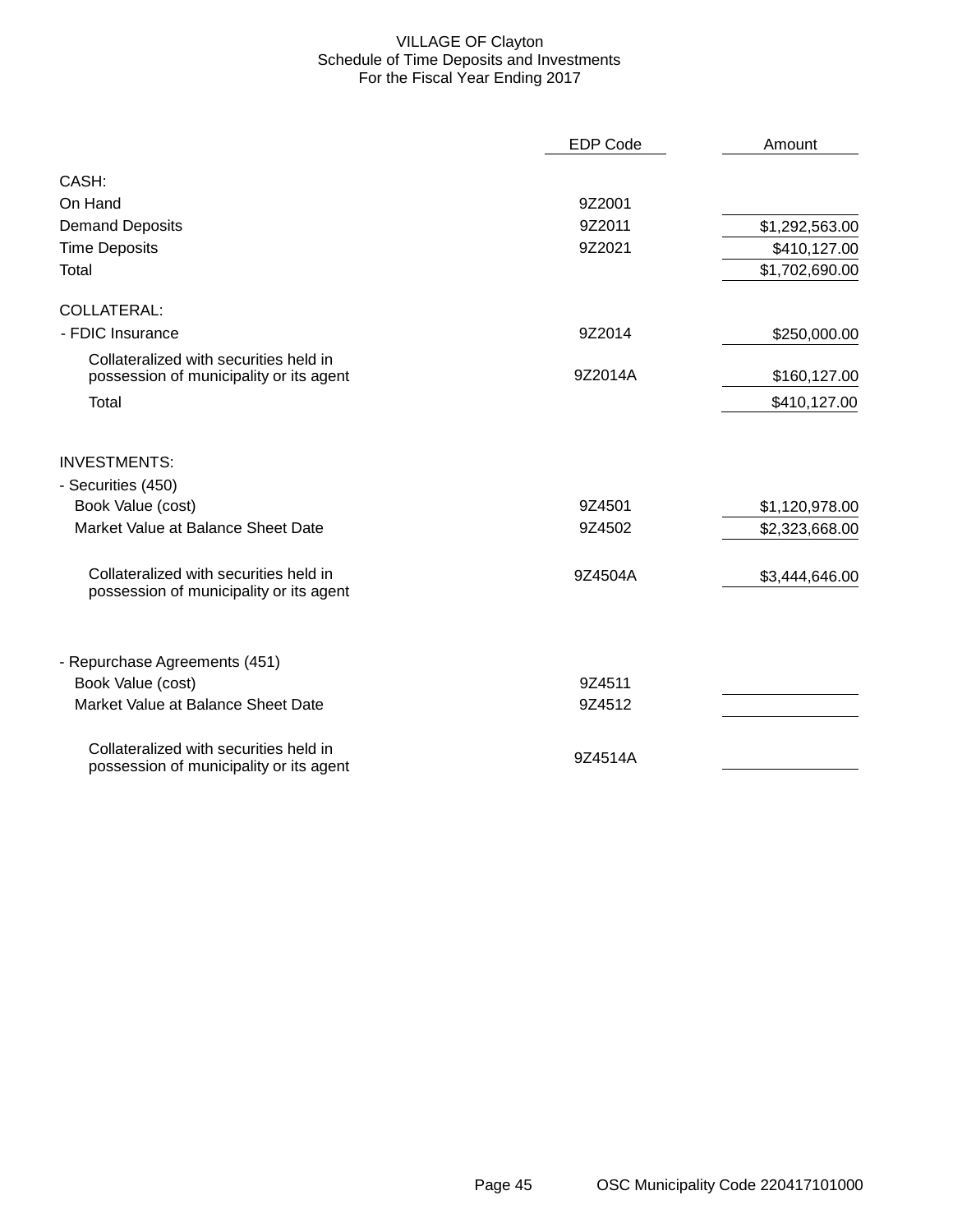#### VILLAGE OF Clayton Bank Reconciliation For the Fiscal Year Ending 2017

# Include All Checking, Savings and C.D. Accounts

| <b>Bank</b><br>Account<br>Number | Bank<br><b>Balance</b>              | Add:<br>Deposit<br>In Transit | Less:<br>Outstanding<br>Checks |          | Adjusted<br><b>Bank</b><br><b>Balance</b> |
|----------------------------------|-------------------------------------|-------------------------------|--------------------------------|----------|-------------------------------------------|
| *****-0043                       | \$490,561                           | \$8,959                       |                                | \$30,825 | \$468,695                                 |
| *****-0049                       | \$735,337                           | \$0                           |                                | \$0      | \$735,337                                 |
| *****-0050                       | \$127,957                           | \$250                         |                                | \$0      | \$128,207                                 |
| *****-0188                       | \$51,073                            | \$0                           |                                | \$0      | \$51,073                                  |
| *****-5349                       | \$231,080                           | \$5                           |                                | \$0      | \$231,085                                 |
| *****-5669                       | \$66,666                            | \$2,063                       |                                | \$35,566 | \$33,162                                  |
| *****-8983                       | \$1,002,807                         | \$0                           |                                | \$0      | \$1,002,807                               |
|                                  | <b>Total Adjusted Bank Balance</b>  |                               |                                |          | \$2,650,367                               |
|                                  | <b>Petty Cash</b>                   |                               |                                |          | \$300.00                                  |
|                                  | <b>Adjustments</b>                  |                               |                                |          | \$.00                                     |
|                                  | <b>Total Cash</b>                   |                               | 9ZCASH                         | *        | \$2,650,667                               |
|                                  | <b>Total Cash Balance All Funds</b> |                               | 9ZCASHB                        | *        | \$2,650,667                               |

\* Must be equal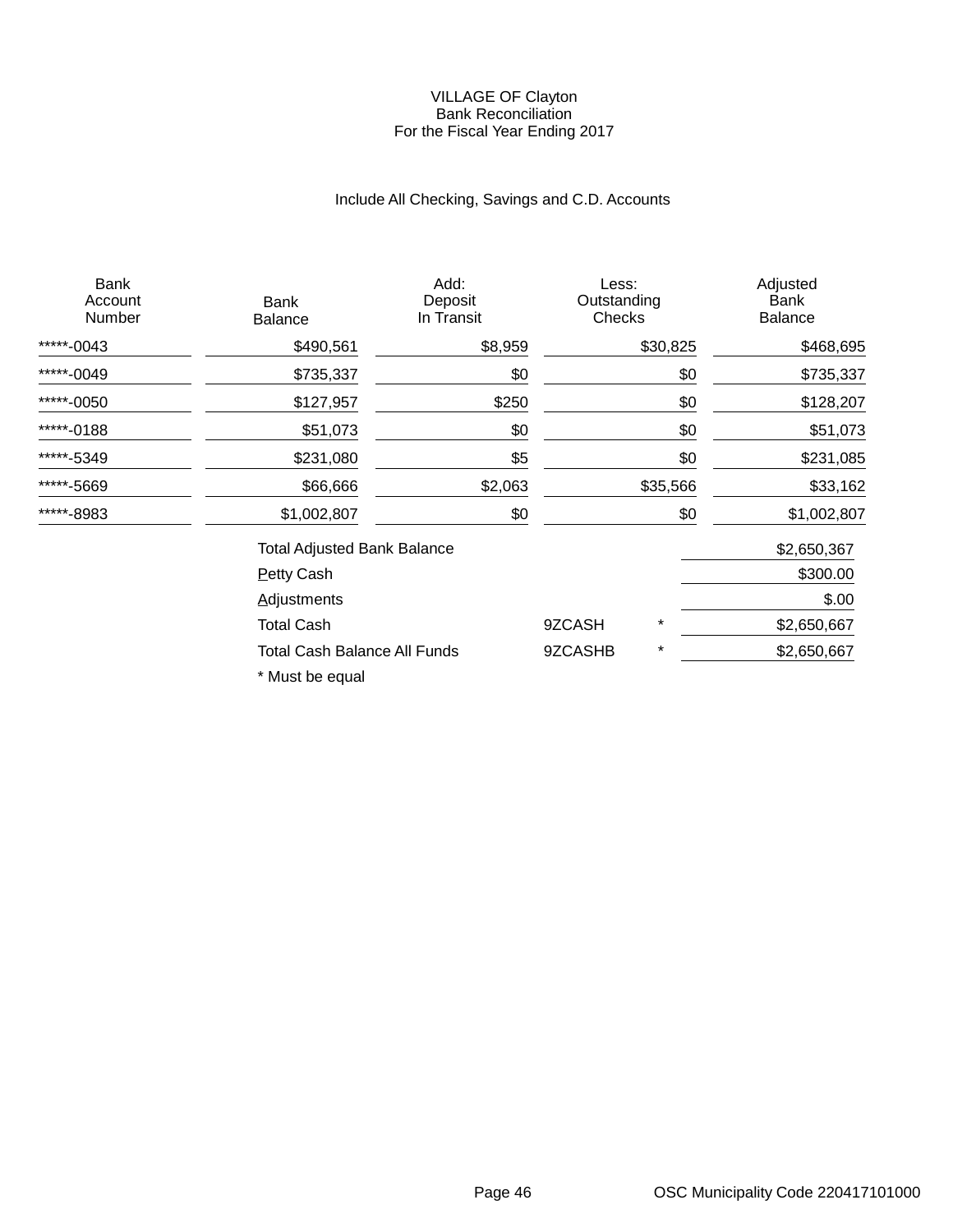#### VILLAGE OF Clayton Local Government Questionnaire For the Fiscal Year Ending 2017

|    |                                                                                                             | Response |
|----|-------------------------------------------------------------------------------------------------------------|----------|
|    | 1) Does your municipality have a written procurement policy?                                                | Yes      |
|    | 2) Have the financial statements for your municipality been independently audited?                          | Yes      |
|    | If not, are you planning on having an audit conducted?                                                      |          |
|    | 3) Does your local government participate in an insurance pool with other local<br>governments?             | No       |
| 4) | Does your local government participate in an investment pool with other local<br>governments?               | No.      |
|    | 5) Does your municipality have a Length of Service Award Program (LOSAP)<br>for volunteer firefighters?     | No       |
|    | 6) Does your municipality have a Capital Plan?                                                              | Yes      |
|    | 7) Has your municipality prepared and documented a risk assessment plan?                                    | Yes      |
|    | If yes, has your municipality used the results to design the system of internal<br>controls?                | Yes      |
|    | 8) Have you had a change in chief executive or chief fiscal officer during the last<br>year?                | No.      |
| 9) | Has your Local Government adopted an investment policy as required by<br>General Municipal Law, Section 39? | Yes      |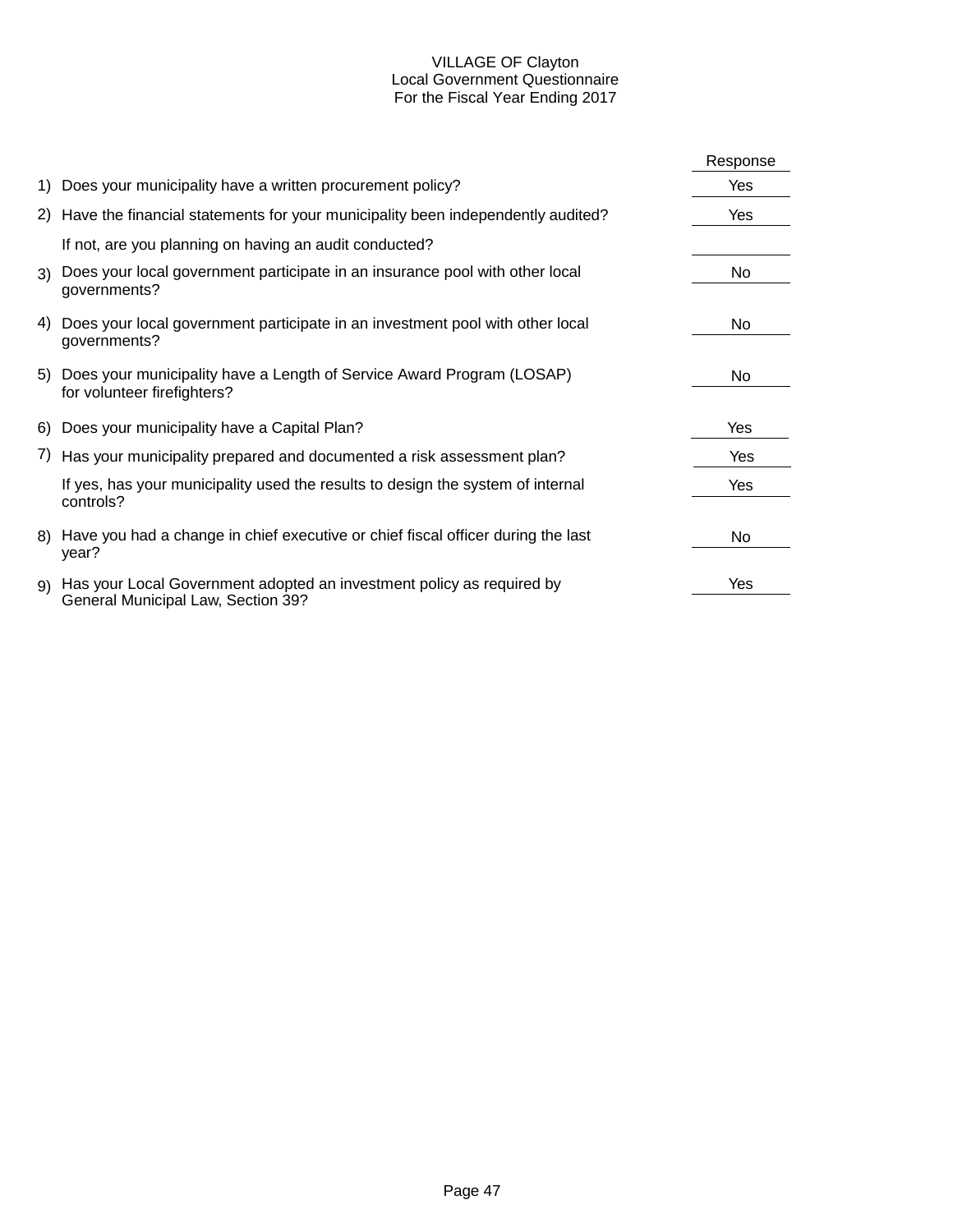#### VILLAGE OF Clayton Employee and Retiree Benefits For the Fiscal Year Ending 2017

|                        | <b>Total Full Time Employees:</b>                                           | 20                                                 |                                              |                                              |               |
|------------------------|-----------------------------------------------------------------------------|----------------------------------------------------|----------------------------------------------|----------------------------------------------|---------------|
|                        | <b>Total Part Time Employees:</b>                                           | 17                                                 |                                              |                                              |               |
| <b>Account</b><br>Code | <b>Description</b>                                                          | <b>Total</b><br><b>Expenditures</b><br>(All Funds) | # of Full<br><b>Time</b><br><b>Employees</b> | # of Part<br><b>Time</b><br><b>Employees</b> | # of Retirees |
| 90108                  | <b>State Retirement System</b>                                              | \$144,275.00                                       | 20                                           | 5                                            |               |
| 90158                  | Police and Fire Retirement                                                  |                                                    | 3                                            | 2                                            |               |
| 90258                  | <b>Local Pension Fund</b>                                                   |                                                    |                                              |                                              |               |
| 90308                  | Social Security                                                             | \$75,126.00                                        | 20                                           | 17                                           |               |
| 90408                  | <b>Worker's Compensation</b><br>Insurance                                   | \$63,590.00                                        | $\overline{20}$                              | $\overline{17}$                              |               |
| 90458                  | Life Insurance                                                              |                                                    |                                              |                                              |               |
| 90508                  | Unemployment Insurance                                                      | \$3,628.00                                         |                                              |                                              |               |
| 90558                  | <b>Disability Insurance</b>                                                 | \$162.00                                           | 3                                            | 2                                            |               |
| 90608                  | <b>Hospital and Medical</b><br>(Dental) Insurance                           | \$339,219.00                                       | 17                                           |                                              |               |
| 90708                  | <b>Union Welfare Benefits</b>                                               |                                                    |                                              |                                              |               |
|                        | 90858 Supplemental Benefit Payment to<br><b>Disabled Fire Fighters</b>      |                                                    |                                              |                                              |               |
| 91890                  | <b>Other Employee Benefits</b>                                              | \$5,417.00                                         | $\overline{17}$                              | 3                                            |               |
|                        | <b>Total</b>                                                                | \$631,417.00                                       |                                              |                                              |               |
|                        | <b>Computed Total From Financial</b><br>Section (comparative purposes only) | \$631,417.00                                       |                                              |                                              |               |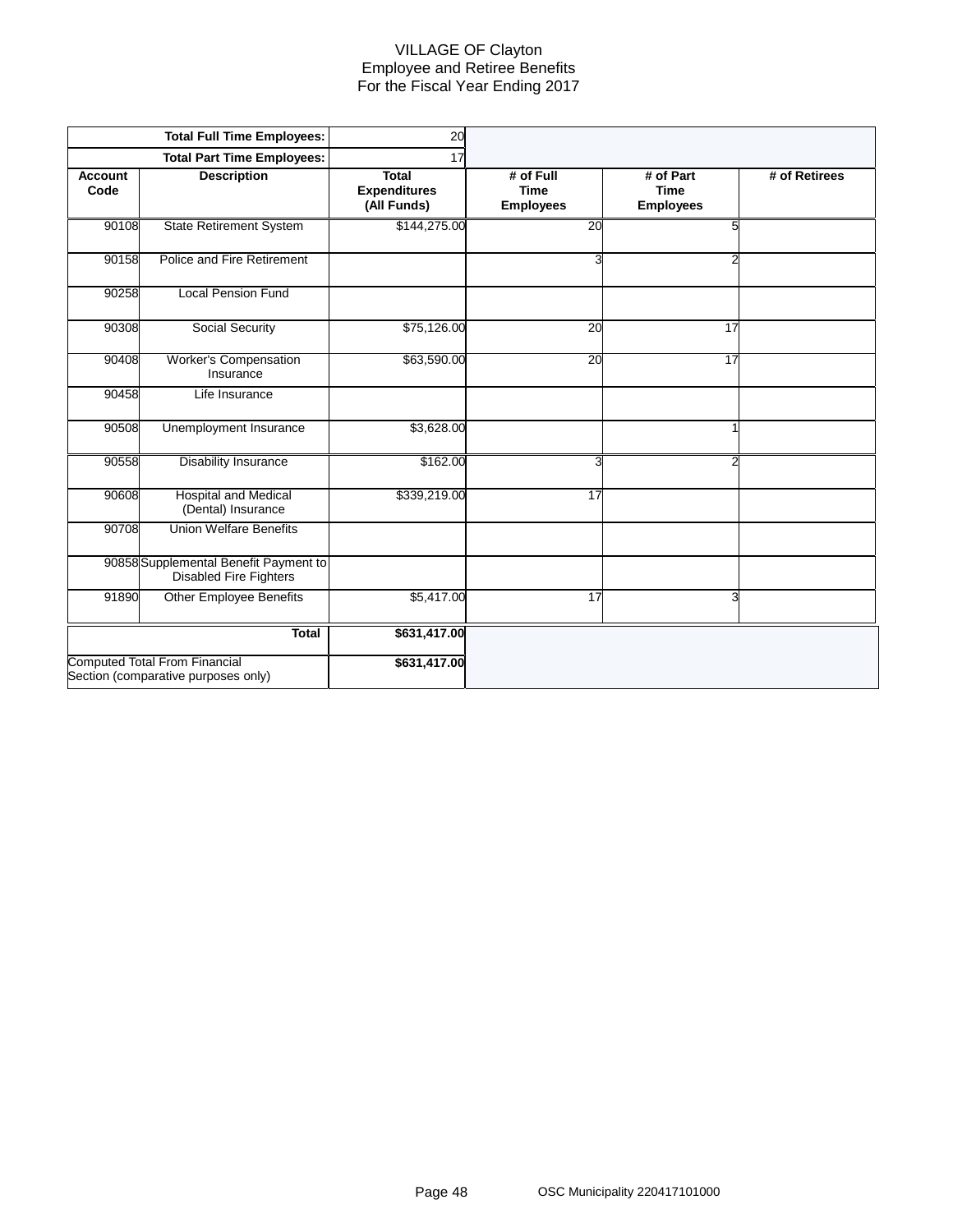#### VILLAGE OF Clayton Energy Costs and Consumption For the Fiscal Year Ending 2017

| <b>Energy Type</b> | <b>Total</b><br><b>Expenditures</b> | <b>Total Volume</b> | Units Of<br><b>Measure</b> | <b>Alternative</b><br>Units Of<br><b>Measure</b> |
|--------------------|-------------------------------------|---------------------|----------------------------|--------------------------------------------------|
| Gasoline           | \$10,093                            | 8,058               | gallons                    |                                                  |
| <b>Diesel Fuel</b> | \$9,462                             | 5,391               | gallons                    |                                                  |
| Fuel Oil           | \$9,114                             | 5,255               | qallons                    |                                                  |
| Natural Gas        |                                     |                     | cubic feet                 |                                                  |
| Electricity        | \$125,193                           | 974,422             | kilowatt-hours             |                                                  |
| Coal               |                                     |                     | tons                       |                                                  |
| Propane            |                                     |                     | gallons                    |                                                  |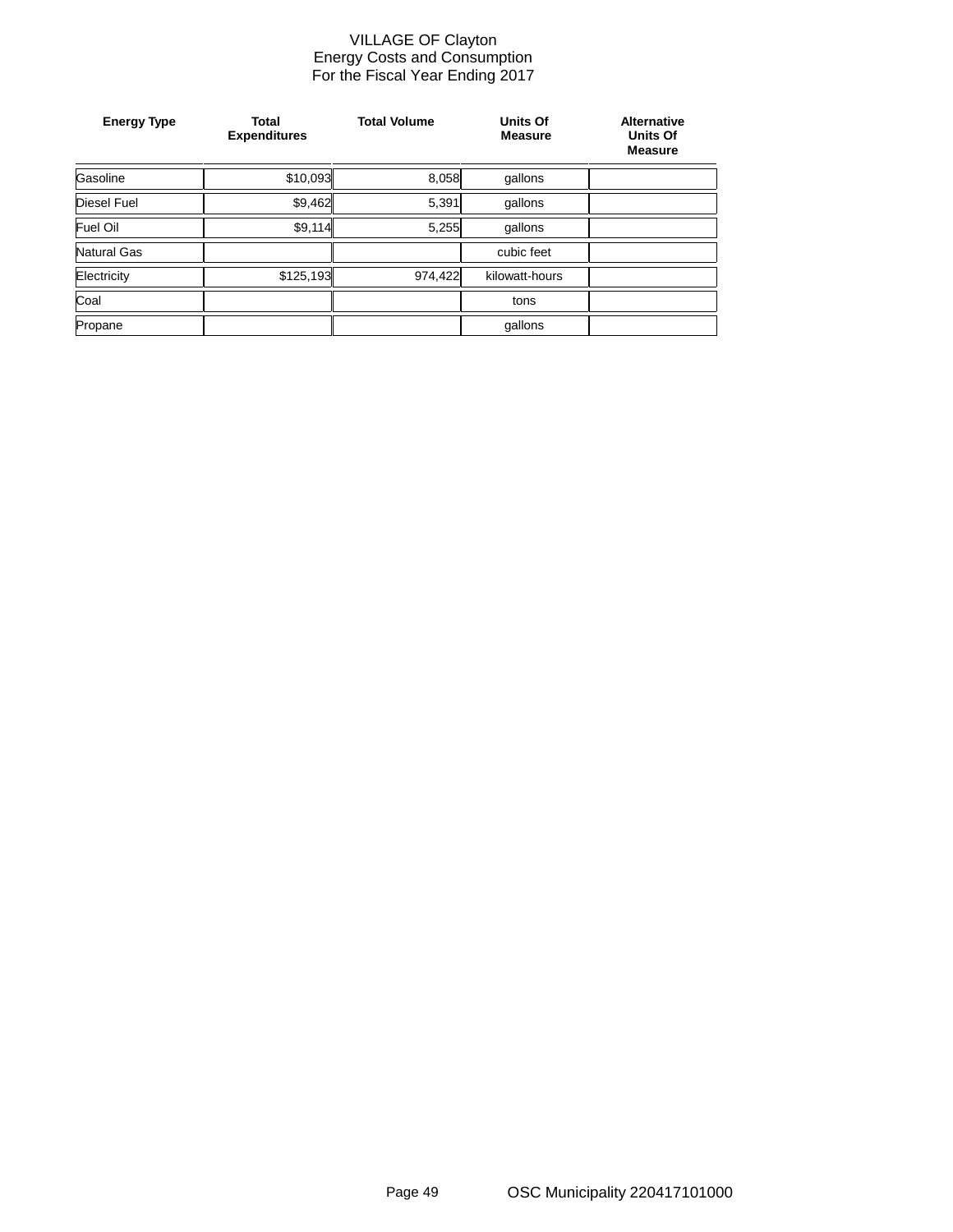#### VILLAGE OF Clayton Schedule of Other Post Employment Benefits (OPEB) For the Fiscal Year Ending 2017

#### **Annual OPEB Cost and Net OPEB Obligation**

- 1. Type of Other Post Employment Benefits Plan
- 2. Annual Required Contribution(ARC)
- 3. Interest on Net OPEB Obligation
- 4. Adjustment to Annual Required Contribution
- 5. Annual OPEB Expense
- 6. Less: Actual Contribution Made
- 7. Increase in Net OPEB Obligation
- 8. Net OPEB Obligation beginning of year
- 9. Net OPEB Obligation end of year

10. Total Other Post Employment Benefits as reported in Accounts 683 in Financial Section, Current Fiscal Year

11. Percentage of Annual OPEB Cost Contributed (Actual Contribution Made/Annual OPEB Cost)

#### **Funded Status and Funding Process**

- 12. Actuarial Accrued Liability(AAL)
- 13. Less: Actuarial Value of Plan Assets
- 14. Unfunded Actuarial Accrued Liability(UAAL)
- 15. Funded Ratio(Actuarial Value of Plan Assets/AAL)
- 16. Annual Covered Payroll (of active employees covered by the plan)
- 17. UAAL as Percentage of Annual Covered Payroll

#### **Other OPEB Information**

- 18. Date of most recent actuarial valuation
- 19. Actuarial method used
- 20. Assumed rate of return on investments discount rate

21. Amortization period of UAAL(in years)

.00%